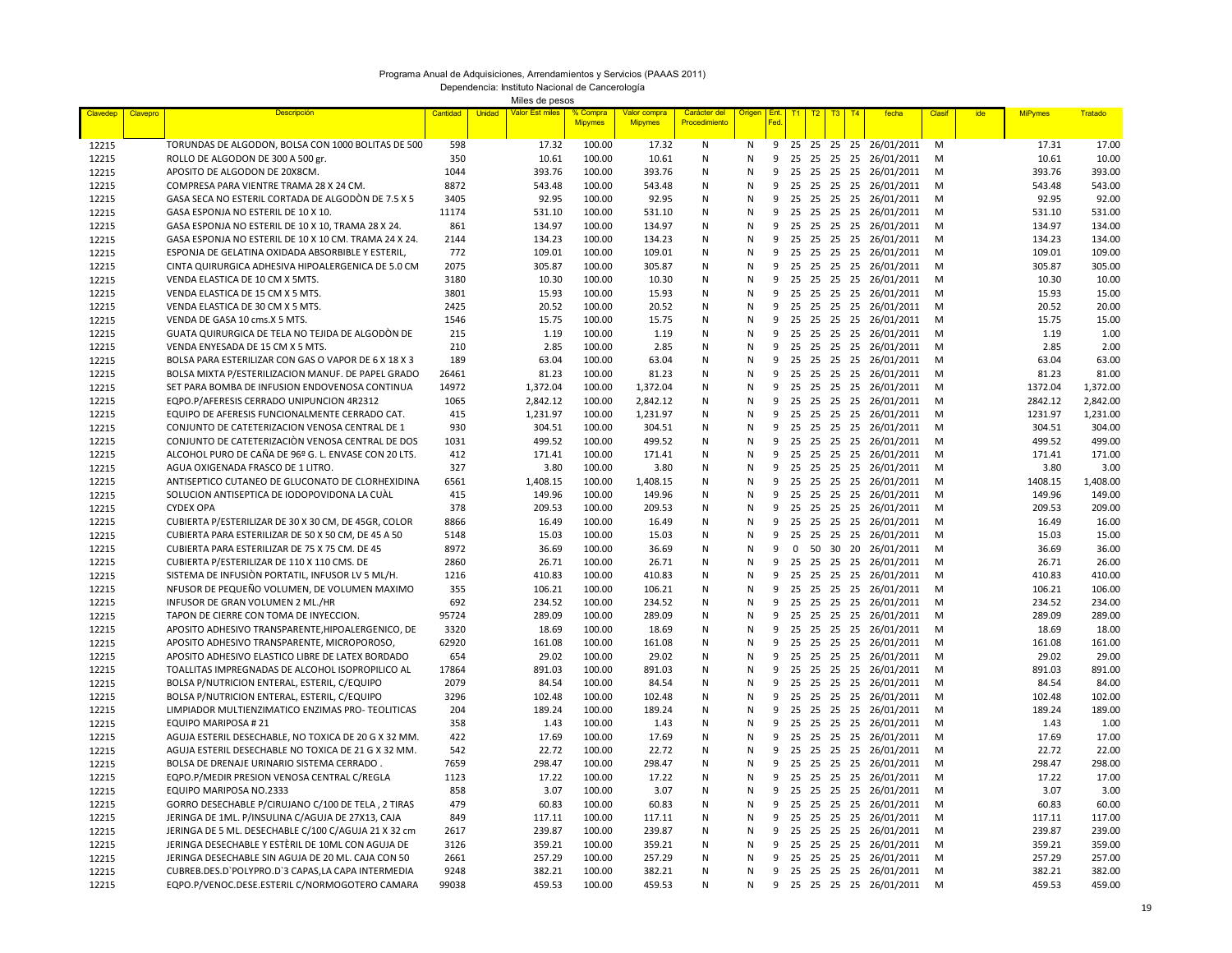| 12215 | AGUJA ACERO QUIRURGICO PUNTA QUINKE, PARA                                                           | 1823  | 72.77    | 100.00 | 72.77    | Ν      | N  | 9 |              |  | 25 25 25 25 26/01/2011   | м | 72.77   | 72.00    |
|-------|-----------------------------------------------------------------------------------------------------|-------|----------|--------|----------|--------|----|---|--------------|--|--------------------------|---|---------|----------|
| 12215 | HOJA DE BISTURI NO. 20 ESTERIL C/100.                                                               | 212   | 30.42    | 100.00 | 30.42    | N      | N  | 9 |              |  | 25 25 25 25 26/01/2011   | M | 30.42   | 30.00    |
| 12215 | EQUIPO P/ANESTESIA EPIDURAL CAL. 16.                                                                | 599   | 63.15    | 100.00 | 63.15    | Ν      | N  | 9 |              |  | 25 25 25 25 26/01/2011   | M | 63.15   | 63.00    |
| 12215 | EQPO. P/ANESTESIA ESPINAL Y ESPIDURAL ESTERILIZADO,                                                 | 300   | 75.33    | 100.00 | 75.33    | N      | N  | 9 |              |  | 25 25 25 25 26/01/2011   | M | 75.33   | 75.00    |
| 12215 | GUANTE DE LATEX GRANDE P/EXPLORACION AMBIDIESTRO,                                                   | 2431  | 143.94   | 100.00 | 143.94   | N      | N  | 9 |              |  | 25 25 25 25 26/01/2011   | м | 143.94  | 143.00   |
| 12215 | GUANTE DE LATEX MEDIANO, DESECHABLE NO ESTERIL,                                                     | 9126  | 558.71   | 100.00 | 558.71   | N      | N  | 9 |              |  | 25 25 25 25 26/01/2011   | M | 558.71  | 558.00   |
| 12215 | GUANTE DE LATEX NATURAL EST. Y DESECH. P/CIRUGIA                                                    | 409   | 106.22   | 100.00 | 106.22   | N      | N  | 9 |              |  | 25 25 25 25 26/01/2011   | M | 106.22  | 106.00   |
| 12215 | GUANTE DE LATEX NATURAL PARA CIRUGIA, ESTERIL Y                                                     | 196   | 49.78    | 100.00 | 49.78    | N      | N  | 9 |              |  | 25 25 25 25 26/01/2011   | м | 49.78   | 49.00    |
| 12215 | GORRO P/ENFERMERA C/ELASTRICO D'TELA NO TEJIDA,                                                     | 615   | 71.33    | 100.00 | 71.33    | N      | N  | 9 |              |  | 25 25 25 25 26/01/2011   | м | 71.33   | 71.00    |
| 12215 | CATETER PARA VENOCLISIS, CON AGUJA CALIBRE 20 GA Y 28-                                              | 480   | 146.59   | 100.00 | 146.59   | N      | N  | 9 |              |  | 25 25 25 25 26/01/2011   | M | 146.59  | 146.00   |
| 12215 | CATETER P/VENOCLISIS DE POLIURETANO, CON AGUJA                                                      | 1404  | 431.40   | 100.00 | 431.40   | N      | N  | 9 |              |  | 25 25 25 25 26/01/2011   | M | 431.40  | 431.00   |
| 12215 | EQP. PARA ADMON. DE VOLUM. MEDIDOS EST. C/BURETA,                                                   | 25669 | 354.48   | 100.00 | 354.48   | N      | N  | 9 |              |  | 25 25 25 25 26/01/2011   | м | 354.48  | 354.00   |
| 12215 | BANCO DE LLAVES DE 3 VIAS C/ADECUACION .LUERLOOK,                                                   | 615   | 38.12    | 100.00 | 38.12    | N      | N  | 9 |              |  | 25 25 25 25 26/01/2011   | M | 38.12   | 38.00    |
| 12215 | ELECTRODOS P/MONITOREO, DESECHABLE, DE 6 CM DE                                                      | 49192 | 107.24   | 100.00 | 107.24   | N      | N  | 9 |              |  | 25 25 25 25 26/01/2011   | M | 107.24  | 107.00   |
| 12215 | JERINGA DE 3ML DESECHABLE Y ESTERIL CON AGUJA 20X32.                                                | 390   | 31.15    | 100.00 | 31.15    | Ν      | N  | 9 |              |  | 25 25 25 25 26/01/2011   | M | 31.15   | 31.00    |
| 12215 | EXTENSION PARA VENOCLISIS 0.75 CMS DE LONGITUD.                                                     | 39482 | 240.45   | 100.00 | 240.45   | N      | N  | 9 |              |  | 25 25 25 25 26/01/2011   | м | 240.45  | 240.00   |
| 12215 | SONDA PARA PLEUROTOMIA DE PVC BICELADA, ESTERIL,                                                    | 215   | 16.25    | 100.00 | 16.25    | N      | N  | 9 |              |  | 25 25 25 25 26/01/2011   | м | 16.25   | 16.00    |
| 12215 | SONDA PARA PLEUROTOMIA DE PVC BICELADA EN EMPA.                                                     | 186   | 13.62    | 100.00 | 13.62    | N      | N  | 9 |              |  | 25 25 25 25 26/01/2011   | м | 13.62   | 13.00    |
| 12215 | EXTENSION PARA VENOCLISIS DE 140 CMS. ADAPTADORES                                                   | 644   | 5.79     | 100.00 | 5.79     | N      | N  | 9 |              |  | 25 25 25 25 26/01/2011   | M | 5.79    | 5.00     |
| 12215 | PAÑALES DESECHABLES PARA ADULTO MAXIMA                                                              | 12584 | 79.15    | 100.00 | 79.15    | N      | N  | 9 |              |  | 25 25 25 25 26/01/2011   | м | 79.15   | 79.00    |
| 12215 | INSPIROMETRO INCENTIVO C/3 CAMARAS GRAD.                                                            | 2162  | 130.42   | 100.00 | 130.42   | N      | N  | 9 |              |  | 25 25 25 25 26/01/2011   | м | 130.42  | 130.00   |
| 12215 | TRAMPA PARA COLECCION DE SECRESION BRONQUIAL DE                                                     | 495   | 27.96    | 100.00 | 27.96    | N      | N  | 9 |              |  | 25 25 25 25 26/01/2011   | M | 27.96   | 27.00    |
| 12215 | HEMOSTATICO ABSORBIBLE DE CELULOSA OXIDA DA, MED.                                                   | 219   | 1,200.37 | 100.00 | 1,200.37 | N      | N  | 9 |              |  | 0 50 30 20 26/01/2011    | M | 1200.37 | 1,200.00 |
|       | SUTURA DE POLYAMIDA MONOFILAMENTO NO                                                                | 945   | 166.46   | 100.00 | 166.46   |        | N  | 9 | $\mathbf{0}$ |  | 50 30 20 26/01/2011      | M | 166.46  | 166.00   |
| 12215 | SUTURA SINTETICA ABSORBIBLE TRENZADA DE                                                             | 327   | 159.95   | 100.00 |          | N<br>N | N  | 9 | $\mathbf 0$  |  | 50 30 20 26/01/2011      |   | 159.95  | 159.00   |
| 12215 |                                                                                                     |       |          |        | 159.95   |        |    | 9 |              |  |                          | м |         | 70.00    |
| 12215 | SUTURA DE POLYAMIDA MONOFILAMENTO NO AB-                                                            | 376   | 70.53    | 100.00 | 70.53    | N      | N  |   | $\mathbf 0$  |  | 50 30 20 26/01/2011      | м | 70.53   |          |
| 12215 | SUTURA DE SEDA NEGRA TRENZADA DE MULTIFI LAMENTO<br>SUTURA DE SEDA NEGRA TRENZADA DE MULTIFILAMENTO | 196   | 84.62    | 100.00 | 84.62    | N      | N  | 9 | $\mathbf{0}$ |  | 50 30 20 26/01/2011      | м | 84.62   | 84.00    |
| 12215 | SUTURA DE SEDA NEGRA TRENZADA DE MULTIFI LAMENTO                                                    | 572   | 113.42   | 100.00 | 113.42   | N      | N  | 9 |              |  | 25 25 25 25 26/01/2011   | M | 113.42  | 113.00   |
| 12215 |                                                                                                     | 393   | 73.87    | 100.00 | 73.87    | N      | N  | 9 |              |  | 25 25 25 25 26/01/2011   | м | 73.87   | 73.00    |
| 12215 | SUTURA ABS. SINT. POLIGRECAPRONE CAL. 3/0 C/AGUJA                                                   | 215   | 165.47   | 100.00 | 165.47   | N      | N  | 9 |              |  | 25 25 25 25 26/01/2011   | M | 165.47  | 165.00   |
| 12215 | SUTURA SINTETICA POLYPROPILENO CAL.1                                                                | 312   | 91.42    | 100.00 | 91.42    | N      | N  | 9 |              |  | 25 25 25 25 26/01/2011   | M | 91.42   | 91.00    |
| 12215 | CIRCUITO UNIV.C/TUBO COAXIAL D'60" D'LON BOLSA                                                      | 4190  | 1,069.77 | 100.00 | 1,069.77 | N      | N  | 9 |              |  | 25 25 25 25 26/01/2011   | M | 1069.77 | 1,069.00 |
| 12215 | SUTURA SINTETICA ABSORBIBLE TRENZADA DE                                                             | 406   | 88.53    | 100.00 | 88.53    | Ν      | N  | 9 |              |  | 25 25 25 25 26/01/2011   | м | 88.53   | 88.00    |
| 12215 | MANGUERA CORRUGADA PARA CONECTARSE A                                                                | 3875  | 113.78   | 100.00 | 113.78   | N      | N  | 9 |              |  | 25 25 25 25 26/01/2011   | M | 113.78  | 113.00   |
| 12215 | MASCARILLA PARA OXIGENO C/RESERVORIO                                                                | 358   | 14.10    | 100.00 | 14.10    | N      | N  | 9 |              |  | 25 25 25 25 26/01/2011   | м | 14.10   | 14.00    |
| 12215 | CATETER C/PUNTAS NASALES ANATOMICA PARA                                                             | 5548  | 53.54    | 100.00 | 53.54    | N      | N  | 9 |              |  | 25 25 25 25 26/01/2011   | M | 53.54   | 53.00    |
| 12215 | HUMIDIFICADOR C/BORBOTEADOR P/ADMINIST. DE                                                          | 2577  | 100.47   | 100.00 | 100.47   | N      | N  | 9 |              |  | 25 25 25 25 26/01/2011   | м | 100.47  | 100.00   |
| 12215 | MICRONEBULIZADOR DE 15ML.C/MASCARILLA Y CATETER                                                     | 847   | 53.82    | 100.00 | 53.82    | N      | N  | 9 |              |  | 25 25 25 25 26/01/2011   | M | 53.82   | 53.00    |
| 12215 | HUMIFICADOR MICROSCOPIO (NARIZ ARTIFICI- AL)                                                        | 3847  | 331.93   | 100.00 | 331.93   | N      | N  | 9 |              |  | 25 25 25 25 26/01/2011   | м | 331.93  | 331.00   |
| 12215 | CIRC.P/VENT. VOLUMETRICO TIPO SERVO CON TRAMPAS                                                     | 347   | 85.99    | 100.00 | 85.99    | N      | N  | 9 |              |  | 25 25 25 25 26/01/2011   | M | 85.99   | 85.00    |
| 12215 | ANTEOJOS P/PROTECCION DESECHABLE ANATOMICOS DE                                                      | 1436  | 39.60    | 100.00 | 39.60    | N      | N  | 9 |              |  | 25 25 25 25 26/01/2011   | м | 39.60   | 39.00    |
| 12215 | EQUIPO COAXIAL P/VENTILACION MANUAL TIPO BAIN, CON                                                  | 366   | 131.54   | 100.00 | 131.54   | N      | N  | 9 |              |  | 25 25 25 25 26/01/2011   | м | 131.54  | 131.00   |
| 12215 | KIT P/ASPIRACIONES DE SECC.TRAQ.ESTERIL                                                             | 2461  | 113.53   | 100.00 | 113.53   | N      | N  | 9 |              |  | 25 25 25 25 26/01/2011   | м | 113.53  | 113.00   |
| 12215 | NEBULIZADOR DE 500 ML.                                                                              | 4442  | 195.39   | 100.00 | 195.39   | N      | N  | 9 |              |  | 25 25 25 25 26/01/2011   | м | 195.39  | 195.00   |
| 12215 | TUBO DESECHABLE Y ESTERIL DE PVC DE 5/16", LONGITUD                                                 | 7028  | 203.83   | 100.00 | 203.83   | N      | N  | 9 |              |  | 25 25 25 25 26/01/2011   | M | 203.83  | 203.00   |
| 12215 | EQUIPO DE IRRIGACION EN Y. POR CISTOCLISIS                                                          | 320   | 16.73    | 100.00 | 16.73    | N      | N  | 9 |              |  | 25 25 25 25 26/01/2011   | м | 16.73   | 16.00    |
| 12215 | ALAMBRE GUIA SUPER STIFF DE 0.035"X450cm. PUNTA                                                     | 183   | 445.89   | 100.00 | 445.89   | N      | N  | 9 |              |  | 25 25 25 25 26/01/2011   | M | 445.89  | 445.00   |
| 12215 | BOLSA MIXTA PESTERILIZACION MANUFACTURA- DA DE                                                      | 2503  | 8.16     | 100.00 | 8.16     | N      | N  | 9 |              |  | 25 25 25 25 26/01/2011   | м | 8.16    | 8.00     |
| 12215 | BOLSA MIXTA TYVEC Y LAMINADO DE POLIEST- ER                                                         | 7150  | 46.98    | 100.00 | 46.98    | N      | N  | 9 |              |  | 25 25 25 25 26/01/2011   | M | 46.98   | 46.00    |
| 12215 | GUANTE DE LATEX ESTERIL CHICO PARA EXPLORACION,                                                     | 3312  | 325.06   | 100.00 | 325.06   | N      | N  |   |              |  | 9 25 25 25 25 26/01/2011 | м | 325.06  | 325.00   |
| 12215 | GUANTES DE LATEX ESTERILES MEDIANOS CAJA C/100                                                      | 6702  | 660.12   | 100.00 | 660.12   | N      | N  |   |              |  | 9 25 25 25 25 26/01/2011 | м | 660.12  | 660.00   |
| 12215 | GUANTE DE LATEX GRANDE, P/EXPLORACION AMBIDIESTRO                                                   | 1005  | 108.82   | 100.00 | 108.82   | N      | N  |   |              |  | 9 25 25 25 25 26/01/2011 | M | 108.82  | 108.00   |
| 12215 | CEPILLO ESPONJA PARA LAVADO PREQUIRURG.                                                             | 29063 | 205.48   | 100.00 | 205.48   | N      | N  |   |              |  | 9 25 25 25 25 26/01/2011 | M | 205.48  | 205.00   |
| 12215 | JALEA LUBRICANTE 100 GR                                                                             | 1507  | 12.39    | 100.00 | 12.39    | Ν      | N  | 9 |              |  | 25 25 25 25 26/01/2011   | M | 12.39   | 12.00    |
| 12215 | JALEA ELECTROLITICA CONDUCTIVA P/ELECTRO CIRUGIA                                                    | 488   | 3.28     | 100.00 | 3.28     | N      | N  | 9 |              |  | 25 25 25 25 26/01/2011   | M | 3.28    | 3.00     |
| 12215 | TELA MICROPORORSA QUE PERMITA LA TRANSPI RACION                                                     | 8358  | 123.87   | 100.00 | 123.87   | IA     | IA | 9 |              |  | 25 25 25 25 26/01/2011   | M | 123.87  | 123.00   |
| 12215 | CINTA TESTIGO P/ESTERILIZACION POR VAPOR C/ADHESIVO                                                 | 3207  | 82.05    | 100.00 | 82.05    | IA     | IA | 9 |              |  | 25 25 25 25 26/01/2011   | M | 82.05   | 82.00    |
| 12215 | TERMOMETRO DIGITAL FLEXIBLE CON RANGO DE                                                            | 8466  | 414.48   | 100.00 | 414.48   | Ν      | N  | 9 |              |  | 25 25 25 25 26/01/2011   | M | 414.48  | 414.00   |
| 12215 | JERINGA ASEPTO DE CRISTAL CON CAPACIDAD DE 120 ML                                                   | 754   | 70.82    | 100.00 | 70.82    | Ν      | N  | 9 |              |  | 25 25 25 25 26/01/2011   | м | 70.82   | 70.00    |
| 12215 | POMADA DE NITROFURAL TARRO DE 350 A 500 GRS.                                                        | 217   | 51.84    | 100.00 | 51.84    | Ν      | N  | 9 |              |  | 25 25 25 25 26/01/2011   | M | 51.84   | 51.00    |
| 12215 | AGUJA DESECHABLE P/INSULINA DE 25X16 CAJA C/100                                                     | 350   | 14.82    | 100.00 | 14.82    | N      | N  |   |              |  | 9 25 25 25 25 26/01/2011 | M | 14.82   | 14.00    |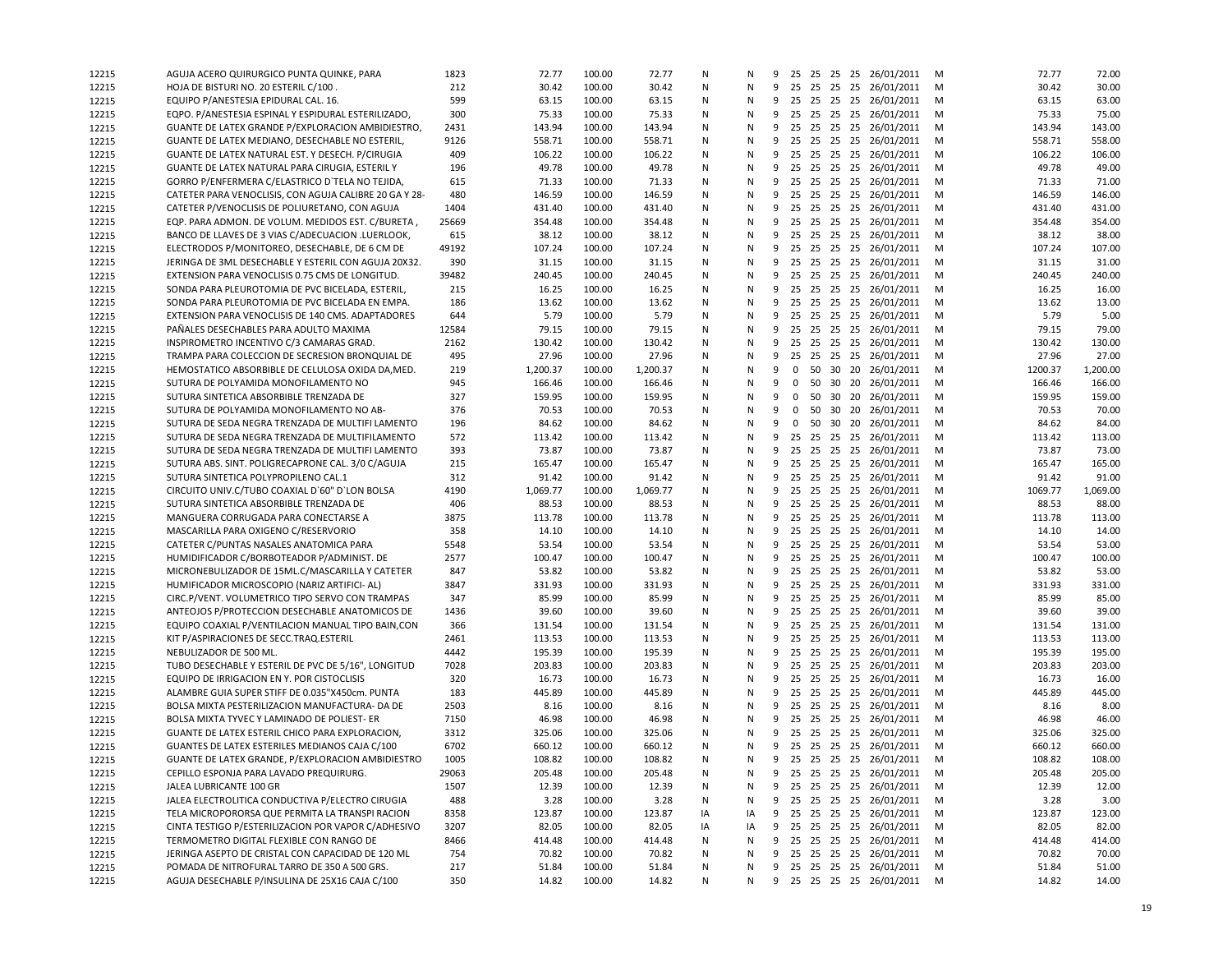| 12215          | CUBRE ZAPATO ANTIDERRAPANTE, DESECHABLE DE                              | 3618        | 470.36         | 100.00           | 470.36           | N      | N      |   |                         |                |  | 9 25 25 25 25 26/01/2011                       | M      | 470.36         | 470.00         |
|----------------|-------------------------------------------------------------------------|-------------|----------------|------------------|------------------|--------|--------|---|-------------------------|----------------|--|------------------------------------------------|--------|----------------|----------------|
| 12215          | CATETER PERIF. DE MAT. ALTAMENTE BIOCOMP Q'NO SE                        | 1394        | 13.76          | 100.00           | 13.76            | N      | N      | 9 |                         |                |  | 25 25 25 25 26/01/2011                         | M      | 13.76          | 13.00          |
| 12215          | CATETER PERIFERICO DE MATERIAL ALTAMENTE                                | 1645        | 17.10          | 100.00           | 17.10            | N      | N      | 9 |                         |                |  | 25 25 25 25 26/01/2011                         | M      | 17.10          | 17.00          |
| 12215          | SONDA FOLEY No.12-5 DE 2 VIAS C/GLOBO 5 A 10ML.DE                       | 200         | 3.25           | 100.00           | 3.25             | N      | N      |   |                         |                |  | 9 25 25 25 25 26/01/2011                       | M      | 3.25           | 3.00           |
| 12215          | SONDA FOLEY SILICONIZADA NO. 14 DE 2VIAS C/GLOBO DE                     | 1868        | 18.19          | 100.00           | 18.19            | N      | N      |   |                         |                |  | 9 25 25 25 25 26/01/2011                       | M      | 18.19          | 18.00          |
| 12215          | SONDA FOLEY SILICONIZADA NO. 16 DE 2VIAS C/GLOBO                        | 3054        | 29.35          | 100.00           | 29.35            | N      | N      | 9 |                         |                |  | 25 25 25 25 26/01/2011                         | M      | 29.35          | 29.00          |
| 12215          | SONDA FOLEY SILICONIZADA NO.18 GLOBO 5ML                                | 1007        | 16.03          | 100.00           | 16.03            | N      | N      | 9 |                         |                |  | 25 25 25 25 26/01/2011                         | M      | 16.03          | 16.00          |
| 12215          | SONDA LEVIN DE No.18 C/TIRA RADIOPACA DESECHABLE Y                      | 1387        | 5.76           | 100.00           | 5.76             | N      | Ν      | 9 |                         |                |  | 25 25 25 25 26/01/2011                         | м      | 5.76           | 5.00           |
| 12215          | TUBO LATEX 2000, NO ESTERIL, CAJA CON 15 METROS.                        | 215         | 2.37           | 100.00           | 2.37             | N      | N      |   |                         |                |  | 9 25 25 25 25 26/01/2011                       | M      | 2.37           | 2.00           |
| 12215          | TUBO LATEX 2040 CAJA CON 15 METROS.                                     | 309         | 89.40          | 100.00           | 89.40            | N      | N      | 9 |                         |                |  | 25 25 25 25 26/01/2011                         | M      | 89.40          | 89.00          |
| 12215          | TUBO PARA CANALIZACION (PEN-ROSE) ESTERIL DE 6.35                       | 450         | 5.23           | 100.00           | 5.23             | N      | N      |   |                         |                |  | 9 25 25 25 25 26/01/2011                       | M      | 5.23           | 5.00           |
| 12215          | TUBO CONECTOR DE PLASTICO EN FORMA DE "Y", C/3                          | 243         | 0.37           | 100.00           | 0.37             | N      | N      |   |                         |                |  | 9 25 25 25 25 26/01/2011                       | M      | 0.37           | 0.00           |
| 12215          | RIÑON DE PLASTICO DE 500 ML .RESISTENTE A LA                            | 232         | 2.56           | 100.00           | 2.56             | Ν      | N      | 9 |                         |                |  | 25 25 25 25 26/01/2011                         | M      | 2.56           | 2.00           |
| 12215          | CANULA DE GUEDEL No. 3                                                  | 1244        | 18.66          | 100.00           | 18.66            | N      | N      | 9 |                         |                |  | 25 25 25 25 26/01/2011                         | M      | 18.66          | 18.00          |
| 12215          | CANULA GUEDEL NO. 4                                                     | 2405        | 22.83          | 100.00           | 22.83            | N      | N      | 9 |                         |                |  | 25 25 25 25 26/01/2011                         | M      | 22.83          | 22.00          |
| 12215          | CANUAL GUEDEL NO. 5                                                     | 629         | 7.83           | 100.00           | 7.83             | N      | N      | 9 |                         |                |  | 25 25 25 25 26/01/2011                         | м      | 7.83           | 7.00           |
| 12215          | TUBO ENDOTRAQUEAL CON GLOBO CON ALMA DE ACERO                           | 237         | 57.53          | 100.00           | 57.53            | N      | N      | 9 |                         |                |  | 25 25 25 25 26/01/2011                         | M      | 57.53          | 57.00          |
| 12215          | CANULA P/INTUBACION TRAQ.MALEABLE TERMOR                                | 1057        | 28.64          | 100.00           | 28.64            | N      | N      |   |                         |                |  | 9 25 25 25 25 26/01/2011                       | M      | 28.64          | 28.00          |
| 12215          | CANULA DE INTUBACION TRAQUEAL, DE MAT. MALEABLE                         | 1530        | 35.30          | 100.00           | 35.30            | N      | N      | 9 |                         |                |  | 25 25 25 25 26/01/2011                         | M      | 35.30          | 35.00          |
| 12215          | CANULA P/INTUBACION TRAQ.MAT.MALEABLE NO RIGIDO                         | 413         | 14.94          | 100.00           | 14.94            | Ν      | N      |   |                         |                |  | 9 25 25 25 25 26/01/2011                       | M      | 14.94          | 14.00          |
| 12215          | LAPIZ ELECTROQUIRURGICO DESECHABLE CON CABLE                            | 2794        | 249.66         | 100.00           | 249.66           | N      | N      |   |                         |                |  | 9 25 25 25 25 26/01/2011                       | M      | 249.66         | 249.00         |
| 12215          | ISOPOS DE PLASTICO REDONDO DE 3MM. DE DIAMETRO Y                        | 378         | 69.23          | 100.00           | 69.23            | Ν      | N      | 9 |                         |                |  | 25 25 25 25 26/01/2011                         | M      | 69.23          | 69.00          |
| 12215          | TUBO CONECTOR DELGADO SIMS NUMERO 350, DE 2 VIAS.                       | 257         | 0.55           | 100.00           | 0.55             | N      | N      | 9 |                         |                |  | 25 25 25 25 26/01/2011                         | M      | 0.55           | 0.00           |
| 12215          | <b>FLANERA DE CRISTAL</b>                                               | 400         | 4.20           | 100.00           | 4.20             | N      | N      | 9 | 25                      |                |  | 25 25 25 26/01/2011                            | M      | 4.20           | 4.00           |
| 12215          | TUBO CONECTOR GRUESO DE SIMS N0.350, DE 2 VIAS.                         | 529         | 1.08           | 100.00           | 1.08             | N      | N      | 9 |                         |                |  | 25 25 25 25 26/01/2011                         | M      | 1.08           | 1.00           |
| 12215          | LLAVE DE TRES VIAS, TRANSPARENTE PARA APLICACION                        | 50021       | 243.10         | 100.00           | 243.10           | N      | Ν      | 9 |                         |                |  | 25 25 25 25 26/01/2011                         | M      | 243.10         | 243.00         |
| 12215          | TUBO CONECTOR SIMS NO. 351 UNA VIA                                      | 229         | 0.45           | 100.00           | 0.45             | N      | N      |   |                         |                |  | 9 25 25 25 25 26/01/2011                       | M      | 0.45           | 0.00           |
| 12215          | EQUIPO DE SANGRE SIN AGUJA COD. MCR 2104 FILTER SET                     | 9026<br>206 | 173.39<br>8.43 | 100.00<br>100.00 | 173.39           | N      | N      | 9 |                         |                |  | 25 25 25 25 26/01/2011                         | M      | 173.39<br>8.43 | 173.00<br>8.00 |
| 12215          | PARAFINA HISTOLOGICA DE 500 GRS. PUNTO DE FUSION DE                     | 1461        | 159.87         | 100.00           | 8.43             | Ν<br>N | N<br>N | 9 | $\mathbf 0$             |                |  | 0 0 100 26/01/2011<br>9 25 25 25 25 26/01/2011 | M      | 159.87         | 159.00         |
| 12215          | AGUA BIDESTILADA C/20 LTS<br>BOLSA CUADRUPLE PARA RECOLECCION DE SANGRE | 5337        | 792.30         | 100.00           | 159.87<br>792.30 | Ν      | N      | 9 |                         |                |  | 25 25 25 25 26/01/2011                         | M<br>M | 792.30         | 792.00         |
| 12215<br>12215 | BOLSA CON FILTRO INTEGRAL CPD-ADSOL CODIGO                              | 8926        | 1,313.74       | 100.00           | 1,313.74         | Ν      | N      | 9 |                         |                |  | 25 25 25 25 26/01/2011                         | M      | 1313.74        | 1,313.00       |
| 12215          | ALCOHOL ETILICO ABSOL 3.5 LTS REACTIVO ANALITICO                        | 599         | 139.09         | 100.00           | 139.09           | N      | Ν      | 9 |                         |                |  | 25 25 25 25 26/01/2011                         | M      | 139.09         | 139.00         |
| 12215          | FORMOL BAKER 3.5 LTS FORMALDEHIDO REACTIVO                              | 194         | 46.08          | 100.00           | 46.08            | N      | N      |   |                         |                |  | 9 25 25 25 25 26/01/2011                       | M      | 46.08          | 46.00          |
| 12215          | XILOL (XILENO)3.5 LT. REACTIVO ANALITICO                                | 685         | 276.40         | 100.00           | 276.40           | N      | N      | 9 |                         |                |  | 25 25 25 25 26/01/2011                         | M      | 276.40         | 276.00         |
| 12215          | TUBO AL VACIO (TAPON ROJO) PARA RECOLECC ION DE                         | 858         | 241.30         | 100.00           | 241.30           | N      | N      | 9 |                         |                |  | 25 25 25 25 26/01/2011                         | M      | 241.30         | 241.00         |
| 12215          | TUBO AL VACIO (TAPON AZUL) PARA RECOLECC ION DE                         | 543         | 153.60         | 100.00           | 153.60           | N      | N      |   |                         |                |  | 9 25 25 25 25 26/01/2011                       | M      | 153.60         | 153.00         |
| 12215          | TUBO AL VACIO (TAPON LILA) PARA RECOLECC ION DE                         | 2062        | 363.77         | 100.00           | 363.77           | Ν      | N      | 9 |                         |                |  | 25 25 25 25 26/01/2011                         | M      | 363.77         | 363.00         |
| 12215          | AGUJA DE TOMA MULTIPLE CAL. 21G X 38 mm (AGUJA                          | 1371        | 229.98         | 100.00           | 229.98           | N      | N      | 9 |                         |                |  | 25 25 25 25 26/01/2011                         | M      | 229.98         | 229.00         |
| 12215          | TUBO VACIO TAPON ROJO O AMARILLO C/GRIS                                 | 1730        | 435.05         | 100.00           | 435.05           | N      | N      | 9 |                         |                |  | 25 25 25 25 26/01/2011                         | M      | 435.05         | 435.00         |
| 12215          | TUBO DE ENSAYE 12X75                                                    | 283         | 0.82           | 100.00           | 0.82             | N      | N      | 9 |                         |                |  | 25 25 25 25 26/01/2011                         | м      | 0.82           | 0.00           |
| 12215          | FRASCO DE VIDRIO C/BOCA ANCHA DE 125ML. C/TAPA DE                       | 4097        | 19.83          | 100.00           | 19.83            | N      | N      | 9 | $\mathbf 0$             | $\mathbf{0}$   |  | 0 100 26/01/2011                               | M      | 19.83          | 19.00          |
| 12215          | FCO.ESTERIL DE PLASTICO C/TAPA HERMETICA,                               | 5477        | 22.56          | 100.00           | 22.56            | N      | N      |   |                         |                |  | 9 25 25 25 25 26/01/2011                       | M      | 22.56          | 22.00          |
| 12215          | CUBRE OBJETOS 24X50 C/100 PIEZAS                                        | 2960        | 171.66         | 100.00           | 171.66           | N      | N      | 9 | $\overline{\mathbf{0}}$ | $\overline{0}$ |  | 0 100 26/01/2011                               | M      | 171.66         | 171.00         |
| 12215          | PORTA OBJETOS 26X76 ESMERIL DE PANTALLA C/50 PIEZAS.                    | 4247        | 108.77         | 100.00           | 108.77           | N      | N      | 9 |                         |                |  | 25 25 25 25 26/01/2011                         | м      | 108.77         | 108.00         |
| 12215          | PORTA OBJETOS 75 X 25mm CON PANTALLA BLANCA C/50                        | 5148        | 191.09         | 100.00           | 191.09           | N      | N      |   |                         |                |  | 9 25 25 25 25 26/01/2011                       | M      | 191.09         | 191.00         |
| 12215          | UNIFORME QUIRURGICO DESECHABLE, DE TELA NO TEJIDA.                      | 2261        | 99.23          | 100.00           | 99.23            | Ν      | N      | 9 |                         |                |  | 25 25 25 25 26/01/2011                         | M      | 99.23          | 99.00          |
| 12215          | KIT PARA DRENAJE POSTQUIRURGICO BULBO EVACUADOR                         | 2195        | 984.55         | 100.00           | 984.55           | N      | N      | 9 |                         |                |  | 25 25 25 25 26/01/2011                         | M      | 984.55         | 984.00         |
| 12215          | CAPSULA DE YODO CAPSION 100 mCi                                         | 572         | 3,066.03       | 100.00           | 3,066.03         | N      | N      | 9 | 25                      |                |  | 25 25 25 26/01/2011                            | M      | 3066.03        | 3,066.00       |
| 12215          | RESUCITADOR AMBU DESECHABLE CON BOLSA RESERVORIO                        | 280         | 124.02         | 100.00           | 124.02           | N      | N      |   |                         |                |  | 9 25 25 25 25 26/01/2011                       | м      | 124.02         | 124.00         |
| 12215          | MDP ò HDP-Tc99 m                                                        | 2591        | 826.58         | 100.00           | 826.58           | N      | N      |   |                         |                |  | 9 25 25 25 25 26/01/2011                       | M      | 826.58         | 826.00         |
| 12215          | MAG3 -Tc99m                                                             | 422         | 374.84         | 100.00           | 374.84           | N      | N      |   |                         |                |  | 9 25 25 25 25 26/01/2011                       | M      | 374.84         | 374.00         |
| 12215          | CLORURO ESTANOSO + Tc99m                                                | 1710        | 795.55         | 100.00           | 795.55           | N      | Ν      |   |                         |                |  | 9 25 25 25 25 26/01/2011                       | M      | 795.55         | 795.00         |
| 12215          | TAPON AUDITIVO CONTRA RUIDO (NOISE BUSTER)                              | 3146        | 15.70          | 100.00           | 15.70            | N      | Ν      | 9 |                         |                |  | 25 25 25 25 26/01/2011                         | M      | 15.70          | 15.00          |
| 12215          | PUNTAS AMARILLAS DE 1-200 ul, No.T-200-Y                                | 170         | 472.84         | 100.00           | 472.84           | N      | Ν      | 9 |                         |                |  | 25 25 25 25 26/01/2011                         | M      | 472.84         | 472.00         |
| 12215          | PERTECNECIATO                                                           | 266         | 77.75          | 100.00           | 77.75            | N      | N      | 9 |                         |                |  | 25 25 25 25 26/01/2011                         | M      | 77.75          | 77.00          |
| 12215          | COLOIDE DE RENIO-Tc99 o NANOCOLOIDE Tc99 m                              | 382         | 797.46         | 100.00           | 797.46           | N      | N      | 9 |                         |                |  | 25 25 25 25 26/01/2011                         | M      | 797.46         | 797.00         |
| 12215          | MIBI-Tc99m o TETROFOSMIN-Tc99                                           | 416         | 767.92         | 100.00           | 767.92           | N      | Ν      | 9 |                         |                |  | 25 25 25 25 26/01/2011                         | M      | 767.92         | 767.00         |
| 12215          | YODURO DE SODIO 131                                                     | 1041        | 647.27         | 100.00           | 647.27           | N      | N      | 9 |                         |                |  | 25 25 25 25 26/01/2011                         | M      | 647.27         | 647.00         |
| 12215          | CAPSULA DE YODO-131 50 mCi                                              | 190         | 757.88         | 100.00           | 757.88           | Ν      | Ν      | 9 |                         |                |  | 25 25 25 25 26/01/2011 M                       |        | 757.88         | 757.00         |
| 12215          | KIT DE MORTAJA PARA ADULTO.                                             | 412         | 47.16          | 100.00           | 47.16            | Ν      | N      | 9 |                         |                |  | 0 20 50 30 26/01/2011 M                        |        | 47.16          | 47.00          |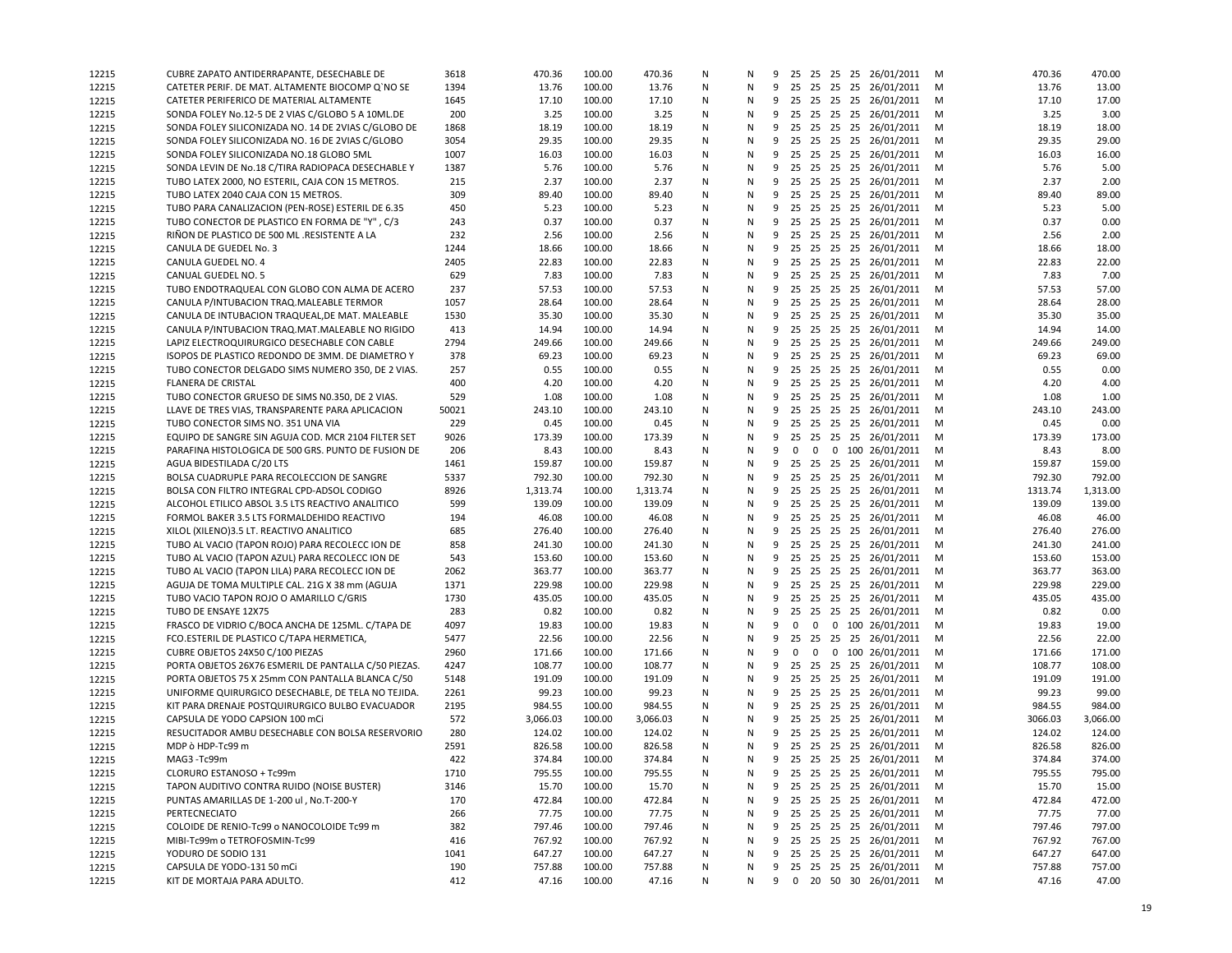| 12215 | EQUIPO PLEUR-EVAC ADULTO/PEDIATRICO                                            | 588        | 379.07   | 100.00           | 379.07         | IA | IA | 9 |             |  | 25 25 25 25 26/01/2011                           | M      | 379.07  | 379.00   |
|-------|--------------------------------------------------------------------------------|------------|----------|------------------|----------------|----|----|---|-------------|--|--------------------------------------------------|--------|---------|----------|
| 12215 | SUJETADOR DE SONDA FOLEY CON ROTACION DE 360º                                  | 2574       | 179.15   | 100.00           | 179.15         | N  | N  | 9 |             |  | 25 25 25 25 26/01/2011                           | M      | 179.15  | 179.00   |
| 12215 | CINTA ADHESIVA DE PLASTICO MICROPERFORADO, HECHO                               | 942        | 102.08   | 100.00           | 102.08         | Ν  | N  | 9 |             |  | 25 25 25 25 26/01/2011                           | M      | 102.08  | 102.00   |
| 12215 | EQUIPO PARA NEUMOTORAX QUE CUENTA CON: CATETER                                 | 266        | 288.39   | 100.00           | 288.39         | N  | N  | 9 |             |  | 25 25 25 25 26/01/2011                           | M      | 288.39  | 288.00   |
| 12215 | DURAPREP DE 26 ML.                                                             | 4748       | 599.53   | 100.00           | 599.53         | N  | N  | 9 |             |  | 25 25 25 25 26/01/2011                           | M      | 599.53  | 599.00   |
| 12215 | AVAGARD D ANTICEPTICO CUTANEO INSTANTANEO PARA                                 | 1313       | 207.05   | 100.00           | 207.05         | IA | IA | 9 |             |  | 25 25 25 25 26/01/2011                           | M      | 207.05  | 207.00   |
| 12215 | 18F-FDG (FLUORDESOXYGLUCOSA) UNIDOSIS DE 10 mCi                                | 2916       | 6,123.12 | 100.00           | 6,123.12       | IA | IA | 9 |             |  | 25 25 25 25 26/01/2011                           | M      | 6123.12 | 6,123.00 |
| 12215 | CAT. 201-D ANTI A MONOCLONAL FCO 10 ML                                         | 215        | 28.12    | 100.00           | 28.12          | N  | N  | 9 |             |  | 25 25 25 25 26/01/2011                           | M      | 28.12   | 28.00    |
| 12215 | CAT. 202-D ANTI B MONOCLONAL FCO 10 ML.                                        | 215        | 28.12    | 100.00           | 28.12          | IA | IA |   |             |  | 9 25 25 25 25 26/01/2011                         | M      | 28.12   | 28.00    |
| 12215 | CAT. 215-D ANTI RH D MEZCLA DE MONOCLONALES FCO 10                             | 215        | 58.01    | 100.00           | 58.01          | N  | N  | 9 |             |  | 25 25 25 25 26/01/2011                           | M      | 58.01   | 58.00    |
| 12215 | CAT. 216 CONTROL RH-(HR) SUERO FCO 10 ML                                       | 215        | 67.68    | 100.00           | 67.68          | Ν  | N  | 9 |             |  | 25 25 25 25 26/01/2011                           | M      | 67.68   | 67.00    |
| 12215 | APOSITO ADHESIVO TRANSPARENTE 6 X 10 TERGADEM +                                | 46189      | 350.57   | 100.00           | 350.57         | N  | N  | 9 |             |  | 25 25 25 25 26/01/2011                           | M      | 350.57  | 350.00   |
| 12215 | APOSITO ADHESIVO TRANSPARENTE 9 X 10 TERGADEM +                                | 11469      | 92.32    | 100.00           | 92.32          | IA | IA | 9 |             |  | 25 25 25 25 26/01/2011                           | M      | 92.32   | 92.00    |
| 12215 | KITS PARA SISTEMA DE ESTERILIZACION A BASE DE PLASMA                           | 2860       | 3,782.06 | 100.00           | 3,782.06       | N  | N  | 9 |             |  | 25 25 25 25 26/01/2011                           | M      | 3782.06 | 3,782.00 |
| 12215 | DURAPREP DE 6 ML.                                                              | 2360       | 283.80   | 100.00           | 283.80         | IA | IA | 9 |             |  | 25 25 25 25 26/01/2011                           | M      | 283.80  | 283.00   |
| 12215 | MEDIAS TED MEDIANA CORTA NUMERO DE CATALOGO                                    | 1107       | 141.72   | 100.00           | 141.72         | IA | IA | 9 |             |  | 25 25 25 25 26/01/2011                           | M      | 141.72  | 141.00   |
| 12215 | MEDIAS TED MEDIANA LARGA, NUMERO DE CATALOGO                                   | 2158       | 275.60   | 100.00           | 275.60         | IA | IA | 9 |             |  | 25 25 25 25 26/01/2011                           | M      | 275.60  | 275.00   |
| 12215 | MEDIAS TED GRANDE LARGA                                                        | 440        | 55.47    | 100.00           | 55.47          | IA | IA | 9 |             |  | 25 25 25 25 26/01/2011                           | M      | 55.47   | 55.00    |
| 12215 | CIRCUITO CERRADO DE ASPIRACION OROTRAQUEAL DE 14                               | 815        | 147.70   | 100.00           | 147.70         | IA | IA | 9 |             |  | 25 25 25 25 26/01/2011                           | M      | 147.70  | 147.00   |
| 12215 | HYPAFIX 10CM. X 10M. CAT. 71443-2                                              | 751        | 74.41    | 100.00           | 74.41          | N  | N  | 9 |             |  | 25 25 25 25 26/01/2011                           | M      | 74.41   | 74.00    |
| 12215 | CAT. NGO100 SUJETADOR SONDA NASOGASTRICA                                       | 3575       | 85.01    | 100.00           | 85.01          | N  | N  | 9 |             |  | 25 25 25 25 26/01/2011                           | M      | 85.01   | 85.00    |
| 12215 | CAT. 0013M AGUJA MONOPOLAR 2.75 TIPO PUNTA AGUDA                               | 286        | 49.76    | 100.00           | 49.76          | N  | N  | 9 |             |  | 25 25 25 25 26/01/2011                           | M      | 49.76   | 49.00    |
| 12215 | PARAFINA MCA. TISSUE-TEK. BOLSA DE 1KG                                         | 2420       | 534.26   | 100.00           | 534.26         | N  | N  | 9 |             |  | 25 25 25 25 26/01/2011                           | M      | 534.26  | 534.00   |
| 12215 | GUANTE EXPLORACION AMBIDIESTRO LATEX CHICO NO                                  | 2317       | 96.95    | 100.00           | 96.95          | N  | N  | 9 |             |  | 25 25 25 25 26/01/2011                           | M      | 96.95   | 96.00    |
| 12215 | AGUJA ANGULADA PARA PUNCION DE PUERTO DE 20G. 1.0                              | 543        | 34.37    | 100.00           | 34.37          | N  | N  | 9 |             |  | 25 25 25 25 26/01/2011                           | M      | 34.37   | 34.00    |
| 12215 | AGUJA ANGULADA PARA PUNCION DE PUERTO DE 19G. X 1"                             | 871        | 55.08    | 100.00           | 55.08          | IA | IA | 9 |             |  | 25 25 25 25 26/01/2011                           |        | 55.08   | 55.00    |
| 12215 |                                                                                | 215        | 49.76    | 100.00           |                | N  | N  | 9 |             |  | 25 25 25 25 26/01/2011                           | M<br>M | 49.76   | 49.00    |
|       | ELECTRODO PARA LAPIZ DE ELECTROCIRUGIA, LARGA 15cm<br>ALCOHOL EN GEL DE 500ML. | 855        | 75.09    | 100.00           | 49.76<br>75.09 | N  | N  | 9 |             |  | 25 25 25 25 26/01/2011                           |        | 75.09   | 75.00    |
| 12215 |                                                                                |            | 94.22    | 100.00           |                |    |    |   |             |  |                                                  | M      | 94.22   | 94.00    |
| 12215 | SUJETADOR SEGURO PARA LA PIEL CON ALMOHADILLA DE                               | 1144       |          |                  | 94.22          | N  | N  | 9 |             |  | 25 25 25 25 26/01/2011<br>25 25 25 25 26/01/2011 | M      |         |          |
| 12215 | DULBECCO S MODIFIED EAGLE MEDIA 1X, LIQUID, W/4,500                            | 215        | 60.96    | 100.00           | 60.96          | IA | IA | 9 |             |  |                                                  | M      | 60.96   | 60.00    |
| 12215 | UBI-Tc99m<br>GALIO-68                                                          | 190<br>292 | 348.71   | 100.00<br>100.00 | 348.71         | Ν  | N  | 9 |             |  | 25 25 25 25 26/01/2011                           | M      | 348.71  | 348.00   |
| 12215 |                                                                                |            | 2,223.26 |                  | 2,223.26       | Ν  | N  | 9 |             |  | 25 25 25 25 26/01/2011<br>25 25 25 25 26/01/2011 | M      | 2223.26 | 2,223.00 |
| 12215 | EQUIPO PARA INFUSION, GRAVISET BASICO MARCA BAXTER                             | 286        | 3.64     | 100.00           | 3.64           | IA | IA | 9 |             |  |                                                  | M      | 3.64    | 3.00     |
| 12215 | TOALLAS ESPECIALES PARA LIMPIAR Y PULIR                                        | 715        | 9.12     | 100.00           | 9.12           | IA | IA |   |             |  | 9 25 25 25 25 26/01/2011                         | M      | 9.12    | 9.00     |
| 12215 | TUBOS CROVIALES DE 2ML. CORNING NO. CAT. EF7429B                               | 1431       | 2,503.97 | 100.00           | 2,503.97       | IA | IA | 9 |             |  | 25 25 25 25 26/01/2011                           | M      | 2503.97 | 2,503.00 |
| 12215 | BOQUILLA PARA PROCEDIMIENTO ENDOSCOPICO, MARCA                                 | 715        | 56.56    | 100.00           | 56.56          | IA | IA | 9 |             |  | 25 25 25 25 26/01/2011                           | M      | 56.56   | 56.00    |
| 12215 | BUTILHIOSCINA 20mg./ 1 ml. SOL. INY. C/3                                       | 3302       | 16.51    | 100.00           | 16.51          | IA | IA | 9 |             |  | 25 25 25 25 26/01/2011                           | M      | 16.51   | 16.00    |
| 12215 | KETOROLACO TROMETRAMINA 30 mg. C/3 AMP.                                        | 13900      | 200.15   | 100.00           | 200.15         | IA | IA | 9 |             |  | 25 25 25 25 26/01/2011                           | M      | 200.15  | 200.00   |
| 12215 | KETOPROFENO SOL. INY. 100 mg FCO. AMP C/3.                                     | 1883       | 278.00   | 100.00           | 278.00         | IA | IA | 9 |             |  | 25 25 25 25 26/01/2011                           | M      | 278.00  | 277.00   |
| 12215 | FLUCONAZOL FCO. AMP. DE 100MG./50ML.                                           | 2159       | 633.17   | 100.00           | 633.17         | IA | IA | 9 |             |  | 25 25 25 25 26/01/2011                           | M      | 633.17  | 633.00   |
| 12215 | METAMIZOL SODICO DE 2 GR. A 2.5g 5ml AMP                                       | 914        | 3.51     | 100.00           | 3.51           | IA | IA | 9 |             |  | 25 25 25 25 26/01/2011                           | M      | 3.51    | 3.00     |
| 12215 | PARACETAMOL CLORH. DE. SOL. INY. 1 GR/100 ML.                                  | 9392       | 508.31   | 100.00           | 508.31         | IA | IA | 9 |             |  | 25 25 25 25 26/01/2011                           | M      | 508.31  | 508.00   |
| 12215 | CLORHIDRATO DE NALBUFINA AMP. 10 mg./1ml                                       | 513        | 2.57     | 100.00           | 2.57           | IA | IA |   |             |  | 9 25 25 25 25 26/01/2011                         | M      | 2.57    | 2.00     |
| 12215 | FENTANILO CITRATO DE SOL. INY. 0.5 MG/10                                       | 16461      | 343.21   | 100.00           | 343.21         | IA | IA | 9 |             |  | 25 25 25 25 26/01/2011                           | M      | 343.21  | 343.00   |
| 12215 | ATROPINA AMP. DE 1 mg. 1 ml.                                                   | 2584       | 5.43     | 100.00           | 5.43           | IA | IA | 9 |             |  | 25 25 25 25 26/01/2011                           | M      | 5.43    | 5.00     |
| 12215 | SULFATO DE MORFINA LIBRE DE CONSERVADOR 50mg/2ml                               | 223        | 83.75    | 100.00           | 83.75          | IA | IA |   |             |  | 9 25 25 25 25 26/01/2011                         | M      | 83.75   | 83.00    |
| 12215 | MORFINA SULFATO DE 200mg/20ml FCO AMP 20 ml                                    | 2378       | 780.73   | 100.00           | 780.73         | IA | IA | 9 |             |  | 25 25 25 25 26/01/2011                           | M      | 780.73  | 780.00   |
| 12215 | SULFATO DE MORFINA AMP DE 2.5 MG/2.5 ML                                        | 216        | 6.36     | 100.00           | 6.36           | IA | IA | 9 |             |  | 25 25 25 25 26/01/2011                           | M      | 6.36    | 6.00     |
| 12215 | FENITOINA SOL. INY. DE 250 MG.                                                 | 1500       | 24.75    | 100.00           | 24.75          | IA | IA | 9 | 25 25 25 25 |  | 26/01/2011                                       | M      | 24.75   | 24.00    |
| 12215 | DEXAMETASONA SOL.INY. 8MG/2ML.                                                 | 88716      | 266.15   | 100.00           | 266.15         | IA | IA |   |             |  | 9 25 25 25 25 26/01/2011                         | M      | 266.15  | 266.00   |
| 12215 | METOCLOPRAMIDA, CLORHIDRATO DE SOL. INY 10mg/2ml                               | 9816       | 68.71    | 100.00           | 68.71          | IA | IA |   |             |  | 9 25 25 25 25 26/01/2011                         | M      | 68.71   | 68.00    |
| 12215 | EFEDRINA, SULFATO DE, AMP. 50 mg. 2ml. TENDRIN                                 | 1001       | 18.12    | 100.00           | 18.12          | IA | IA |   |             |  | 9 25 25 25 25 26/01/2011                         | M      | 18.12   | 18.00    |
| 12215 | CLORFENAMINA CLORH. 10mg C/5 AMP                                               | 4770       | 276.69   | 100.00           | 276.69         | IA | IA |   |             |  | 9 25 25 25 25 26/01/2011                         | M      | 276.69  | 276.00   |
| 12215 | DIACEPAN 10 mg/2 ml. AMP.                                                      | 1254       | 1.29     | 100.00           | 1.29           | IA | IA | 9 |             |  | 25 25 25 25 26/01/2011                           | M      | 1.29    | 1.00     |
| 12215 | HALOPERIDOL SOL. INY. 5 mg./ 1 ml C/6 AMP.                                     | 1241       | 454.32   | 100.00           | 454.32         | IA | IA | 9 |             |  | 25 25 25 25 26/01/2011                           | M      | 454.32  | 454.00   |
| 12215 | MIDAZOLAM 50 MG/10 ML.                                                         | 7242       | 1,434.76 | 100.00           | 1,434.76       | IA | IA | 9 |             |  | 25 25 25 25 26/01/2011                           | M      | 1434.76 | 1,434.00 |
| 12215 | MIDAZOLAM SOL. INY. 15 mg/3ml. AMP                                             | 373        | 3.73     | 100.00           | 3.73           | IA | IA | 9 |             |  | 25 25 25 25 26/01/2011                           | M      | 3.73    | 3.00     |
| 12215 | MIDAZOLAM SOL. INY. 5 mg/5ml. AMP                                              | 4776       | 35.92    | 100.00           | 35.92          | IA | IA | 9 |             |  | 25 25 25 25 26/01/2011                           | M      | 35.92   | 35.00    |
| 12215 | TRAMADOL, CLORHIDRATO DE 100 mg. 2 ml. C/ 5 AMP.                               | 9039       | 1,823.81 | 100.00           | 1,823.81       | IA | IA | 9 |             |  | 25 25 25 25 26/01/2011                           | M      | 1823.81 | 1,823.00 |
| 12215 | PARECOXIB SODICO DE 40 MG. AMP.                                                | 239        | 42.99    | 100.00           | 42.99          | IA | IA | 9 |             |  | 25 25 25 25 26/01/2011                           | M      | 42.99   | 42.00    |
| 12215 | METILPREDNISOLONA, ACETATO DE 40 mg/1 ml FCO. AMP.                             | 269        | 12.36    | 100.00           | 12.36          | IA | IA |   |             |  | 9 25 25 25 25 26/01/2011 M                       |        | 12.36   | 12.00    |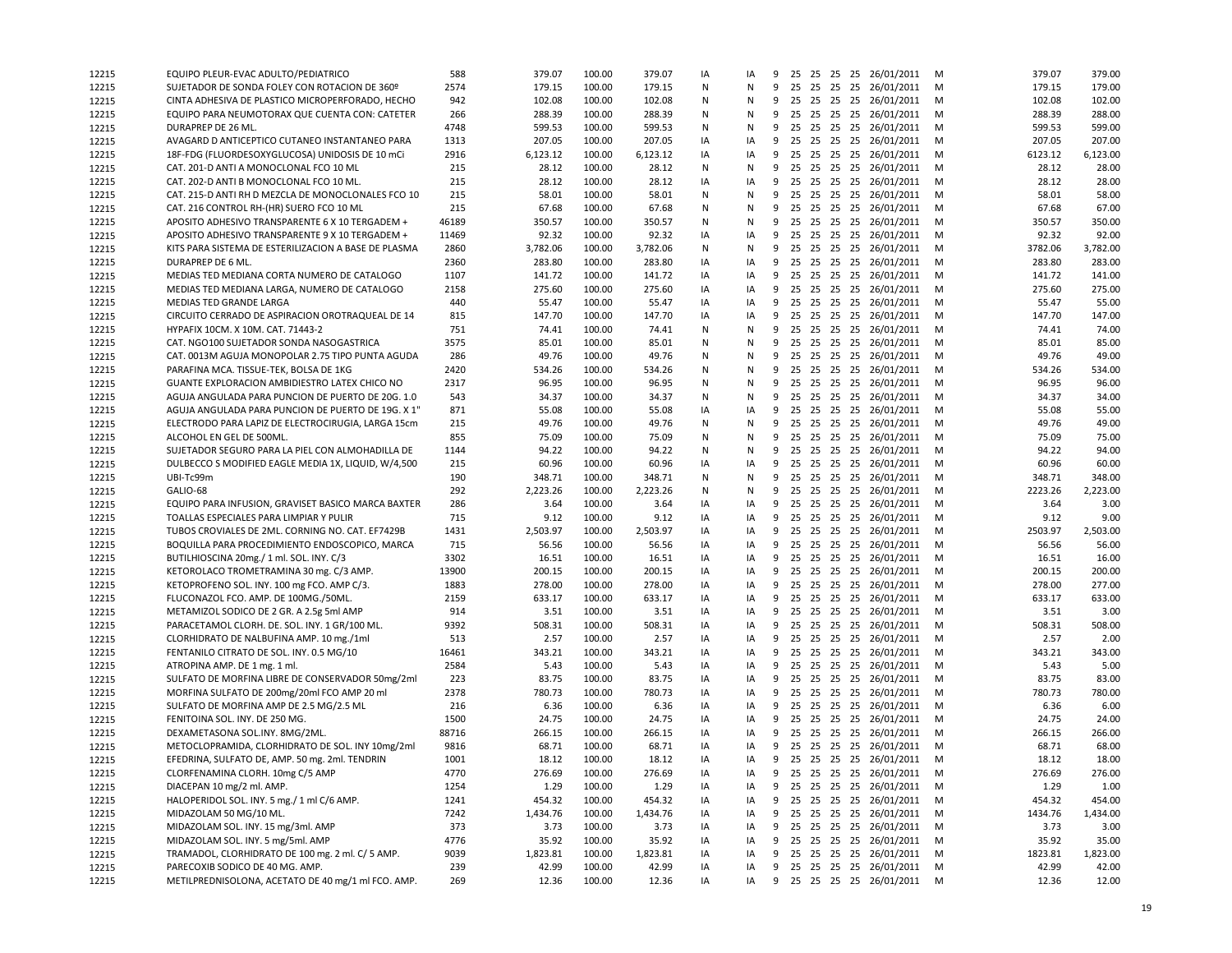| 12215 | HIDROCORTIZONA DE 100 MG. SOL. INY. C/2               | 3748   | 476.79   | 100.00 | 476.79   | IA | IA | 9 |  |  | 25 25 25 25 26/01/2011     | M | 476.79  | 476.00   |
|-------|-------------------------------------------------------|--------|----------|--------|----------|----|----|---|--|--|----------------------------|---|---------|----------|
| 12215 | FUROSEMIDA AMP. DE 20 mg. C/5 AMP                     | 3948   | 39.36    | 100.00 | 39.36    | IA | IA | 9 |  |  | 25 25 25 25 26/01/2011     | M | 39.36   | 39.00    |
| 12215 | POTASIO, CLORURO DE 1.49 MG/ 5 ml. CLORURO DE         | 103819 | 559.59   | 100.00 | 559.59   | IA | IA | 9 |  |  | 25 25 25 25 26/01/2011     | M | 559.59  | 559.00   |
| 12215 | CALCIO, GLUCONATO DE AMP. 10 ML. C/10                 | 8210   | 39.41    | 100.00 | 39.41    | IA | IA | 9 |  |  | 25 25 25 25 26/01/2011     | M | 39.41   | 39.00    |
| 12215 | BISULFITO DE MENADIONA AMP 50 MG. SOL. INY. 5 ML. C/1 | 991    | 59.66    | 100.00 | 59.66    | IA | IA | 9 |  |  | 25 25 25 25 26/01/2011     | M | 59.66   | 59.00    |
| 12215 | ACICLOVIR FCO. AMP. 250 mg./ 10 ml.                   | 4433   | 214.11   | 100.00 | 214.11   | IA | IA | 9 |  |  | 25 25 25 25 26/01/2011     | M | 214.11  | 214.00   |
| 12215 | MULTIVITAMINICO PARA INFUSION M.V.I. 5 ML. ADULTO     | 1062   | 64.21    | 100.00 | 64.21    | IA | IA | 9 |  |  | 25 25 25 25 26/01/2011     | м | 64.21   | 64.00    |
| 12215 | VANCOMICINA SOL. INY. 500 MG.                         | 11084  | 432.05   | 100.00 | 432.05   | IA | IA | 9 |  |  | 25 25 25 25 26/01/2011     | м | 432.05  | 432.00   |
| 12215 | CEFTRIAXONA SODICA FCO AMP. 1 gmo:                    | 16138  | 126.36   | 100.00 | 126.36   | IA | IA | 9 |  |  | 25 25 25 25 26/01/2011     | M | 126.36  | 126.00   |
| 12215 | CEFTAZIDIMA, PENTAHIDRATO DE SOL. INY. AMP DE 1 GR.   | 20396  | 187.44   | 100.00 | 187.44   | IA | IA | 9 |  |  | 25 25 25 25 26/01/2011     | M | 187.44  | 187.00   |
| 12215 | CEFALOTINA SODICA FCO AMP/1000 MG.                    | 947    | 12.15    | 100.00 | 12.15    | IA | IA | 9 |  |  | 25 25 25 25 26/01/2011     | м | 12.15   | 12.00    |
| 12215 | DICLOXACILINA FCO AMP. 500 mg.                        | 3675   | 22.05    | 100.00 | 22.05    | IA | IA | 9 |  |  | 25 25 25 25 26/01/2011     | M | 22.05   | 22.00    |
| 12215 | RANITIDINA, CLORHIDRATO DE 50 mg/2 ml. C/ 5 AMP.      | 8029   | 85.92    | 100.00 | 85.92    | IA | IA | 9 |  |  | 25 25 25 25 26/01/2011     | M | 85.92   | 85.00    |
| 12215 | CLINDAMICINA FCO AMP. 600 mg/ 4 ml.                   | 8863   | 115.84   | 100.00 | 115.84   | IA | IA | 9 |  |  | 25 25 25 25 26/01/2011     | M | 115.84  | 115.00   |
| 12215 | DOPAMINA CLORHIDRATO DE, AMP 200 MG/5 ML.             | 368    | 1.84     | 100.00 | 1.84     | IA | IA | 9 |  |  | 25 25 25 25 26/01/2011     | м | 1.84    | 1.00     |
| 12215 | AMIKACINA SOL. INY. DE 500mg.                         | 19813  | 69.34    | 100.00 | 69.34    | IA | IA | 9 |  |  | 25 25 25 25 26/01/2011     | M | 69.34   | 69.00    |
| 12215 | DOBUTAMINA AMP. 250 mg./ 20 ml.                       | 305    | 12.35    | 100.00 | 12.35    | IA | IA | 9 |  |  | 25 25 25 25 26/01/2011     | M | 12.35   | 12.00    |
|       | AMOXICILINA SODICA/CLAVULANATO DE POTASIO 1 G/200     | 473    | 68.59    | 100.00 | 68.59    | IA | IA | 9 |  |  | 25 25 25 25 26/01/2011     | M | 68.59   | 68.00    |
| 12215 | HIDROXIMETIL ALMIDON 0.4 SOLUCIÓN AL 6% INYECTABLE    | 3977   | 913.24   | 100.00 | 913.24   | IA | IA | 9 |  |  | 25 25 25 25 26/01/2011     | M | 913.24  | 913.00   |
| 12215 |                                                       | 4916   | 2,195.98 | 100.00 | 2,195.98 |    | IA | 9 |  |  | 25 25 25 25 26/01/2011     | M | 2195.98 | 2,195.00 |
| 12215 | MESILATO DE DOLASETRON 100 MG. AMP. SOL.INYECTABLE    |        |          |        |          | IA |    |   |  |  |                            |   |         |          |
| 12215 | ONDANSETRON DE 8 MG/4 ML. SOL. INY.                   | 50781  | 792.18   | 100.00 | 792.18   | IA | IA | 9 |  |  | 25 25 25 25 26/01/2011     | M | 792.18  | 792.00   |
| 12215 | CLORHIDRATO DE PALONOSETRON DE AMP., 0.5MG/ML         | 1326   | 1,193.05 | 100.00 | 1,193.05 | IA | IA | 9 |  |  | 25 25 25 25 26/01/2011     | M | 1193.05 | 1,193.00 |
| 12215 | CEFUROXIMA SODICA AMP. 750 mg.                        | 12903  | 219.35   | 100.00 | 219.35   | IA | IA | 9 |  |  | 25 25 25 25 26/01/2011     | M | 219.35  | 219.00   |
| 12215 | SEVOFLURANO FRASCO 250 ml ESTABILIZADO EN AGUA 300    | 980    | 1,621.02 | 100.00 | 1,621.02 | IA | IA | 9 |  |  | 25 25 25 25 26/01/2011     | M | 1621.02 | 1,621.00 |
| 12215 | ISOFLURANO FCO. DE 100 ml.                            | 276    | 129.01   | 100.00 | 129.01   | IA | IA | 9 |  |  | 25 25 25 25 26/01/2011     | м | 129.01  | 129.00   |
| 12215 | BUPRENORFINA (TEMGESIC) SOL. INYECTABLE, DE 0.3mg     | 1566   | 32.62    | 100.00 | 32.62    | IA | IA | 9 |  |  | 25 25 25 25 26/01/2011     | м | 32.62   | 32.00    |
| 12215 | LIDOCAINA, CLORH. DE INY. AL 2% 1G/50ML.              | 4489   | 95.03    | 100.00 | 95.03    | IA | IA | 9 |  |  | 25 25 25 25 26/01/2011     | M | 95.03   | 95.00    |
| 12215 | LIDOCAINA AL 2% C/EPIN. SOL. INY. 50 ml.              | 788    | 17.04    | 100.00 | 17.04    | IA | IA | 9 |  |  | 25 25 25 25 26/01/2011     | м | 17.04   | 17.00    |
| 12215 | LIDOCAINA BASE EN SPRAY AL 10% FCO/110g. A 115 G.     | 343    | 27.61    | 100.00 | 27.61    | IA | IA | 9 |  |  | 25 25 25 25 26/01/2011     | M | 27.61   | 27.00    |
| 12215 | CLORHIDRATO DE BUPIVACAINA DE 50mg/10ml.              | 1969   | 18.31    | 100.00 | 18.31    | IA | IA | 9 |  |  | 25 25 25 25 26/01/2011     | M | 18.31   | 18.00    |
| 12215 | ADRENALINA 0.001 G/1 ML.                              | 1600   | 4.40     | 100.00 | 4.40     | IA | IA | 9 |  |  | 25 25 25 25 26/01/2011     | M | 4.40    | 4.00     |
| 12215 | CISATRACURIO, SOL INY. 2mg/ml AMP. 5ml                | 6973   | 785.54   | 100.00 | 785.54   | IA | IA | 9 |  |  | 25 25 25 25 26/01/2011     | м | 785.54  | 785.00   |
| 12215 | ENOXAPARINA SODICA SOL. INY 60 mg/0.6ml JERINGA       | 5660   | 892.63   | 0.00   | 0.00     | IA | IA | 9 |  |  | 25 25 25 25 26/01/2011     | м | 0.00    | 892.00   |
| 12215 | ENOXAPARINA SODICA 40 mg/0.4ml JERINGA PRECARGADA     | 5112   | 569.91   | 0.00   | 0.00     | IA | IA | 9 |  |  | 25 25 25 25 26/01/2011     | M | 0.00    | 569.00   |
| 12215 | HEPARINA DE 5000 U FCO. C/ 5 ML.                      | 465    | 26.55    | 100.00 | 26.55    | IA | IA | 9 |  |  | 25 25 25 25 26/01/2011     | M | 26.55   | 26.00    |
| 12215 | ONDANSETRON DE 4MG/2ML. SOL.INY.                      | 729    | 59.37    | 100.00 | 59.37    | IA | IA | 9 |  |  | 25 25 25 25 26/01/2011     | м | 59.37   | 59.00    |
| 12215 | HEPARINA SOL. INY. DE 1000 U. 10 ML.                  | 3642   | 138.70   | 100.00 | 138.70   | IA | IA | 9 |  |  | 25 25 25 25 26/01/2011     | M | 138.70  | 138.00   |
| 12215 | HEPARINA SODICA 1000/U.I. 1 ML SOL.INY                | 86010  | 1,588.61 | 100.00 | 1,588.61 | IA | IA | 9 |  |  | 25 25 25 25 26/01/2011     | M | 1588.61 | 1,588.00 |
| 12215 | HIDROCORTISONA FCO AMP. DE 500 mg. C/2                | 422    | 37.13    | 100.00 | 37.13    | IA | IA | 9 |  |  | 25 25 25 25 26/01/2011     | M | 37.13   | 37.00    |
| 12215 | METRONIDAZOL SOL. INY. 500 mgs EN 100 ML. BOLSA FIA   | 12967  | 97.25    | 100.00 | 97.25    | IA | IA | 9 |  |  | 25 25 25 25 26/01/2011     | м | 97.25   | 97.00    |
| 12215 | CLOROPIRAMINA 20 mg. / 2 ml. C/ 5 AMP.                | 269    | 12.88    | 100.00 | 12.88    | IA | IA | 9 |  |  | 25 25 25 25 26/01/2011     | M | 12.88   | 12.00    |
| 12215 | PROPOFOL AL 1% CON EDETATO DISODICO SOL. INY. 200     | 18670  | 2,557.80 | 100.00 | 2,557.80 | IA | IA | 9 |  |  | 25 25 25 25 26/01/2011     | м | 2557.80 | 2,557.00 |
| 12215 | MEROPENEM TRIHIDRATADO FCO. AMP. 500mg                | 35916  | 7,949.26 | 100.00 | 7,949.26 | IA | IA | 9 |  |  | 25 25 25 25 26/01/2011     | м | 7949.26 | 7,949.00 |
| 12215 | CIPROFLOXACINA SOL. INY. 200 mg./ 100 ml              | 10126  | 72.91    | 100.00 | 72.91    | IA | IA | 9 |  |  | 25 25 25 25 26/01/2011     | M | 72.91   | 72.00    |
| 12215 | BITARTRATO DE NOREPINEPHRINA DE 4 MG. AMP C/4 ML.     | 5224   | 313.38   | 100.00 | 313.38   | IA | IA | 9 |  |  | 25 25 25 25 26/01/2011     | м | 313.38  | 313.00   |
| 12215 | INSULINA HUMANA U-1000 ACC. RAPIDA R                  | 402    | 18.08    | 100.00 | 18.08    | IA | IA | 9 |  |  | 25 25 25 25 26/01/2011     | M | 18.08   | 18.00    |
| 12215 | INSULINA HUMANA U-1000 ACC. INTERMEDIA INSULINA       | 636    | 28.64    | 100.00 | 28.64    | IA | IA | 9 |  |  | 25 25 25 25 26/01/2011     | M | 28.64   | 28.00    |
| 12215 | ALBUMINA HUMANA F.A. 50 ML. 20%-25%                   | 2008   | 1,246.79 | 100.00 | 1,246.79 | IA | IA | 9 |  |  | 25 25 25 25 26/01/2011     | M | 1246.79 | 1,246.00 |
| 12215 | AMFOTERICINA B FCO. AMP. 50 mg.                       | 2444   | 440.21   | 100.00 | 440.21   | IA | IA | 9 |  |  | 25 25 25 25 26/01/2011     | м | 440.21  | 440.00   |
| 12215 | OMEPRAZOL SODICO 40 mg. FCO. AMP. I.V. C/AMP.         | 43957  | 1,202.22 | 100.00 | 1,202.22 | IA | IA | 9 |  |  | 25 25 25 25 26/01/2011     | м | 1202.22 | 1,202.00 |
| 12215 | AMBROXOL SOL. ORAL 300mg/100ml 120ml                  | 443    | 3.32     | 100.00 | 3.32     | ΙA | IA |   |  |  | 9 25 25 25 25 26/01/2011   | м | 3.32    | 3.00     |
| 12215 | SENOSIDOS A-B 4 g LIQUIDO 75 ml X-PREP LIQUIDO        | 194    | 9.82     | 100.00 | 9.82     | IA | IA |   |  |  | 9 25 25 25 25 26/01/2011   | M | 9.82    | 9.00     |
| 12215 | IODOTALAMATO U OXITALAMATO DE MEGLUMINA 60% DE        | 1775   | 169.80   | 0.00   | 0.00     | IA | IA |   |  |  | 9 25 25 25 25 26/01/2011   | M | 0.00    | 169.00   |
| 12215 | JERINGA PRECARGADAS OPTIRAY 320 75 ML.                | 12748  | 5,409.55 | 0.00   | 0.00     | IA | IA | 9 |  |  | 25 25 25 25 26/01/2011     | M | 0.00    | 5,409.00 |
| 12215 | JERINGA PRECARGADAS OPTIRAY 320/100 ML.               | 3196   | 1,652.29 | 0.00   | 0.00     | IA | IA | 9 |  |  | 25 25 25 25 26/01/2011     | M | 0.00    | 1,652.00 |
| 12215 | LACTULOSA 10mg/125ml                                  | 1381   | 132.23   | 100.00 | 132.23   | IA | IA | 9 |  |  | 25 25 25 25 26/01/2011     | M | 132.23  | 132.00   |
| 12215 | CLONACEPAN FCO. GOTERO 2.5 mg.                        | 827    | 59.69    | 100.00 | 59.69    | IA | IA | 9 |  |  | 25 25 25 25 26/01/2011     | M | 59.69   | 59.00    |
| 12215 | PICOSULFATO DE SODIO FCO. GOTERO 2.5 MG.FCO. CON 30   | 2778   | 145.37   | 100.00 | 145.37   | IA | IA | 9 |  |  | 25 25 25 25 26/01/2011     | M | 145.37  | 145.00   |
| 12215 | POLIETILENGLICOL 3350 SOBR 109.6 g POLVO VARIOS       | 12032  | 450.72   | 100.00 | 450.72   | IA | IA | 9 |  |  | 25 25 25 25 26/01/2011     | M | 450.72  | 450.00   |
| 12215 | TRAMADOL, CLORHIDRATO DE, FCO. GOTERO 10 ml.          | 5802   | 1,015.26 | 100.00 | 1,015.26 | IA | IA | 9 |  |  | 25 25 25 25 26/01/2011     | M | 1015.26 | 1,015.00 |
| 12215 | CICLOSPORINA SOL. ORAL, 100 mg.                       | 187    | 62.92    | 100.00 | 62.92    | IA | IA |   |  |  | 9 25 25 25 25 26/01/2011 M |   | 62.92   | 62.00    |
|       |                                                       |        |          |        |          |    |    |   |  |  |                            |   |         |          |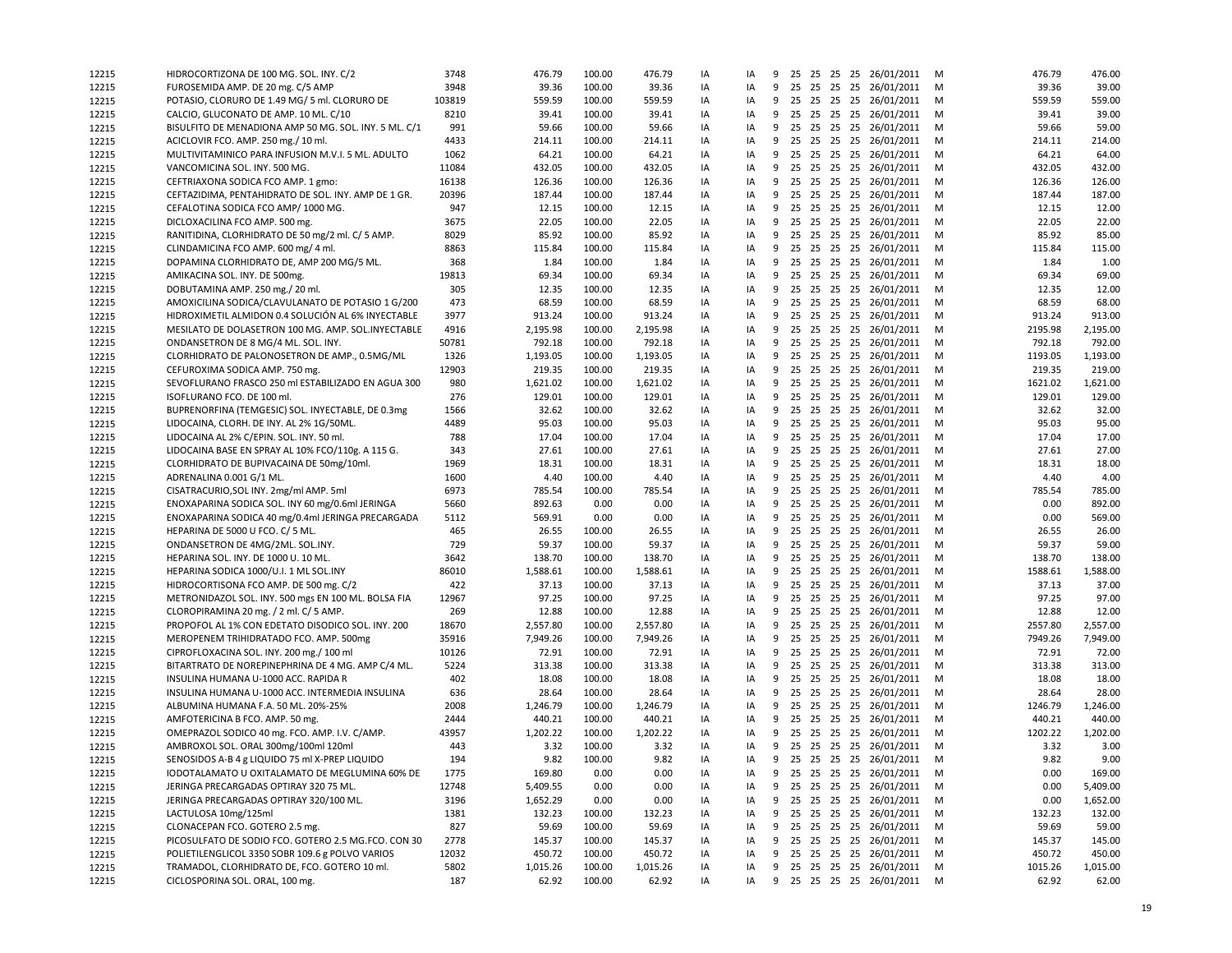| 12215 | AGUA ESTERIL (IRRIGACION) DE 500 ml. AGUA BIDESTILADA                                   | 37788 | 453.45   | 100.00 | 453.45   | IA | IA |   |  |  | 9 25 25 25 25 26/01/2011 | м | 453.45  | 453.00   |
|-------|-----------------------------------------------------------------------------------------|-------|----------|--------|----------|----|----|---|--|--|--------------------------|---|---------|----------|
| 12215 | AGUA BIDESTILADA DE 5 ml.C/100                                                          | 299   | 40.35    | 100.00 | 40.35    | IA | IA |   |  |  | 9 25 25 25 25 26/01/2011 | M | 40.35   | 40.00    |
| 12215 | AGUA BIDESTILADA DE 10 ml. C/100                                                        | 758   | 148.87   | 100.00 | 148.87   | IA | IA |   |  |  | 9 25 25 25 25 26/01/2011 | M | 148.87  | 148.00   |
| 12215 | HALOPERIDOL 2 mg./ 15 ml GOTAS                                                          | 636   | 69.11    | 100.00 | 69.11    | IA | IA |   |  |  | 9 25 25 25 25 26/01/2011 | M | 69.11   | 69.00    |
| 12215 | PARACETAMOL TAB 500 MG C/20                                                             | 5437  | 65.24    | 100.00 | 65.24    | IA | IA |   |  |  | 9 25 25 25 25 26/01/2011 | M | 65.24   | 65.00    |
| 12215 | KETOROLACO TAB 10 MG. C/10                                                              | 4289  | 29.29    | 100.00 | 29.29    | IA | IA | 9 |  |  | 25 25 25 25 26/01/2011   | M | 29.29   | 29.00    |
| 12215 | ACICLOVIR C/35 TABLETAS DISPERSABLES DE 400 mg.                                         | 400   | 266.57   | 100.00 | 266.57   | IA | IA |   |  |  | 9 25 25 25 25 26/01/2011 | м | 266.57  | 266.00   |
| 12215 | CAPTOPRIL 25MG. C/30 TABLETAS                                                           | 1236  | 14.80    | 100.00 | 14.80    | IA | IA | 9 |  |  | 25 25 25 25 26/01/2011   | M | 14.80   | 14.00    |
| 12215 | BUTILHIOSINA GRAGEAS DE 10 MG. C/36                                                     | 633   | 94.42    | 100.00 | 94.42    | IA | IA |   |  |  | 9 25 25 25 25 26/01/2011 | M | 94.42   | 94.00    |
| 12215 | FENAZOPIRIDINA CLORH. C/ACIDO NALIDIXICO                                                | 339   | 60.02    | 100.00 | 60.02    | IA | IA | 9 |  |  | 25 25 25 25 26/01/2011   | M | 60.02   | 60.00    |
| 12215 | APREPITANT MSD, CAJA C/3 CAPSULAS. (1 CAPS. DE 125 MG.                                  | 3921  | 3,195.74 | 100.00 | 3,195.74 | IA | IA |   |  |  | 9 25 25 25 25 26/01/2011 | м | 3195.74 | 3,195.00 |
| 12215 | SENOSIDOS A-B TAB. 8.6mg O 8.8 DE SENOSIDOS C/20 A 30                                   | 543   | 40.51    | 100.00 | 40.51    | IA | IA |   |  |  | 9 25 25 25 25 26/01/2011 | M | 40.51   | 40.00    |
| 12215 | PARACETAMOL CON FOSFATO DE CODEINA 500mg/30mg                                           | 787   | 220.13   | 100.00 | 220.13   | IA | IA |   |  |  | 9 25 25 25 25 26/01/2011 | M | 220.13  | 220.00   |
| 12215 | AMOXICILINA TRIHIDRATADA 500MG./ CLAVULANATO DE                                         | 2390  | 191.09   | 100.00 | 191.09   | IA | IA |   |  |  | 9 25 25 25 25 26/01/2011 | M | 191.09  | 191.00   |
| 12215 | Pregabalina 75 cápsula C/28 cápsulas en envase de burbuja                               | 339   | 116.25   | 100.00 | 116.25   | IA | IA | 9 |  |  | 25 25 25 25 26/01/2011   | м | 116.25  | 116.00   |
| 12215 | GABAPENTINA TAB. 400 mg C/15 NERONTIN                                                   | 14517 | 3,710.06 | 100.00 | 3,710.06 | IA | IA |   |  |  | 9 25 25 25 25 26/01/2011 | M | 3710.06 | 3,710.00 |
| 12215 | LOPERAMIDA TAB. 2 mg C/12                                                               | 2507  | 17.95    | 100.00 | 17.95    | IA | IA |   |  |  | 9 25 25 25 25 26/01/2011 | M | 17.95   | 17.00    |
| 12215 | CELECOXIB TAB. 200mg C/10                                                               | 1529  | 212.21   | 100.00 | 212.21   | IA | IA |   |  |  | 9 25 25 25 25 26/01/2011 | M | 212.21  | 212.00   |
| 12215 | OMEPRAZOL CAP. DE 20 MG.                                                                | 45912 | 298.43   | 100.00 | 298.43   | IA | IA | 9 |  |  | 25 25 25 25 26/01/2011   | M | 298.43  | 298.00   |
| 12215 | METOCLOPRAMIDA TAB. DE 10 mg:                                                           | 9495  | 35.04    | 100.00 | 35.04    | IA | IA |   |  |  | 9 25 25 25 25 26/01/2011 | M | 35.04   | 35.00    |
| 12215 | MUPIROCINA AL 2% DE 15 mg. UNGUENTO BACTROBAN                                           | 184   | 16.78    | 100.00 | 16.78    | IA | IA |   |  |  | 9 25 25 25 25 26/01/2011 | M | 16.78   | 16.00    |
| 12215 | ONDANSETRON TAB. 8 mg. C/10 ZOFRAN                                                      | 6572  | 315.86   | 100.00 | 315.86   | IA | IA |   |  |  | 9 25 25 25 25 26/01/2011 | M | 315.86  | 315.00   |
| 12215 | ACENOCUMAROL TAB. DE 4 mg. SINTRON                                                      | 511   | 36.58    | 100.00 | 36.58    | IA | IA | 9 |  |  | 25 25 25 25 26/01/2011   | M | 36.58   | 36.00    |
| 12215 | CLORFENAMINA, MELEATO TABLETAS DE 4 mg.C/20                                             | 1705  | 48.82    | 100.00 | 48.82    | IA | IA | 9 |  |  | 25 25 25 25 26/01/2011   | M | 48.82   | 48.00    |
| 12215 |                                                                                         | 445   | 12.83    | 100.00 |          | IA |    |   |  |  | 9 25 25 25 25 26/01/2011 | M | 12.83   | 12.00    |
|       | CLORFENAMINA TABS. DE 8MG. CLORO-TRIMETON 8 MG.<br>METRONIDAZOL TAB. DE 500 mg C/30 TAB |       |          |        | 12.83    |    | IA |   |  |  |                          |   |         |          |
| 12215 |                                                                                         | 1073  | 72.90    | 100.00 | 72.90    | IA | IA |   |  |  | 9 25 25 25 25 26/01/2011 | M | 72.90   | 72.00    |
| 12215 | METRONIDAZOL OVULOS DE 500mg. C/10                                                      | 285   | 16.18    | 100.00 | 16.18    | IA | IA |   |  |  | 9 25 25 25 25 26/01/2011 | M | 16.18   | 16.00    |
| 12215 | PARCHE TRANSDERMICO CON 8.4 MG DE FENTANILO C/5                                         | 472   | 1,129.01 | 100.00 | 1,129.01 | IA | IA |   |  |  | 9 25 25 25 25 26/01/2011 | M | 1129.01 | 1,129.00 |
| 12215 | PARCHE TRANSDERMICO CON 4.2 MG DE FENTANILO C/5                                         | 373   | 461.80   | 100.00 | 461.80   | IA | IA |   |  |  | 9 25 25 25 25 26/01/2011 | M | 461.80  | 461.00   |
| 12215 | SULFATO DE MORFINA TAB. DE 15 MG. DE ACCION RAPIDA                                      | 2993  | 703.95   | 100.00 | 703.95   | IA | IA |   |  |  | 9 25 25 25 25 26/01/2011 | M | 703.95  | 703.00   |
| 12215 | SULFATO DE MORFINA TAB. DE 30 MG. DE ACCION RAPIDA                                      | 1188  | 484.83   | 100.00 | 484.83   | IA | IA | 9 |  |  | 25 25 25 25 26/01/2011   | M | 484.83  | 484.00   |
| 12215 | BUPRENORFINA PARCHES 20 MG C/5                                                          | 862   | 799.72   | 100.00 | 799.72   | IA | IA |   |  |  | 9 25 25 25 25 26/01/2011 | м | 799.72  | 799.00   |
| 12215 | TRANSTEC® 52.5 µg/h: C/ PARCHE CONTIENE                                                 | 716   | 894.63   | 100.00 | 894.63   | IA | IA | 9 |  |  | 25 25 25 25 26/01/2011   | м | 894.63  | 894.00   |
| 12215 | CASEINATO DE CALCIO, DE PRIMERA CALIDAD, CON 90 A                                       | 4256  | 208.36   | 0.00   | 0.00     | IA | IA |   |  |  | 9 25 25 25 25 26/01/2011 | M | 0.00    | 208.00   |
| 12215 | DIETA ELEMENTAL CON GLUTAMINA, SIN SABOR,                                               | 2002  | 128.21   | 100.00 | 128.21   | IA | IA | 9 |  |  | 25 25 25 25 26/01/2011   | M | 128.21  | 128.00   |
| 12215 | FUROSEMIDA 40 MG C/20 A 24 TAB.                                                         | 183   | 14.73    | 100.00 | 14.73    | IA | IA |   |  |  | 9 25 25 25 25 26/01/2011 | м | 14.73   | 14.00    |
| 12215 | CEFUROXIMA TABLETAS 500 mgs. C/10                                                       | 422   | 124.60   | 100.00 | 124.60   | IA | IA |   |  |  | 9 25 25 25 25 26/01/2011 | M | 124.60  | 124.00   |
| 12215 | AMLODIPINA BESILATO 5 mg TAB C/30                                                       | 369   | 66.78    | 100.00 | 66.78    | IA | IA |   |  |  | 9 25 25 25 25 26/01/2011 | M | 66.78   | 66.00    |
| 12215 | CIPROFLOXACINA 500 mgs. TABLETAS C/8 A 12 TAB.                                          | 5673  | 158.04   | 100.00 | 158.04   | IA | IA |   |  |  | 9 25 25 25 25 26/01/2011 | M | 158.04  | 158.00   |
| 12215 | VITAMINAY HIERRO C/36 TABS                                                              | 435   | 83.47    | 100.00 | 83.47    | IA | IA | 9 |  |  | 25 25 25 25 26/01/2011   | м | 83.47   | 83.00    |
| 12215 | TRIMETOPRIMA CON SULFAMETOXAZOL TABLETAS DE                                             | 748   | 41.24    | 100.00 | 41.24    | IA | IA |   |  |  | 9 25 25 25 25 26/01/2011 | M | 41.24   | 41.00    |
| 12215 | IBUPROFENO 600 mg                                                                       | 290   | 47.78    | 100.00 | 47.78    | IA | IA |   |  |  | 9 25 25 25 25 26/01/2011 | M | 47.78   | 47.00    |
| 12215 | CEFALEXINA TABLETAS 500MG. C/20 A 21 TAB.                                               | 516   | 12.39    | 100.00 | 12.39    | IA | IA |   |  |  | 9 25 25 25 25 26/01/2011 | M | 12.39   | 12.00    |
| 12215 | AMPICILINA CAPS. DE 500mg. C/20                                                         | 190   | 3.55     | 100.00 | 3.55     | IA | IA | 9 |  |  | 25 25 25 25 26/01/2011   | M | 3.55    | 3.00     |
| 12215 | CLINDAMICINA CAP. DE 300 mg. C/16                                                       | 794   | 269.19   | 100.00 | 269.19   | IA | IA |   |  |  | 9 25 25 25 25 26/01/2011 | M | 269.19  | 269.00   |
| 12215 | SUCRALFATO TAB. DE 1 gr. C/40                                                           | 285   | 19.92    | 100.00 | 19.92    | IA | IA |   |  |  | 9 25 25 25 25 26/01/2011 | M | 19.92   | 19.00    |
| 12215 | MAPROTILINA 25 MGS. GRAG, CJA/30                                                        | 360   | 41.17    | 100.00 | 41.17    | IA | IA |   |  |  | 9 25 25 25 25 26/01/2011 | M | 41.17   | 41.00    |
| 12215 | SERTRALINA DE 50 MG. TABLETAS CJA C/14                                                  | 1613  | 212.92   | 100.00 | 212.92   | IA | IA |   |  |  | 9 25 25 25 25 26/01/2011 | M | 212.92  | 212.00   |
| 12215 | NISTATINA SUSPENSION 100,000 UI/ML CJA CON FCO CON                                      | 2470  | 86.54    | 100.00 | 86.54    | IA | IA | 9 |  |  | 25 25 25 25 26/01/2011   | м | 86.54   | 86.00    |
| 12215 | MESALAZINA 500 MG. C/50 COMP. Y/O C/60 COMP.                                            | 543   | 147.47   | 100.00 | 147.47   | IA | IA |   |  |  | 9 25 25 25 25 26/01/2011 | М | 147.47  | 147.00   |
| 12215 | MESALAZINA 250 MG. SUP C/30                                                             | 878   | 119.44   | 100.00 | 119.44   | IA | IA |   |  |  | 9 25 25 25 25 26/01/2011 | М | 119.44  | 119.00   |
| 12215 | NAPROXENO SODICO TABS DE 275 mgs. C/20                                                  | 508   | 8.79     | 100.00 | 8.79     | IA | IA |   |  |  | 9 25 25 25 25 26/01/2011 | M | 8.79    | 8.00     |
| 12215 | DICLOFENACO SODICO 100 mg GRAGEAS. DE ACCION                                            | 246   | 3.32     | 100.00 | 3.32     | IA | IA |   |  |  | 9 25 25 25 25 26/01/2011 | M | 3.32    | 3.00     |
| 12215 | FLUCONAZOL CAPSULAS 100 mgs. C/10                                                       | 764   | 34.36    | 100.00 | 34.36    | IA | IA |   |  |  | 9 25 25 25 25 26/01/2011 | M | 34.36   | 34.00    |
| 12215 | ESPIRINOLACTONA TABLETAS DE 100 mgs.C/30                                                | 193   | 64.87    | 100.00 | 64.87    | IA | IA | 9 |  |  | 25 25 25 25 26/01/2011   | M | 64.87   | 64.00    |
| 12215 | RANITIDINA CLORHIDRATO DE, TABLETAS 150 MG C/20                                         | 2217  | 17.73    | 100.00 | 17.73    | IA | IA | 9 |  |  | 25 25 25 25 26/01/2011   | M | 17.73   | 17.00    |
| 12215 | ERITROMICINA TABLETAS DE 500 mg C/20                                                    | 433   | 8.63     | 100.00 | 8.63     | IA | IA | 9 |  |  | 25 25 25 25 26/01/2011   | M | 8.63    | 8.00     |
| 12215 | TRAMADOL, CLORHIDRATO DE CAPS. DE 50 mgs TRADOL                                         | 6544  | 948.11   | 100.00 | 948.11   | IA | IA | 9 |  |  | 25 25 25 25 26/01/2011   | M | 948.11  | 948.00   |
| 12215 | CLORHIDRATO DE TRAMADOL TABLETAS 100MG. C/10                                            | 1300  | 283.09   | 100.00 | 283.09   | IA | IA |   |  |  | 9 25 25 25 25 26/01/2011 | M | 283.09  | 283.00   |
| 12215 | FORMULA POLIMERICA PRESENTACION EN POLVO 400-454                                        | 4084  | 347.15   | 100.00 | 347.15   | IA | IA |   |  |  | 9 25 25 25 25 26/01/2011 | M | 347.15  | 347.00   |
| 12215 | TIRAS REACTIVAS PARA MEDIR GLUCOSA EN SANGRE,                                           | 3818  | 869.65   | 100.00 | 869.65   | IA | IA |   |  |  | 9 25 25 25 25 26/01/2011 | M | 869.65  | 869.00   |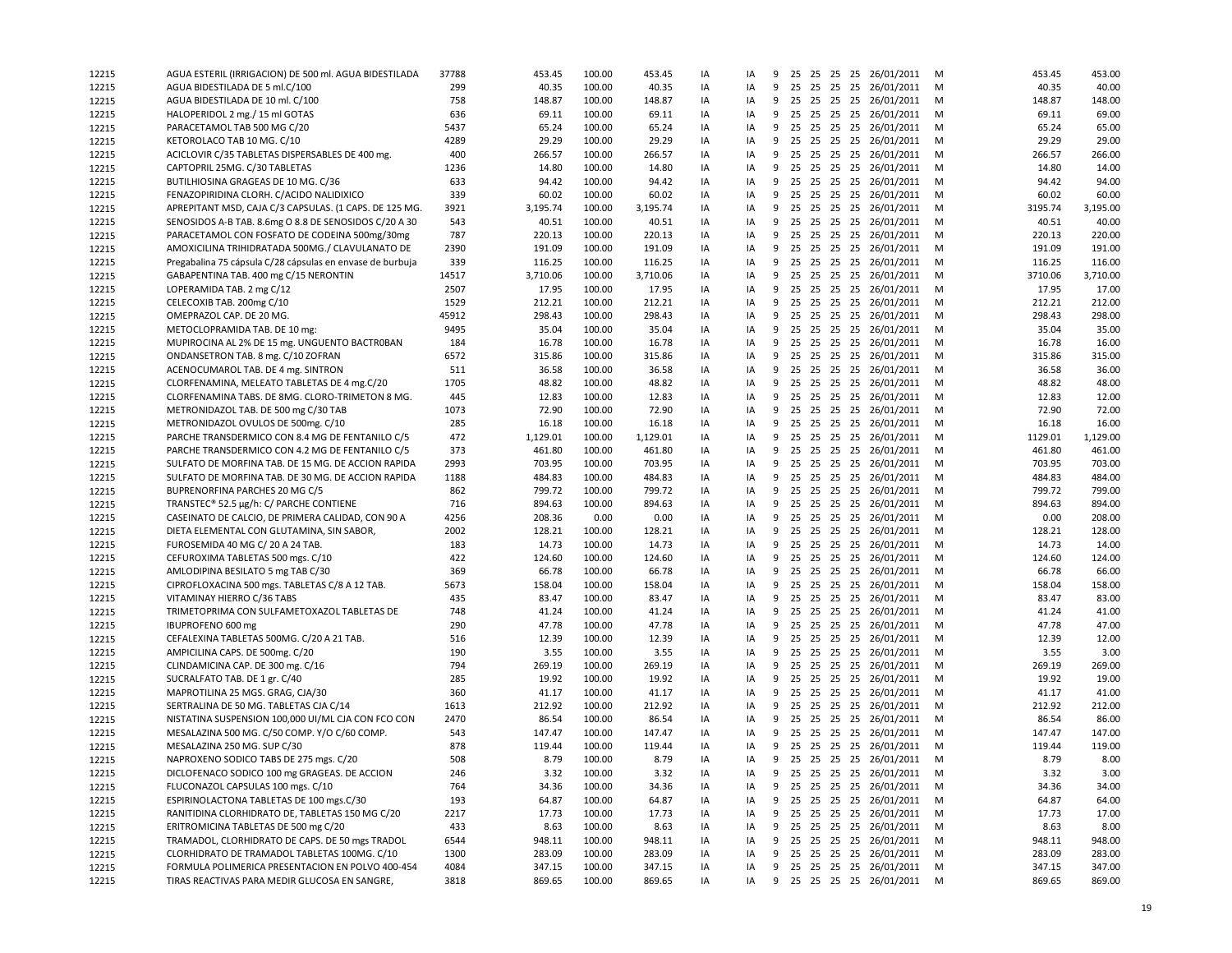| 12215          | PASTA DE RELLENO, OPTURADORA Y BARRERA TERMICA DE      | 1582   | 283.01   | 100.00 | 283.01   | IA | IA |   |  |  | 9 25 25 25 25 26/01/2011 | м | 283.01  | 283.00   |
|----------------|--------------------------------------------------------|--------|----------|--------|----------|----|----|---|--|--|--------------------------|---|---------|----------|
| 12215          | CARBOXIMETICELULOSA SODICA EN POLVO 28 GR.             | 1383   | 265.90   | 100.00 | 265.90   | IA | IA |   |  |  | 9 25 25 25 25 26/01/2011 | м | 265.90  | 265.00   |
| 12215          | FORMULA POLIMERICA ESPECIALIZADA P/PACIENTE CON        | 49788  | 1,026.14 | 0.00   | 0.00     | IA | IA |   |  |  | 9 25 25 25 25 26/01/2011 | м | 0.00    | 1,026.00 |
| 12215          | FORMULA POLIMERICA, PRESENTACION LIQUIDA, EN           | 65962  | 1,184.01 | 0.00   | 0.00     | IA | IA |   |  |  | 9 25 25 25 25 26/01/2011 | M | 0.00    | 1,184.00 |
| 12215          | NUTRICION PARENTERAL ESTANDAR DE 2000 ML.              | 353    | 216.74   | 0.00   | 0.00     | IA | IA |   |  |  | 9 25 25 25 25 26/01/2011 | M | 0.00    | 216.00   |
| 12215          | NUTRICION PARENTERAL ESTANDAR DE 1000 ML.              | 362    | 193.40   | 0.00   | 0.00     | IA | IA | 9 |  |  | 25 25 25 25 26/01/2011   | м | 0.00    | 193.00   |
| 12215          | DEXTROSA 50% FCO AMP DE 50 ML.                         | 1986   | 29.79    | 0.00   | 0.00     | IA | IA |   |  |  | 9 25 25 25 25 26/01/2011 | м | 0.00    | 29.00    |
| 12215          | BICARBONATO DE SODIO AMP 750 MG/10 ML.                 | 39206  | 200.34   | 0.00   | 0.00     | IA | IA |   |  |  | 9 25 25 25 25 26/01/2011 | м | 0.00    | 200.00   |
| 12215          | SULFATO DE MAGNESIO 10% DE 10 ML                       | 35151  | 103.69   | 0.00   | 0.00     | IA | IA |   |  |  | 9 25 25 25 25 26/01/2011 | M | 0.00    | 103.00   |
| 12215          | CLORURO DE SODIO SOL AL 9% DE 250 ml.                  | 118042 | 1,150.91 | 0.00   | 0.00     | IA | IA | 9 |  |  | 25 25 25 25 26/01/2011   | м | 0.00    | 1,150.00 |
| 12215          | CLORURO DE SODIO AL 9% DE 500 ml                       | 51803  | 619.05   | 0.00   | 0.00     | IA | IA |   |  |  | 9 25 25 25 25 26/01/2011 | м | 0.00    | 619.00   |
| 12215          | CLORURO DE SODIO SOL. AL 9% DE 1000 ml                 | 106258 | 1,482.29 | 0.00   | 0.00     | IA | IA |   |  |  | 9 25 25 25 25 26/01/2011 | M | 0.00    | 1,482.00 |
| 12215          | MIXTA SOL. DE 1000 ml.                                 | 11205  | 156.32   | 0.00   | 0.00     | IA | IA | 9 |  |  | 25 25 25 25 26/01/2011   | M | 0.00    | 156.00   |
| 12215          | MIXTA SOL. DE 500 ml.                                  | 1138   | 13.60    | 0.00   | 0.00     | IA | IA | 9 |  |  | 25 25 25 25 26/01/2011   | м | 0.00    | 13.00    |
| 12215          | OLIGOELEMENTOS ENDOVENOSOS FCO. AMP. DE 20 ML.         | 832    | 107.20   | 0.00   | 0.00     | IA | IA | 9 |  |  | 25 25 25 25 26/01/2011   | м | 0.00    | 107.00   |
| 12215          | HARTMAN SOL. DE 1000 mls.                              | 29128  | 406.33   | 0.00   | 0.00     | IA | IA |   |  |  | 9 25 25 25 25 26/01/2011 | M | 0.00    | 406.00   |
| 12215          | AGUA DE IRRIGACION 3 LTS CON SOBRE ENVOLTURA           | 4703   | 182.25   | 0.00   | 0.00     | IA | IA | 9 |  |  | 25 25 25 25 26/01/2011   | M | 0.00    | 182.00   |
| 12215          | MANITOL AL 20% 250 ML. CON SOBRE ENVOLTURA GRADO       | 8117   | 207.79   | 0.00   | 0.00     | IA | IA |   |  |  | 9 25 25 25 25 26/01/2011 | м | 0.00    | 207.00   |
|                | DEXTROSA SOLUCION AL 5% DE 250 ml.                     | 28087  | 273.84   | 0.00   | 0.00     | IA | IA |   |  |  | 9 25 25 25 25 26/01/2011 | м | 0.00    | 273.00   |
| 12215          |                                                        | 13086  | 156.38   | 0.00   | 0.00     | IA |    |   |  |  | 9 25 25 25 25 26/01/2011 | M | 0.00    | 156.00   |
| 12215          | DEXTROSA SOL. AL 5% DE 500 ML.                         |        |          |        |          |    | IA | 9 |  |  |                          | M | 0.00    |          |
| 12215          | DEXTROSA SOL. AL 5% DE 1000 ml.                        | 7945   | 110.83   | 0.00   | 0.00     | IA | IA |   |  |  | 25 25 25 25 26/01/2011   |   |         | 110.00   |
| 12215          | CLORURO DE SODIO AL 9% DE 100 ML.CON SOBRE             | 90287  | 762.93   | 0.00   | 0.00     | IA | IA | 9 |  |  | 25 25 25 25 26/01/2011   | M | 0.00    | 762.00   |
| 12215          | DEXTROSA, SOLUCION AL 5% 100 ml                        | 47193  | 398.78   | 0.00   | 0.00     | IA | IA | 9 |  |  | 25 25 25 25 26/01/2011   | M | 0.00    | 398.00   |
| 12215          | EQ. P/COLOSTOMIA No. 45 MM PLACA FLEX CON ARO          | 217    | 46.77    | 0.00   | 0.00     | IA | IA | 9 |  |  | 25 25 25 25 26/01/2011   | м | 0.00    | 46.00    |
| 12215          | EQ. P/COLOSTOMIA No. 57 MM PLACA FLEX. CON ARO         | 1860   | 403.21   | 0.00   | 0.00     | IA | IA |   |  |  | 9 25 25 25 25 26/01/2011 | M | 0.00    | 403.00   |
| 12215          | EQ. P/COLOSTOMIA No. 70 MM. PLACA FLEX CON ARO         | 1951   | 423.40   | 0.00   | 0.00     | IA | IA | 9 |  |  | 25 25 25 25 26/01/2011   | м | 0.00    | 423.00   |
| 12215          | EQP. P/UROSOMIA NUM. 45 MM. PLACA FLEX. CON ARO        | 845    | 170.50   | 0.00   | 0.00     | IA | IA |   |  |  | 9 25 25 25 25 26/01/2011 | M | 0.00    | 170.00   |
| 12215          | EQPO. P/UROSTOMIA NUM. 57 MM PLACA FLEX CON ARO        | 1562   | 316.15   | 0.00   | 0.00     | IA | IA |   |  |  | 9 25 25 25 25 26/01/2011 | м | 0.00    | 316.00   |
| 12215          | PINZAS                                                 | 280    | 3.58     | 0.00   | 0.00     | IA | IA |   |  |  | 9 25 25 25 25 26/01/2011 | M | 0.00    | 3.00     |
| 12215          | EPO. DE PIERNA P/UROSTOMIA CON CINTURON CON EXT.2      | 197    | 83.41    | 0.00   | 0.00     | IA | IA |   |  |  | 9 25 25 25 25 26/01/2011 | M | 0.00    | 83.00    |
| 12215          | BOLSAS ACTIVE-LIFE-TRANSPARENTE DRENALE                | 4404   | 220.88   | 0.00   | 0.00     | IA | IA | 9 |  |  | 25 25 25 25 26/01/2011   | M | 0.00    | 220.00   |
| 12215          | PLACA FLEX. DE 45 MM. P/ARO FLOTANTE C/MALLA           | 4197   | 322.59   | 0.00   | 0.00     | IA | IA |   |  |  | 9 25 25 25 25 26/01/2011 | м | 0.00    | 322.00   |
| 12215          | PLACA FLEXIBLE NO. 57 mm P/ ARO FLOTANTE C/MALLA       | 2477   | 190.41   | 0.00   | 0.00     | IA | IA |   |  |  | 9 25 25 25 25 26/01/2011 | м | 0.00    | 190.00   |
| 12215          | PLACA FLEX. DE 70 MM P/ ARO FLOTANTE CON MALLA         | 3525   | 270.93   | 0.00   | 0.00     | IA | IA |   |  |  | 9 25 25 25 25 26/01/2011 | M | 0.00    | 270.00   |
| 12215          | BOLSA DE COLOSTOMIA 57 MALLA REFORZADA PARA ARO        | 1363   | 66.67    | 0.00   | 0.00     | IA | IA | 9 |  |  | 25 25 25 25 26/01/2011   | м | 0.00    | 66.00    |
| 12215          | BOLSA COLOSTOMIA 45 MM CON MALLA REFORZADA PARA        | 632    | 30.92    | 0.00   | 0.00     | IA | IA |   |  |  | 9 25 25 25 25 26/01/2011 | м | 0.00    | 30.00    |
| 12215          | BOLSAS PARA COLOSTOMIA DE 70 MM NUEVA IMAGEN           | 2940   | 143.77   | 0.00   | 0.00     | IA | IA |   |  |  | 9 25 25 25 25 26/01/2011 | M | 0.00    | 143.00   |
| 12215          | BOLSAS P/UROSTOMIA DE 45MM. PARA PLACA CON ARO         | 1220   | 64.82    | 0.00   | 0.00     | IA | IA | 9 |  |  | 25 25 25 25 26/01/2011   | M | 0.00    | 64.00    |
| 12215          | BOLSA UROSTOMIA 57 MM CON MALLA REFORZADA PARA         | 1470   | 78.09    | 0.00   | 0.00     | IA | IA | 9 |  |  | 25 25 25 25 26/01/2011   | м | 0.00    | 78.00    |
| 12215          | APOSITOS HIDROCOLOIDE CON MAXIMA ADHEREN CIA CON       | 579    | 124.49   | 0.00   | 0.00     | IA | IA | 9 |  |  | 25 25 25 25 26/01/2011   | м | 0.00    | 124.00   |
| 12215          | APOSITOS DUODERM 10 X 10 ET. DELGADO MCA.              | 6043   | 241.06   | 0.00   | 0.00     | IA | IA |   |  |  | 9 25 25 25 25 26/01/2011 | M | 0.00    | 241.00   |
| 12215          | PLACA FLEXIBLE DE 45 MM CON ARO CONVEXO Y ARO          | 991    | 72.30    | 0.00   | 0.00     | IA | IA | 9 |  |  | 25 25 25 25 26/01/2011   | м | 0.00    | 72.00    |
| 12215          | PLACA FLEXIBLE DE 57 MM. C/ARO CONVEXO Y ARO           | 2677   | 196.22   | 0.00   | 0.00     | IA | IA |   |  |  | 9 25 25 25 25 26/01/2011 | м | 0.00    | 196.00   |
| 12215          | PLACA FLEXIBLE DE 70 MM. CON ARO CONVEXO Y ARO         | 1928   | 141.22   | 0.00   | 0.00     | IA | IA | 9 |  |  | 25 25 25 25 26/01/2011   | м | 0.00    | 141.00   |
| 12215          | BOLSA DE COLOSTOMIA 45 MM. CON REJILLA Y FILRO         | 276    | 13.38    | 0.00   | 0.00     | IA | IA |   |  |  | 9 25 25 25 25 26/01/2011 | M | 0.00    | 13.00    |
| 12215          | BOLSA PARA PLACA DE COLOSTOMIA NO. 57 MM CON           | 2368   | 117.20   | 0.00   | 0.00     | IA | IA | 9 |  |  | 25 25 25 25 26/01/2011   | M | 0.00    | 117.00   |
| 12215          | BOLSA P/COLOSTOMIA 70 MM. CON REJILLA Y FILTRO         | 2631   | 130.24   | 0.00   | 0.00     | IA | IA | 9 |  |  | 25 25 25 25 26/01/2011   | M | 0.00    | 130.00   |
| 12215          | BOLSA DE UROSTOMIA NO. 45 NUEVA IMAGEN                 | 3230   | 213.27   | 0.00   | 0.00     | IA | IA | 9 |  |  | 25 25 25 25 26/01/2011   | м | 0.00    | 213.00   |
| 12215          | BOLSA UROSTOMIA NO. 57 NUEVA IMAGEN                    | 748    | 49.28    | 0.00   | 0.00     | IA | IA | 9 |  |  | 25 25 25 25 26/01/2011   | м | 0.00    | 49.00    |
| 12215          | DOXURRUBICINA DE 10 mg. AMP. DOXOTEC                   | 13349  | 570.00   | 100.00 | 570.00   | IA | IA |   |  |  | 9 25 25 25 25 26/01/2011 | м | 570.00  | 570.00   |
| 12215          | BLEOMICINA 15 U                                        | 1193   | 187.24   | 100.00 | 187.24   | IA | IA |   |  |  | 9 25 25 25 25 26/01/2011 | м | 187.24  | 187.00   |
| 12215          | 5-FLUORACIL AMP. DE 250 mg. 10ml.                      | 25640  | 341.27   | 100.00 | 341.27   | IA | IA |   |  |  | 9 25 25 25 25 26/01/2011 | M | 341.27  | 341.00   |
|                | DACARBAZINA FCO. AMP. 200 mg. (DTIC)                   | 536    | 75.08    | 100.00 | 75.08    | IA | IA |   |  |  | 9 25 25 25 25 26/01/2011 | M | 75.08   | 75.00    |
| 12215<br>12215 | DOXORRUBICINA DE 50 mg. AMP. ADRIBLASTINA SOL.         | 5069   | 684.36   | 100.00 | 684.36   | IA | IA | 9 |  |  | 25 25 25 25 26/01/2011   | M | 684.36  | 684.00   |
|                |                                                        |        |          |        |          |    | IA | 9 |  |  | 25 25 25 25 26/01/2011   |   |         | 182.00   |
| 12215          | CICLOFOSFAMIDA DE 200 mg.<br>CICLOFOSFAMIDA DE 500 mg. | 9488   | 182.64   | 100.00 | 182.64   | IA |    |   |  |  |                          | M | 182.64  |          |
| 12215          |                                                        | 2711   | 141.10   | 100.00 | 141.10   | IA | IA | 9 |  |  | 25 25 25 25 26/01/2011   | M | 141.10  | 141.00   |
| 12215          | METOTREXATO 50 mg. SOL. INY.                           | 1336   | 76.49    | 100.00 | 76.49    | IA | IA | 9 |  |  | 25 25 25 25 26/01/2011   | M | 76.49   | 76.00    |
| 12215          | VINCRISTINA SOL. INY. DE 1 mg                          | 2973   | 121.89   | 100.00 | 121.89   | IA | IA | 9 |  |  | 25 25 25 25 26/01/2011   | M | 121.89  | 121.00   |
| 12215          | CIS-PLATINO SOL. INY. DE 10 mg.                        | 17595  | 501.27   | 100.00 | 501.27   | IA | IA | 9 |  |  | 25 25 25 25 26/01/2011   | M | 501.27  | 501.00   |
| 12215          | CITARABINA FCO. AMP. DE 500 MG.                        | 10862  | 1,249.16 | 100.00 | 1,249.16 | IA | IA | 9 |  |  | 25 25 25 25 26/01/2011   | M | 1249.16 | 1,249.00 |
| 12215          | ACIDO FOLINICO FCO. AMP. DE 50-75 mg                   | 4114   | 283.87   | 100.00 | 283.87   | IA | IA |   |  |  | 9 25 25 25 25 26/01/2011 | M | 283.87  | 283.00   |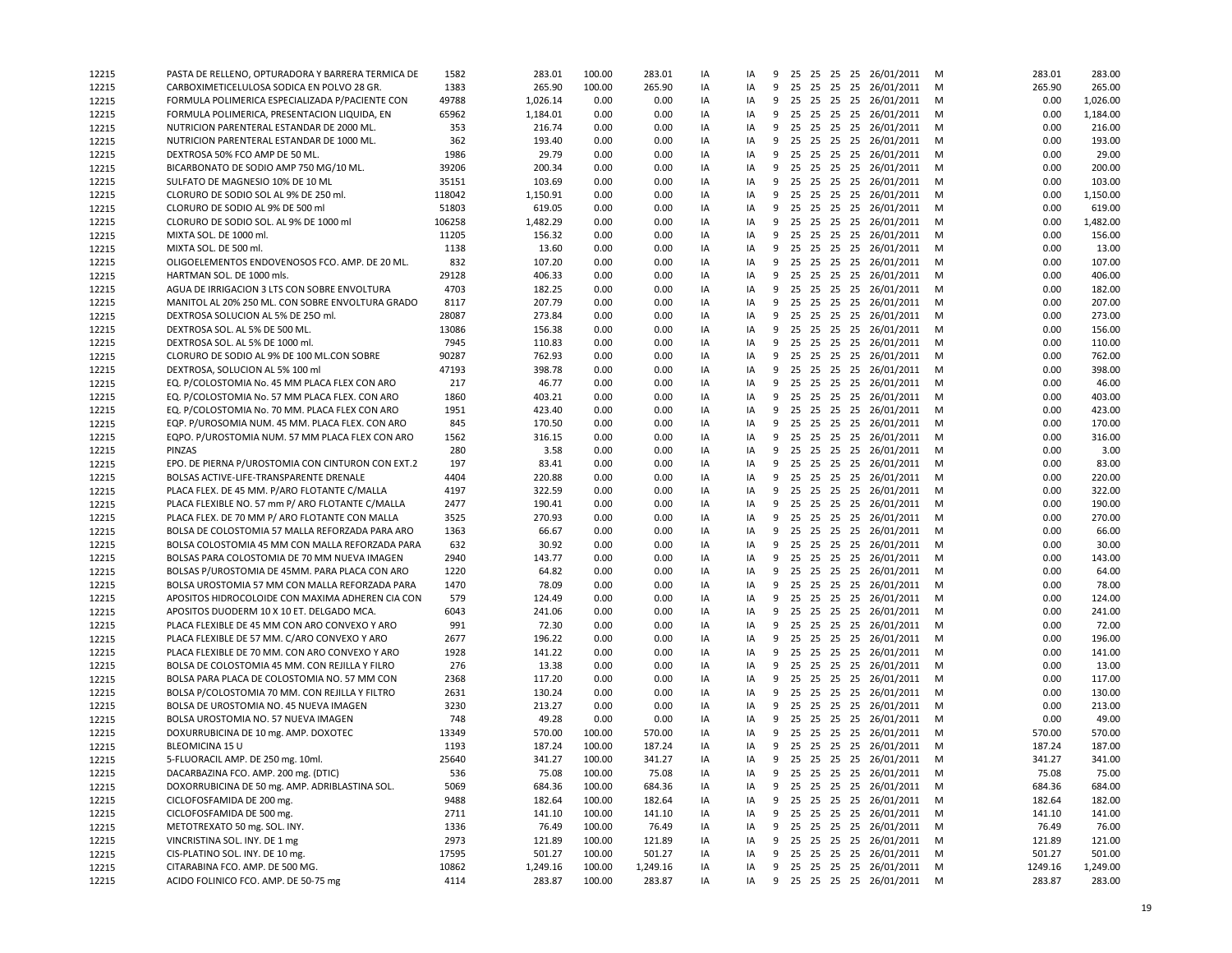| 12215 | VINBLASTINA FCO. AMP. 10 mg                                         | 496         | 48.67            | 100.00 | 48.67           | IA       | IA       | 9      |  |  | 25 25 25 25 26/01/2011     | М      | 48.67            | 48.00            |
|-------|---------------------------------------------------------------------|-------------|------------------|--------|-----------------|----------|----------|--------|--|--|----------------------------|--------|------------------|------------------|
| 12215 | CIS-PLATINO SOL. INY. DE 50 mg.                                     | 5404        | 693.33           | 100.00 | 693.33          | IA       | IA       | 9      |  |  | 25 25 25 25 26/01/2011     | M      | 693.33           | 693.00           |
| 12215 | MOLGAMOSTRIN AMP. 300-400 mcg                                       | 229         | 462.58           | 100.00 | 462.58          | IA       | IA       | 9      |  |  | 25 25 25 25 26/01/2011     | M      | 462.58           | 462.00           |
| 12215 | MITOMICINA 5 mg. SOL. INY. MYTOMICIN                                | 256         | 35.07            | 100.00 | 35.07           | IA       | IA       | 9      |  |  | 25 25 25 25 26/01/2011     | M      | 35.07            | 35.00            |
| 12215 | PACLITAXEL 30MG. SOL. INY. PRAXEL                                   | 60632       | 4,876.03         | 100.00 | 4,876.03        | IA       | IA       | 9      |  |  | 25 25 25 25 26/01/2011     | M      | 4876.03          | 4,876.00         |
| 12215 | TRASTUZUMAB FCO. AMP. DE 440 MG.                                    | 3100        | 61,400.66        | 0.00   | 0.00            | IA       | IA       | 9      |  |  | 25 25 25 25 26/01/2011     | M      | 0.00             | 61,400.00        |
| 12215 | DAUNORRUBICINA 20 mg. SOL. INY.                                     | 1357        | 113.98           | 0.00   | 0.00            | IA       | IA       | 9      |  |  | 25 25 25 25 26/01/2011     | M      | 0.00             | 113.00           |
| 12215 | IFOSFAMIDA FCO. AMP. DE 1 gmo.                                      | 2468        | 629.39           | 100.00 | 629.39          | IA       | IA       | 9      |  |  | 25 25 25 25 26/01/2011     | M      | 629.39           | 629.00           |
| 12215 | MESNA SOLUCION. INY. 400mg                                          | 9451        | 478.97           | 100.00 | 478.97          | IA       | IA       | 9      |  |  | 25 25 25 25 26/01/2011     | M      | 478.97           | 478.00           |
| 12215 | FILGASTRIM AMP. DE 300 mcg.C/1                                      | 12415       | 5,003.35         | 0.00   | 0.00            | IA       | IA       | 9      |  |  | 25 25 25 25 26/01/2011     | M      | 0.00             | 5,003.00         |
| 12215 | VINORELBINA FCO. AMP. 10 mg NAVELBINE                               | 2364        | 308.31           | 0.00   | 0.00            | IA       | IA       | 9      |  |  | 25 25 25 25 26/01/2011     | M      | 0.00             | 308.00           |
| 12215 | DOCETAXEL SOL. INY. 20mg TAXOTERE                                   | 3677        | 7,311.74         | 0.00   | 0.00            | IA       | IA       | 9      |  |  | 25 25 25 25 26/01/2011     | M      | 0.00             | 7,311.00         |
| 12215 | DOCETAXEL SOL. INY. 80mg TAXOTERE                                   | 1244        | 8,880.35         | 0.00   | 0.00            | IA       | IA       | 9      |  |  | 25 25 25 25 26/01/2011     | M      | 0.00             | 8,880.00         |
| 12215 | GEMCITABINA SOL. INY. 200MG. GEMZAR                                 | 4402        | 2,874.51         | 0.00   | 0.00            | IA       | IA       | 9      |  |  | 25 25 25 25 26/01/2011     | M      | 0.00             | 2,874.00         |
| 12215 | GEMCITABINA SOL. INY. 1GR. GEMZAR                                   | 1001        | 2,577.17         | 0.00   | 0.00            | IA       | IA       | 9      |  |  | 25 25 25 25 26/01/2011     | M      | 0.00             | 2,577.00         |
| 12215 | ACIDO ZOLEDRONICO AMP. DE 4MG/5ML.                                  | 2309        | 1,618.60         | 100.00 | 1,618.60        | IA       | IA       | 9      |  |  | 25 25 25 25 26/01/2011     | M      | 1618.60          | 1,618.00         |
| 12215 | RITUXIMAB AMPULA DE 100 MG.                                         | 170         | 806.96           | 0.00   | 0.00            | IA       | IA       | 9      |  |  | 25 25 25 25 26/01/2011     | M      | 0.00             | 806.00           |
| 12215 | CICLOFOSFAMIDA AMPULA DE 1 G.                                       | 1394        | 162.43           | 100.00 | 162.43          | IA       | IA       | 9      |  |  | 25 25 25 25 26/01/2011     | M      | 162.43           | 162.00           |
| 12215 | METOTREXATE AMPULA DE 500MG.                                        | 1360        | 239.91           | 100.00 | 239.91          | IA       | IA       | 9      |  |  | 25 25 25 25 26/01/2011     | M      | 239.91           | 239.00           |
| 12215 | Oxaliplatino de 50 mg. Cada frasco ampula contiene                  | 358         | 284.67           | 100.00 | 284.67          | IA       | IA       | 9      |  |  | 25 25 25 25 26/01/2011     | M      | 284.67           | 284.00           |
| 12215 | Oxaliplatino de 100 mg. Cada frasco ampula contiene                 | 342         | 581.01           | 100.00 | 581.01          | IA       | IA       | 9      |  |  | 25 25 25 25 26/01/2011     | M      | 581.01           | 581.00           |
| 12215 | "Acetato de Goserelina equivalente a 3.6 mg de Goserelina           | 342         | 754.01           | 100.00 | 754.01          | IA       | IA       | 9      |  |  | 25 25 25 25 26/01/2011     | M      | 754.01           | 754.00           |
| 12215 | Bicalutamida 50 mgCaja con 28 tabletas de 50 mg                     | 482         | 428.90           | 100.00 | 428.90          | IA       | IA       | 9      |  |  | 25 25 25 25 26/01/2011     | M      | 428.90           | 428.00           |
| 12215 | PREDNISONA TAB. 5 MG. C/20 A 30 TAB.                                | 359         | 40.59            | 100.00 | 40.59           | IA       | IA       | 9      |  |  | 25 25 25 25 26/01/2011     | M      | 40.59            | 40.00            |
| 12215 |                                                                     | 765         | 75.74            | 100.00 | 75.74           | IA       | IA       | 9      |  |  | 25 25 25 25 26/01/2011     | M      | 75.74            | 75.00            |
| 12215 | PREDNISONA 50 mg. C/20 METICORTEN TABLETAS                          | 300         | 12.68            | 100.00 | 12.68           | IA       | IA       | 9      |  |  | 25 25 25 25 26/01/2011     | M      | 12.68            | 12.00            |
|       | METOTREXATO TABLETAS 2.5 mgs. CAJA /50                              |             |                  |        |                 |          |          |        |  |  | 25 25 25 25 26/01/2011     |        |                  |                  |
| 12215 | PREDNISONA TAB. 20mg C/30<br>6-MERCATOPURINA DE 50 MG. TAB. FCO./25 | 2615<br>286 | 403.33<br>171.67 | 100.00 | 403.33          | IA<br>IA | IA<br>IA | 9<br>9 |  |  |                            | M<br>M | 403.33<br>171.67 | 403.00<br>171.00 |
| 12215 | ANASTROZOL TABS. DE 1MG. CAJA C/28 TABS.                            |             |                  | 100.00 | 171.67          |          |          |        |  |  | 25 25 25 25 26/01/2011     |        |                  |                  |
| 12215 | TAMOXIFENO 20 mgs. TABLETAS C/30                                    | 4204        | 5,204.30         | 100.00 | 5,204.30        | IA       | IA       | 9      |  |  | 25 25 25 25 26/01/2011     | M      | 5204.30          | 5,204.00         |
| 12215 | TAMOXIFENO DE 20 MG. C/14 TABS. (LUZAMOXIN)                         | 9325        | 345.03           | 100.00 | 345.03<br>52.12 | IA       | IA       | 9<br>9 |  |  | 25 25 25 25 26/01/2011     | M<br>M | 345.03<br>52.12  | 345.00<br>52.00  |
| 12215 |                                                                     | 579         | 52.12            | 100.00 |                 | IA       | IA<br>IA | 9      |  |  | 25 25 25 25 26/01/2011     | M      |                  |                  |
| 12215 | CAPECITABINA 500 MG TABS. CAJA CON 120 TABS.                        | 2613        | 21,802.23        | 100.00 | 21,802.23       | IA       |          |        |  |  | 25 25 25 25 26/01/2011     |        | 21802.23         | 21,802.00        |
| 12215 | ETOPOSIDO (VP-16) AMP. DE 100 MG/5 ML.                              | 5660        | 166.35           | 100.00 | 166.35          | IA       | IA       | 9      |  |  | 25 25 25 25 26/01/2011     | M      | 166.35           | 166.00           |
| 12215 | LETROZOL TABS. 2.5MG CAJA C/30.                                     | 4310        | 2,740.14         | 100.00 | 2,740.14        | IA       | IA       | 9      |  |  | 25 25 25 25 26/01/2011     | M      | 2740.14          | 2,740.00         |
| 12215 | CARBOPLATINO 150 mgs. SOL. INY.                                     | 10758       | 1,364.10         | 100.00 | 1,364.10        | IA       | IA       | 9      |  |  | 25 25 25 25 26/01/2011     | M      | 1364.10          | 1,364.00         |
| 12215 | CITARABINA FCO AMP. DE 100 MG.                                      | 864         | 34.40            | 100.00 | 34.40           | IA       | IA       | 9      |  |  | 25 25 25 25 26/01/2011     | M      | 34.40            | 34.00            |
| 12215 | DOLASETRON TABLETAS DE 100 MG. CAJA C/3.                            | 1227        | 545.29           | 100.00 | 545.29          | IA       | IA       | 9      |  |  | 25 25 25 25 26/01/2011     | M      | 545.29           | 545.00           |
| 12215 | EXEMESTANE DE 25 MG.                                                | 838         | 1,524.56         | 100.00 | 1,524.56        | IA       | IA       | 9      |  |  | 25 25 25 25 26/01/2011     | M      | 1524.56          | 1,524.00         |
| 12215 | CATETER ARROW 1 LUMEN                                               | 1125        | 365.79           | 100.00 | 365.79          | IA       | IA       | 9      |  |  | 25 25 25 25 26/01/2011     | M      | 365.79           | 365.00           |
| 12215 | ERTAPENEM I NTRAVENOSA DE 1 GR. IV.                                 | 1868        | 744.32           | 100.00 | 744.32          | IA       | IA       | 9      |  |  | 25 25 25 25 26/01/2011     | M      | 744.32           | 744.00           |
| 12215 | JERINGA PRELLENADA, MEDIO DE CONTRASTE                              | 1175        | 2,031.67         | 0.00   | 0.00            | IA       | IA       | 9      |  |  | 25 25 25 25 26/01/2011     | M      | 0.00             | 2,031.00         |
| 12215 | AGUJA TRUE CURE DESECHABLE 14GA X 10CM PARA USO                     | 202         | 66.66            | 100.00 | 66.66           | IA       | IA       | 9      |  |  | 25 25 25 25 26/01/2011     | M      | 66.66            | 66.00            |
| 12215 | AGUJA P/CORTE TRU-CUT CAL. 14 GA X 10 CM                            | 551         | 178.73           | 100.00 | 178.73          | IA       | IA       | 9      |  |  | 25 25 25 25 26/01/2011     | M      | 178.73           | 178.00           |
| 12215 | CATETER DE NEFROSTOMIA 8F x 35 CM. CAT. 75560835                    | 225         | 367.19           | 100.00 | 367.19          | IA       | IA       | 9      |  |  | 25 25 25 25 26/01/2011     | M      | 367.19           | 367.00           |
| 12215 | AGUJA DE CORTE PARA PISTOLA PROMAG 14ga x 10cm                      | 272         | 85.41            | 100.00 | 85.41           | IA       | IA       | 9      |  |  | 25 25 25 25 26/01/2011     | M      | 85.41            | 85.00            |
| 12215 | INSTRUMENTO PARA BIOPSIA SUPER CORE 18 GA X 20 CM                   | 609         | 447.31           | 100.00 | 447.31          | IA       | IA       | 9      |  |  | 25 25 25 25 26/01/2011     | M      | 447.31           | 447.00           |
| 12215 | LAPIZ ROJO CARMIN                                                   | 812         | 1.98             | 100.00 | 1.98            | N        | N        | 9      |  |  | 25 25 25 25 26/01/2011     | M      | 1.98             | 1.00             |
| 12215 | LAPIZ BICOLOR                                                       | 2563        | 2.82             | 100.00 | 2.82            | N        | N        | 9      |  |  | 25 25 25 25 26/01/2011     | M      | 2.82             | 2.00             |
| 12215 | LAPIZ NUM. 2, 2, 1/2, 3                                             | 9550        | 8.40             | 100.00 | 8.40            | N        | N        | 9      |  |  | 25 25 25 25 26/01/2011     | M      | 8.40             | 8.00             |
| 12215 | BOLIGRAFO PUNTO MEDIANO                                             | 18581       | 40.88            | 100.00 | 40.88           | N        | N        | 9      |  |  | 25 25 25 25 26/01/2011     | M      | 40.88            | 40.00            |
| 12215 | PLUMIN PUNTO MEDIANO COLORES NEGRO, ROJO, AZUL Y                    | 755         | 1.46             | 100.00 | 1.46            | N        | N        | 9      |  |  | 25 25 25 25 26/01/2011     | M      | 1.46             | 1.00             |
| 12215 | MARCADOR PERMANENTE C/BARRIL DE METAL, COLOR                        | 2827        | 26.29            | 100.00 | 26.29           | N        | N        |        |  |  | 9 25 25 25 25 26/01/2011   | M      | 26.29            | 26.00            |
| 12215 | REGLA DE PLASTICO 30 CMS                                            | 854         | 1.05             | 100.00 | 1.05            | N        | N        |        |  |  | 9 25 25 25 25 26/01/2011   | M      | 1.05             | 1.00             |
| 12215 | MASKING TAPE DE 2.5 CM DE ANCHO X 50 DE LARGO                       | 746         | 6.99             | 100.00 | 6.99            | N        | N        | 9      |  |  | 25 25 25 25 26/01/2011     | M      | 6.99             | 6.00             |
| 12215 | CINTA ADHESIVA CHICO 18 X 33                                        | 1935        | 6.42             | 100.00 | 6.42            | N        | N        | 9      |  |  | 25 25 25 25 26/01/2011     | M      | 6.42             | 6.00             |
| 12215 | CORRECTOR LIQUIDO DE 20 ML.                                         | 2225        | 9.26             | 100.00 | 9.26            | N        | N        |        |  |  | 9 25 25 25 25 26/01/2011   | M      | 9.26             | 9.00             |
| 12215 | TINTA PARA SELLO DE 60 ML C/CANICA APLICADORA (AZUL                 | 305         | 2.51             | 100.00 | 2.51            | N        | N        | 9      |  |  | 25 25 25 25 26/01/2011     | M      | 2.51             | 2.00             |
| 12215 | LAPIZ ADHESIVO DE 8 GRAMOS                                          | 2977        | 10.51            | 100.00 | 10.51           | N        | N        | 9      |  |  | 25 25 25 25 26/01/2011     | M      | 10.51            | 10.00            |
| 12215 | CLIP MARIPOSA NO. 1                                                 | 519         | 3.12             | 100.00 | 3.12            | N        | N        | 9      |  |  | 25 25 25 25 26/01/2011     | M      | 3.12             | 3.00             |
| 12215 | CLIP MARIPOSA NO. 2 GIGANTE                                         | 229         | 2.41             | 100.00 | 2.41            | Ν        | N        | 9      |  |  | 25 25 25 25 26/01/2011     | M      | 2.41             | 2.00             |
| 12215 | CLIP NO. 2                                                          | 4051        | 9.84             | 100.00 | 9.84            | N        | N        |        |  |  | 9 25 25 25 25 26/01/2011 M |        | 9.84             | 9.00             |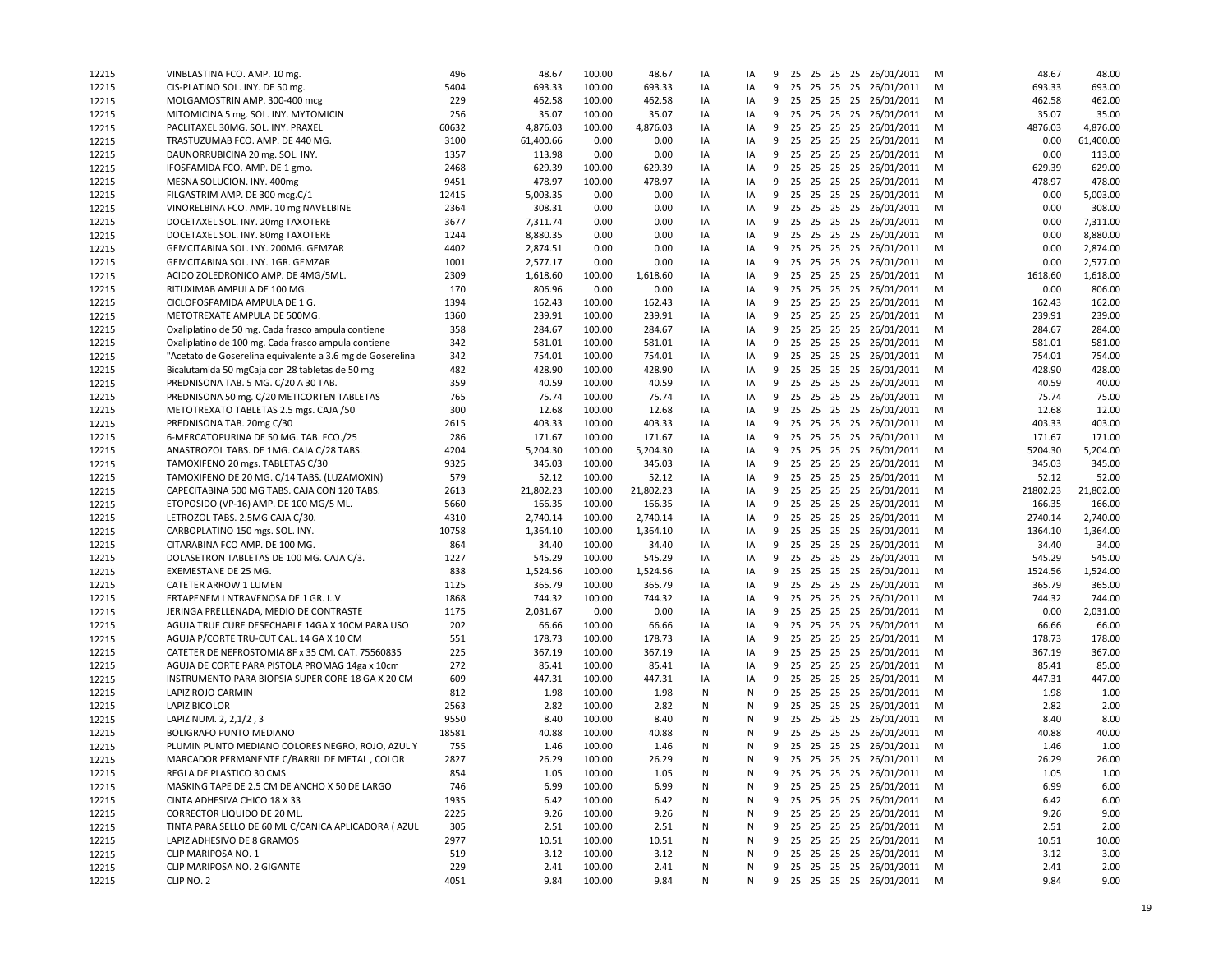| 12215 | GRAPAS CAJA C/5000 PZAS. ALTO RENDIMIENTO Y                                                              | 386    | 6.72   | 100.00 | 6.72   | N         | N         | 9 |    |  | 25 25 25 25 26/01/2011     | M | 6.72   | 6.00   |
|-------|----------------------------------------------------------------------------------------------------------|--------|--------|--------|--------|-----------|-----------|---|----|--|----------------------------|---|--------|--------|
| 12215 | BANDA DE HULE NO. 18                                                                                     | 1737   | 14.13  | 100.00 | 14.13  | N         | N         |   |    |  | 9 25 25 25 25 26/01/2011   | M | 14.13  | 14.00  |
| 12215 | BROCHE PARA ARCHIVERO DE 7 CM., PARA ARCHIVAR C/2                                                        | 482    | 6.59   | 100.00 | 6.59   | N         | N         |   |    |  | 9 25 25 25 25 26/01/2011   | M | 6.59   | 6.00   |
| 12215 | <b>BROCHE NO. 8</b>                                                                                      | 438    | 7.67   | 100.00 | 7.67   | N         | N         | 9 |    |  | 25 25 25 25 26/01/2011     | M | 7.67   | 7.00   |
| 12215 | CHINCHES CON 100                                                                                         | 187    | 1.45   | 100.00 | 1.45   | N         | N         | 9 |    |  | 25 25 25 25 26/01/2011     | M | 1.45   | 1.00   |
| 12215 | <b>DEDALES NO. 11 Y 11.5</b>                                                                             | 1227   | 1.40   | 100.00 | 1.40   | N         | N         | 9 |    |  | 25 25 25 25 26/01/2011     | M | 1.40   | 1.00   |
| 12215 | AGENDA DE CAJA DEL 2011                                                                                  | 523    | 43.49  | 100.00 | 43.49  | N         | N         | 9 |    |  | 25 25 25 25 26/01/2011     | M | 43.49  | 43.00  |
| 12215 | GOMA BR-80                                                                                               | 1544   | 1.30   | 100.00 | 1.30   | N         | N         | 9 |    |  | 25 25 25 25 26/01/2011     | M | 1.30   | 1.00   |
| 12215 | MICA AUTOADHERIBLE DE 3 PUNTOS                                                                           | 316    | 6.42   | 100.00 | 6.42   | N         | N         | 9 |    |  | 25 25 25 25 26/01/2011     | M | 6.42   | 6.00   |
| 12215 | MARCADOR PARA PIZARRON BLANCO COLORES, NEGRO,                                                            | 469    | 10.78  | 100.00 | 10.78  | N         | N         | 9 |    |  | 25 25 25 25 26/01/2011     | M | 10.78  | 10.00  |
| 12215 | PORTAMINAS 0.5 MM                                                                                        | 645    | 1.88   | 100.00 | 1.88   | N         | N         |   |    |  | 9 25 25 25 25 26/01/2011   | M | 1.88   | 1.00   |
| 12215 | BLOCK DE NOTAS ADHESIVAS DE 76.2 X 101.6 mm// 3 X 4"                                                     | 3608   | 18.80  | 100.00 | 18.80  | N         | N         | 9 |    |  | 25 25 25 25 26/01/2011     | M | 18.80  | 18.00  |
| 12215 | FOLDER P/ARCHIVO T/CARTA C/BROCHE BACO NO. 8                                                             | 9268   | 54.40  | 100.00 | 54.40  | N         | N         | 9 |    |  | 25 25 25 25 26/01/2011     | M | 54.40  | 54.00  |
| 12215 | CARPETA DE ARGOLLAS P/PERFORACIONES DEL NO. 8                                                            | 2341   | 33.76  | 100.00 | 33.76  | N         | N         | 9 |    |  | 25 25 25 25 26/01/2011     | M | 33.76  | 33.00  |
| 12215 | MARCADORES FLUORESCENTES (ROSA, AMARILLO, VERDE                                                          | 5649   | 13.05  | 100.00 | 13.05  | N         | N         | 9 |    |  | 25 25 25 25 26/01/2011     | м | 13.05  | 13.00  |
| 12215 | CUTTER DE PLASTICO C/NAVAJA 18mm PUNTA REFORZADA                                                         | 412    | 3.42   | 100.00 | 3.42   | N         | N         | 9 |    |  | 25 25 25 25 26/01/2011     | M | 3.42   | 3.00   |
| 12215 | CINTA CANELA 5 CM. X 50 MTS. (4.8 CM.)                                                                   | 715    | 4.29   | 100.00 | 4.29   | N         | N         | 9 |    |  | 25 25 25 25 26/01/2011     | M | 4.29   | 4.00   |
| 12215 | ROLLO DE ETIQUETAS TERMICAS P/IMPRESORA ZEBRA                                                            | 239    | 27.78  | 100.00 | 27.78  | N         | N         | 9 |    |  | 25 25 25 25 26/01/2011     | M | 27.78  | 27.00  |
| 12215 | TARJETA BLANCA 5 X 8 PAQUETE CON 100 BRISTOL                                                             | 257    | 2.61   | 100.00 | 2.61   | N         | N         | 9 |    |  | 25 25 25 25 26/01/2011     | M | 2.61   | 2.00   |
| 12215 | HOJA BLANCA CARTA ORIGINAL PAPEL BOND DE 75 G/M2                                                         | 46935  | 358.59 | 100.00 | 358.59 | N         | N         | 9 |    |  | 25 25 25 25 26/01/2011     | M | 358.59 | 358.00 |
| 12215 | HOJA BLANCA OFICIO ORIGINAL                                                                              | 2068   | 20.28  | 100.00 | 20.28  | N         | N         | 9 |    |  | 25 25 25 25 26/01/2011     | M | 20.28  | 20.00  |
| 12215 | FOLDER T/CARTA COLOR BEIGE                                                                               | 46442  | 22.76  | 100.00 | 22.76  | N         | N         | 9 |    |  | 25 25 25 25 26/01/2011     | M | 22.76  | 22.00  |
| 12215 | FOLDERS T/OFICIO COLOR BEIGE                                                                             | 3000   | 1.83   | 100.00 | 1.83   | N         | N         | 9 |    |  | 25 25 25 25 26/01/2011     | M | 1.83   | 1.00   |
| 12215 | PAPEL CARBON T/CARTA C/100 HOJAS                                                                         | 536    | 8.05   | 100.00 | 8.05   | N         | N         | 9 | 25 |  | 25 25 25 26/01/2011        | м | 8.05   | 8.00   |
|       |                                                                                                          |        |        |        |        |           | N         |   |    |  | 9 25 25 25 25 26/01/2011   |   | 12.22  | 12.00  |
| 12215 | LIBRETA 1/4 PASTA DURA PAPEL BOND RAYADO DE 56 G/M2                                                      | 569    | 12.22  | 100.00 | 12.22  | N         |           |   |    |  |                            | M |        |        |
| 12215 | LIBRETA 1/4 PASTA DURA ITALIANA DE PAPEL BOND DE 56<br>LIBRETA DE TAQUIGRAFIA LARGO CON ESPIRAL CONTIENE | 536    | 10.04  | 100.00 | 10.04  | N         | N         | 9 |    |  | 25 25 25 25 26/01/2011     | M | 10.04  | 10.00  |
| 12215 |                                                                                                          | 599    | 2.37   | 100.00 | 2.37   | N         | N         | 9 |    |  | 25 25 25 25 26/01/2011     | M | 2.37   | 2.00   |
| 12215 | LIBRETA RAYA 34X24 ITALIANA C/96HOJAS FLORETE                                                            | 277    | 10.53  | 100.00 | 10.53  | N         | N         |   |    |  | 9 25 25 25 25 26/01/2011   | M | 10.53  | 10.00  |
| 12215 | LIBRETA RAYA 34X24 FRANCESA C/96 HOJAS FLORETE 23.6 X                                                    | 235    | 9.01   | 100.00 | 9.01   | N         | N         | 9 |    |  | 25 25 25 25 26/01/2011     | M | 9.01   | 9.00   |
| 12215 | TARJETA BLANCA DE 3" X 5" 65 GR. PAQUETE CON 100                                                         | 389    | 1.70   | 100.00 | 1.70   | N         | N         | 9 |    |  | 25 25 25 25 26/01/2011     | M | 1.70   | 1.00   |
| 12215 | MICA PARA CARPETA ARG T/CARTA PROTECTOR DE HOJAS                                                         | 25487  | 11.21  | 100.00 | 11.21  | N         | N         | 9 |    |  | 25 25 25 25 26/01/2011     | M | 11.21  | 11.00  |
| 12215 | <b>TIJERAS NO. 8642-6</b>                                                                                | 642    | 27.28  | 100.00 | 27.28  | N         | N         | 9 |    |  | 25 25 25 25 26/01/2011     | м | 27.28  | 27.00  |
| 12215 | DESENGRAPADORA                                                                                           | 365    | 1.89   | 100.00 | 1.89   | N         | N         | 9 |    |  | 25 25 25 25 26/01/2011     | M | 1.89   | 1.00   |
| 12215 | SEPARADOR DE PLASTICO CARTA C/5 PIEZAS DE DIFERENTES                                                     | 1626   | 5.30   | 100.00 | 5.30   | N         | N         | 9 |    |  | 25 25 25 25 26/01/2011     | M | 5.30   | 5.00   |
| 12215 | ENGRAPADORA CAP. 210 GRAPAS GM 270                                                                       | 392    | 18.02  | 100.00 | 18.02  | N         | ${\sf N}$ | 9 |    |  | 25 25 25 25 26/01/2011     | M | 18.02  | 18.00  |
| 12215 | SOBRE P/RADIOGRAFIA 44.8 X 37.05 CM SOBRE PAPEL                                                          | 1716   | 5.92   | 100.00 | 5.92   | N         | N         |   |    |  | 9 25 25 25 25 26/01/2011   | M | 5.92   | 5.00   |
| 12215 | CARPETA PARA EXPEDIENTE CLINICO (SEGUN MUESTRA)                                                          | 17875  | 145.15 | 100.00 | 145.15 | N         | N         | 9 |    |  | 25 25 25 25 26/01/2011     | M | 145.15 | 145.00 |
| 12215 | BLOCK HOJA DEPARTMENTO DE INFECTOLOGIA IMPRESO                                                           | 222    | 3.17   | 100.00 | 3.17   | N         | N         | 9 |    |  | 25 25 25 25 26/01/2011     | M | 3.17   | 3.00   |
| 12215 | TARJETA KARDEX IMPRESA EN BRISTOL A 1X1 TINTAS DE 65                                                     | 50851  | 12.20  | 100.00 | 12.20  | N         | N         | 9 |    |  | 25 25 25 25 26/01/2011     | M | 12.20  | 12.00  |
| 12215 | BLOCK RECETARIO INDIVIDUAL CON 100 JUEGOS C/U                                                            | 3120   | 199.73 | 100.00 | 199.73 | N         | N         | 9 |    |  | 25 25 25 25 26/01/2011     | м | 199.73 | 199.00 |
| 12215 | HOJA DE EVOLUCION Y TRATAMIENTO PAPEL BOND AZUL                                                          | 186    | 2.58   | 100.00 | 2.58   | N         | N         |   |    |  | 9 25 25 25 25 26/01/2011   | M | 2.58   | 2.00   |
| 12215 | HOJA DE DEVOLUCION Y ORDENES DEL MEDICO                                                                  | 622    | 12.99  | 100.00 | 12.99  | ${\sf N}$ | N         | 9 |    |  | 25 25 25 25 26/01/2011     | M | 12.99  | 12.00  |
| 12215 | HOJA DE REGISTRO DE ENFERMERIA COLOR ROSA 1 X 1                                                          | 312    | 7.88   | 100.00 | 7.88   | N         | N         | 9 |    |  | 25 25 25 25 26/01/2011     | M | 7.88   | 7.00   |
| 12215 | SOBRE MEMBRETADO OFICIO (SEGÚN MUESTRA)                                                                  | 8656   | 4.24   | 100.00 | 4.24   | N         | N         | 9 |    |  | 25 25 25 25 26/01/2011     | M | 4.24   | 4.00   |
| 12215 | CARTA DE CONCENTIMIENTO BAJO INFORMACION C/100                                                           | 300    | 5.28   | 100.00 | 5.28   | N         | N         |   |    |  | 9 25 25 25 25 26/01/2011   | M | 5.28   | 5.00   |
| 12215 | SOLICITUD DE OPERACION                                                                                   | 282    | 3.90   | 100.00 | 3.90   | N         | N         | 9 |    |  | 25 25 25 25 26/01/2011     | M | 3.90   | 3.00   |
| 12215 | HOJA RADIOTERAPIA TAMANO DOBLE CARTA IMP RESAS A 1                                                       | 5005   | 5.21   | 100.00 | 5.21   | N         | N         | 9 |    |  | 25 25 25 25 26/01/2011     | M | 5.21   | 5.00   |
| 12215 | ETIQUETA ROJA ENGOMADA PAPEL ADHESIVO MATE UNA                                                           | 1643   | 26.16  | 100.00 | 26.16  | N         | N         | 9 |    |  | 25 25 25 25 26/01/2011     | M | 26.16  | 26.00  |
| 12215 | ETIQUETA AZUL ENGOMADA PAPEL ADHESIVO MATE UNA                                                           | 2026   | 32.56  | 100.00 | 32.56  | N         | N         | 9 |    |  | 25 25 25 25 26/01/2011     | м | 32.56  | 32.00  |
| 12215 | SOLICITUD DE VACACIONES                                                                                  | 502    | 14.77  | 100.00 | 14.77  | N         | N         |   |    |  | 9 25 25 25 25 26/01/2011   | M | 14.77  | 14.00  |
| 12215 | PERMISO DE SALIDA DE 17 X 10.5 CMS. CON 1 COPIA PAPEL                                                    | 412    | 8.60   | 100.00 | 8.60   | N         | N         | 9 |    |  | 25 25 25 25 26/01/2011     | M | 8.60   | 8.00   |
| 12215 | SOBRE P/REVISTAS COLOR AMARILLO DE 36 CM EN PAPEL                                                        | 6292   | 9.31   | 100.00 | 9.31   | N         | N         |   |    |  | 9 25 25 25 25 26/01/2011   | M | 9.31   | 9.00   |
| 12215 | HOJA MEMBRETADA ORIGINAL TAMANO CARTA                                                                    | 3286   | 109.36 | 100.00 | 109.36 | N         | N         |   |    |  | 9 25 25 25 25 26/01/2011   | M | 109.36 | 109.00 |
| 12215 | ARCHIVEROS DE CARTON T/CARTA DESLIZABLE EN 14 KG.                                                        | 553    | 102.71 | 100.00 | 102.71 | N         | N         | 9 |    |  | 25 25 25 25 26/01/2011     | M | 102.71 | 102.00 |
| 12215 | BLOCK RECETARIO MEDICAMENTO CONTROLADO CON 50                                                            | 558    | 29.89  | 100.00 | 29.89  | N         | N         | 9 |    |  | 25 25 25 25 26/01/2011     | M | 29.89  | 29.00  |
| 12215 | BLOCK PARA BANCO DE SANGRE C/100 HOJAS (SEGÚN                                                            | 362    | 7.97   | 100.00 | 7.97   | N         | N         | 9 |    |  | 25 25 25 25 26/01/2011     | M | 7.97   | 7.00   |
| 12215 | BLOCK RECETARIO PACIENTES SUBROGADOCON 100                                                               | 219    | 8.92   | 100.00 | 8.92   | N         | N         | 9 |    |  | 25 25 25 25 26/01/2011     | M | 8.92   | 8.00   |
| 12215 | BLOCK RECETARIO SEGURO POPULAR CON 100 JUEGOS C/U                                                        | 1107   | 68.06  | 100.00 | 68.06  | N         | N         | 9 |    |  | 25 25 25 25 26/01/2011     | M | 68.06  | 68.00  |
| 12215 | CARTUCHO DE TONER HP NO. PARTE CB436A, PARA                                                              | 498    | 435.69 | 100.00 | 435.69 | N         | N         |   |    |  | 9 25 25 25 25 26/01/2011   | M | 435.69 | 435.00 |
| 12215 | CITAS PARA PACIENTES IMPRESOS EN OFFSET A UNA TINTA                                                      | 392249 | 74.53  | 100.00 | 74.53  | N         | N         | 9 |    |  | 25 25 25 25 26/01/2011     | M | 74.53  | 74.00  |
| 12215 | ENCUESTA DE SATISFACCION DEL DONADOR PRO 13-A                                                            | 189    | 3.97   | 100.00 | 3.97   | N         | N         |   |    |  | 9 25 25 25 25 26/01/2011 M |   | 3.97   | 3.00   |
|       |                                                                                                          |        |        |        |        |           |           |   |    |  |                            |   |        |        |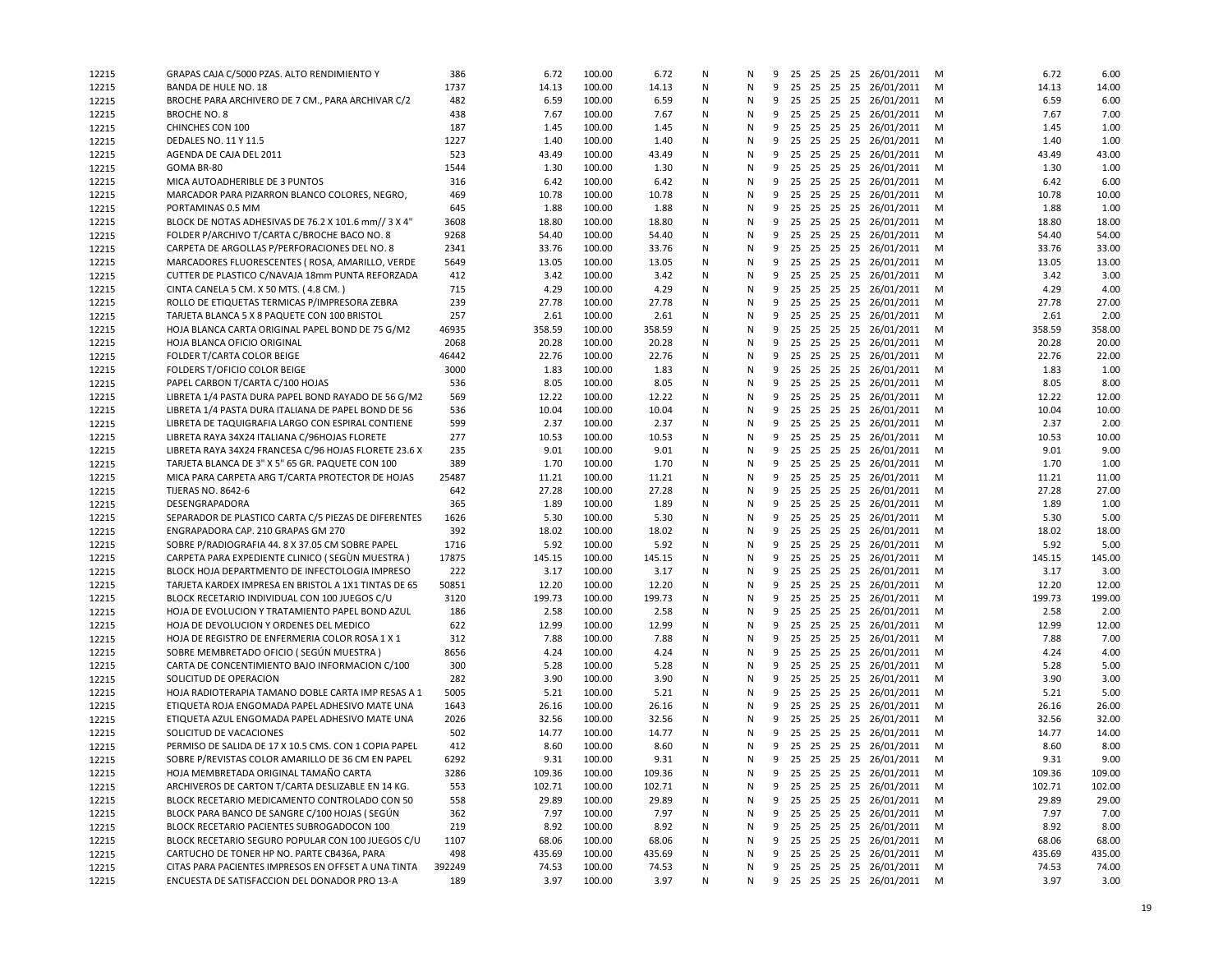| 12215 | REQUISITOS PARA SER DONADOR (SEGÚN MUESTRA) HOJA      | 200    | 4.97   | 100.00 | 4.97   | N | N |   |  |  | 9 25 25 25 25 26/01/2011 | м | 4.97   | 4.00   |
|-------|-------------------------------------------------------|--------|--------|--------|--------|---|---|---|--|--|--------------------------|---|--------|--------|
| 12215 | DISCOS CD-RW 52 X 700 MB 80 MINUTOS REGRABABLES       | 2281   | 20.19  | 100.00 | 20.19  | N | N | 9 |  |  | 25 25 25 25 26/01/2011   | M | 20.19  | 20.00  |
| 12215 | CD-R 52X 700 MB 80 MINUTOS (ESCRITURA).               | 2058   | 11.87  | 100.00 | 11.87  | N | N | 9 |  |  | 25 25 25 25 26/01/2011   | м | 11.87  | 11.00  |
| 12215 | CARTUCHO DE TONER NO. PARTE CB435A, NUM. 35A, PARA    | 272    | 226.92 | 100.00 | 226.92 | N | N |   |  |  | 9 25 25 25 25 26/01/2011 | м | 226.92 | 226.00 |
| 12215 | DISCO DVD + R DE 4.7 GB                               | 729    | 4.80   | 100.00 | 4.80   | N | N | 9 |  |  | 25 25 25 25 26/01/2011   | M | 4.80   | 4.00   |
| 12215 | DISCO DVD - R DE 4.7 GB                               | 629    | 4.15   | 100.00 | 4.15   | N | N | 9 |  |  | 25 25 25 25 26/01/2011   | M | 4.15   | 4.00   |
| 12215 | DISCO DVD + R DE 8.2 GB DC                            | 233    | 4.19   | 100.00 | 4.19   | N | N | 9 |  |  | 25 25 25 25 26/01/2011   | м | 4.19   | 4.00   |
| 12215 | PLATO DESECHABLE C/25 PZAS. SUPER RESISTENTE DE 20    | 8324   | 125.44 | 100.00 | 125.44 | N | N | 9 |  |  | 25 25 25 25 26/01/2011   | м | 125.44 | 125.00 |
| 12215 | CUCHARA DESECHABLE C/25 PZAS. (SOPERA - RESISTENTE)   | 27540  | 150.92 | 100.00 | 150.92 | N | N |   |  |  | 9 25 25 25 25 26/01/2011 | M | 150.92 | 150.00 |
| 12215 | CUCHILLO DESECHABLE C/25 PZAS.(RESISTENTE). SEGUN     | 2717   | 15.41  | 100.00 | 15.41  | N | N | 9 |  |  | 25 25 25 25 26/01/2011   | M | 15.41  | 15.00  |
| 12215 | TENEDOR DESECHABLE C/25 PZAS. (RESISTENTE, NO. 14) DE | 4716   | 35.56  | 100.00 | 35.56  | N | N | 9 |  |  | 25 25 25 25 26/01/2011   | м | 35.56  | 35.00  |
| 12215 | CHAROLAS DE MELAMINA COLOR BEIGE C/6 DIVISIONES       | 2141   | 116.22 | 100.00 | 116.22 | N | N |   |  |  | 9 25 25 25 25 26/01/2011 | м | 116.22 | 116.00 |
| 12215 | CHAROLA DESECHABLE MEDIANA DE PLASTICO DE 30 X 38     | 104018 | 368.22 | 100.00 | 368.22 | N | N | 9 |  |  | 25 25 25 25 26/01/2011   | M | 368.22 | 368.00 |
| 12215 | ESPATULAS C/MANGO 21 CM.LARGO X 10 CM. ANCHO          | 186    | 13.15  | 100.00 | 13.15  | N | N | 9 |  |  | 25 25 25 25 26/01/2011   | M | 13.15  | 13.00  |
| 12215 | TAZA DE MELAMINA COLOR BLANCO C/CAPACIDA 240 ML.      | 476    | 4.28   | 100.00 | 4.28   | N | N | 9 |  |  | 25 25 25 25 26/01/2011   | м | 4.28   | 4.00   |
| 12215 | ESCOBA DE PLASTICO ESTANDAR REFORZADA                 | 2921   | 40.67  | 100.00 | 40.67  | N | N | 9 |  |  | 25 25 25 25 26/01/2011   | м | 40.67  | 40.00  |
| 12215 | BOMBA DE HULE, GRANDE P/WC                            | 645    | 4.48   | 100.00 | 4.48   | N | N | 9 |  |  | 25 25 25 25 26/01/2011   | м | 4.48   | 4.00   |
|       | JERGA DE PRIMERA CALIDAD DE 60 CMS X 25 MTS COLOR     | 14700  | 106.72 | 100.00 | 106.72 | N | N | 9 |  |  | 25 25 25 25 26/01/2011   | м | 106.72 | 106.00 |
| 12215 | FRANELA 60 CMS ANCHO X 50 MTS. DE LARGO DE COLOR      | 17773  | 105.57 | 100.00 | 105.57 | N | N | 9 |  |  | 25 25 25 25 26/01/2011   | м | 105.57 | 105.00 |
| 12215 |                                                       | 393    | 2.49   | 100.00 | 2.49   | N | N | 9 |  |  | 25 25 25 25 26/01/2011   |   | 2.49   | 2.00   |
| 12215 | ESCOBETILLA DE 20 CM. C/3 AMARRES                     | 4086   |        |        |        |   | N | 9 |  |  |                          | м |        |        |
| 12215 | ACERINA (FIBRA METALICA) GRANDE SEGÚN MUESTRA         |        | 24.10  | 100.00 | 24.10  | N |   |   |  |  | 25 25 25 25 26/01/2011   | M | 24.10  | 24.00  |
| 12215 | FIBRA VERDE 100% NAYLON DE 25 X 15 CM. PAQUETE DE 12  | 25304  | 190.79 | 100.00 | 190.79 | N | N | 9 |  |  | 25 25 25 25 26/01/2011   | M | 190.79 | 190.00 |
| 12215 | GUANTE DE HULE LATEX ROJO, AZUL Y AMARILLO No.8, 8    | 30928  | 235.05 | 100.00 | 235.05 | N | N | 9 |  |  | 25 25 25 25 26/01/2011   | M | 235.05 | 235.00 |
| 12215 | ESCOBILLON P/BANOS ESTANDAR CON BASE                  | 708    | 8.62   | 100.00 | 8.62   | N | N | 9 |  |  | 25 25 25 25 26/01/2011   | м | 8.62   | 8.00   |
| 12215 | TOALLA EN ROLLO DE 180 MTS COLOR NATURAL C/6          | 4785   | 657.57 | 100.00 | 657.57 | N | N | 9 |  |  | 25 25 25 25 26/01/2011   | м | 657.57 | 657.00 |
| 12215 | PAPEL HIGIENICO HOJA DOBLE BLANCO DE 10 CM. X 600     | 3268   | 711.44 | 100.00 | 711.44 | N | N | 9 |  |  | 25 25 25 25 26/01/2011   | м | 711.44 | 711.00 |
| 12215 | JABON SUAVE DE 500 ML C/12 PZAS.                      | 440    | 58.75  | 100.00 | 58.75  | N | N | 9 |  |  | 25 25 25 25 26/01/2011   | M | 58.75  | 58.00  |
| 12215 | MECHUDO DE 400 GRS                                    | 3872   | 64.86  | 100.00 | 64.86  | N | N | 9 |  |  | 25 25 25 25 26/01/2011   | м | 64.86  | 64.00  |
| 12215 | MOPS METALICOS DE 60 CMS, SEGÚN MUESTRA               | 272    | 16.95  | 100.00 | 16.95  | N | N |   |  |  | 9 25 25 25 25 26/01/2011 | м | 16.95  | 16.00  |
| 12215 | ATOMIZADORES DE 600 ML. APROX.                        | 1047   | 5.80   | 100.00 | 5.80   | N | N | 9 |  |  | 25 25 25 25 26/01/2011   | M | 5.80   | 5.00   |
| 12215 | CUBETA DE PLASTICO REFORZADO NO.14 CON JARETA DE      | 1015   | 18.43  | 100.00 | 18.43  | N | N | 9 |  |  | 25 25 25 25 26/01/2011   | M | 18.43  | 18.00  |
| 12215 | CEPILLO DE CERDAS CON ORIFICIO P/MANGO DE 35 CM.      | 259    | 12.57  | 100.00 | 12.57  | N | N | 9 |  |  | 25 25 25 25 26/01/2011   | м | 12.57  | 12.00  |
| 12215 | CEPILLO DE PLASTICO 15 CMS TIPO PLANCHA               | 868    | 4.90   | 100.00 | 4.90   | N | N | 9 |  |  | 25 25 25 25 26/01/2011   | м | 4.90   | 4.00   |
| 12215 | JALADOR DE HULE DE 40 CM.                             | 1765   | 64.34  | 100.00 | 64.34  | N | N |   |  |  | 9 25 25 25 25 26/01/2011 | M | 64.34  | 64.00  |
| 12215 | BOTE DE BASURA COLOR NEGRO CHICO 25 cm (ANCHO) x      | 286    | 12.57  | 100.00 | 12.57  | N | N | 9 |  |  | 25 25 25 25 26/01/2011   | M | 12.57  | 12.00  |
| 12215 | LIQUIDO DESINFECTANTE Y GERMICIDA CON AROMA A         | 186    | 154.66 | 100.00 | 154.66 | N | N | 9 |  |  | 25 25 25 25 26/01/2011   | м | 154.66 | 154.00 |
| 12215 | INSECTICIDA EN AEROSOL 305 GRS.                       | 2224   | 79.92  | 100.00 | 79.92  | N | N |   |  |  | 9 25 25 25 25 26/01/2011 | м | 79.92  | 79.00  |
| 12215 | PAPEL SANITARIO DE 300 HOJAS DOBLES                   | 14048  | 35.54  | 100.00 | 35.54  | N | N | 9 |  |  | 25 25 25 25 26/01/2011   | M | 35.54  | 35.00  |
| 12215 | SERVILLETAS DE PAPEL CON 250 PZAS. BLANCO             | 12261  | 111.08 | 100.00 | 111.08 | N | N | 9 |  |  | 25 25 25 25 26/01/2011   | м | 111.08 | 111.00 |
| 12215 | DETERGENTE BIODEGRADABLE EN BOLSA DE 10 KGR.DE        | 1919   | 385.33 | 100.00 | 385.33 | N | N | 9 |  |  | 25 25 25 25 26/01/2011   | м | 385.33 | 385.00 |
| 12215 | BOLSA DE PLASTICO TRANSPARENTE DE 40 X 60 CMS. NO     | 2360   | 67.55  | 100.00 | 67.55  | N | N | 9 |  |  | 25 25 25 25 26/01/2011   | м | 67.55  | 67.00  |
| 12215 | DESODORANTE EN BARRA 400 GRS                          | 3415   | 65.16  | 100.00 | 65.16  | N | N | 9 |  |  | 25 25 25 25 26/01/2011   | M | 65.16  | 65.00  |
| 12215 | DESODORANTE ELIMINADOR DE OLORES EN AEROSOL DE        | 4204   | 93.50  | 100.00 | 93.50  | N | N |   |  |  | 9 25 25 25 25 26/01/2011 | м | 93.50  | 93.00  |
| 12215 | JABON DE TOCADOR CON 240 PASTILLAS 25GRS COLOR        | 532    | 97.74  | 100.00 | 97.74  | N | N | 9 |  |  | 25 25 25 25 26/01/2011   | M | 97.74  | 97.00  |
| 12215 | BOLSA DE PLASTICO COLOR NEGRO DE 1.20 X 1.80 CMS. NO  | 1649   | 36.27  | 100.00 | 36.27  | N | N | 9 |  |  | 25 25 25 25 26/01/2011   | м | 36.27  | 36.00  |
| 12215 | ROLLO PAPEL ALUMINIO DE 400 MTS. X 30 CM.             | 787    | 180.10 | 100.00 | 180.10 | N | N |   |  |  | 9 25 25 25 25 26/01/2011 | м | 180.10 | 180.00 |
| 12215 | BOBINA DE PAPEL EGAPACK DE 400 MTS. X 30 CMS.         | 658    | 64.52  | 100.00 | 64.52  | N | N | 9 |  |  | 25 25 25 25 26/01/2011   | м | 64.52  | 64.00  |
| 12215 | VASO DESECHABLE DE UNISEL DEL No 110 C/25 PZAS.       | 13443  | 68.96  | 100.00 | 68.96  | N | N | 9 |  |  | 25 25 25 25 26/01/2011   | M | 68.96  | 68.00  |
| 12215 | VASO DESECHABLE DE UNISEL CON TAPA DEL No 110         | 7924   | 82.72  | 100.00 | 82.72  | N | N | 9 |  |  | 25 25 25 25 26/01/2011   | м | 82.72  | 82.00  |
| 12215 | POPOTES DESECHABLES FLEXIBLES, DE 20 CM. CON 150      | 1746   | 19.82  | 100.00 | 19.82  | N | N |   |  |  | 9 25 25 25 25 26/01/2011 | М | 19.82  | 19.00  |
| 12215 | TOALLAS INTERDOBLADAS RESISTENTES Y ABSORBENTES       | 2461   | 11.27  | 100.00 | 11.27  | N | N |   |  |  | 9 25 25 25 25 26/01/2011 | м | 11.27  | 11.00  |
| 12215 | PAÑUELOS FACIALES CON 100 PZAS.                       | 3290   | 20.40  | 100.00 | 20.40  | N | N |   |  |  | 9 25 25 25 25 26/01/2011 | M | 20.40  | 20.00  |
| 12215 | BOLSA DE PLASTICO TRANSPARENTE DE 25X30 CMS.          | 2901   | 82.87  | 100.00 | 82.87  | N | N |   |  |  | 9 25 25 25 25 26/01/2011 | M | 82.87  | 82.00  |
| 12215 | BOLSA DE PLASTICO ROJA 50CM (ANCHO) X 65CM (ALTO)DE   | 429    | 16.92  | 100.00 | 16.92  | N | N | 9 |  |  | 25 25 25 25 26/01/2011   | м | 16.92  | 16.00  |
| 12215 | PAPEL CORTADO PARA MESA DE 60X60 CM.                  | 1487   | 11.84  | 100.00 | 11.84  | N | N | 9 |  |  | 25 25 25 25 26/01/2011   | M | 11.84  | 11.00  |
| 12215 | BOLSA DE PLASTICO AMARILLA 50CM (ANCHO) X 65CM        | 429    | 16.92  | 100.00 | 16.92  | N | N | 9 |  |  | 25 25 25 25 26/01/2011   | M | 16.92  | 16.00  |
| 12215 | BOLSA PLASTICO TRASPARENTE 90X120 CM. CAL. 250        | 22179  | 640.54 | 100.00 | 640.54 | N | N | 9 |  |  | 25 25 25 25 26/01/2011   | м | 640.54 | 640.00 |
| 12215 | BOLSA DE PLASTICO AMARILLA 25CM (ANCHO) X 35CM        | 429    | 16.92  | 100.00 | 16.92  | Ν | N | 9 |  |  | 25 25 25 25 26/01/2011   | M | 16.92  | 16.00  |
| 12215 | MOLDES INDIVIDUALES DE PLASTICO PARA GELATINA TIPO    | 22094  | 5.97   | 100.00 | 5.97   | N | N | 9 |  |  | 25 25 25 25 26/01/2011   | M | 5.97   | 5.00   |
| 12215 | JARRA DE POLICARBONATO CAPACIDAD 2 LTS.               | 715    | 160.07 | 100.00 | 160.07 | N | N | 9 |  |  | 25 25 25 25 26/01/2011   | M | 160.07 | 160.00 |
| 12215 | TAPAS PARA VASO DE UNISEL No. 110                     | 78656  | 15.73  | 100.00 | 15.73  | N | N |   |  |  | 9 25 25 25 25 26/01/2011 | M | 15.73  | 15.00  |
|       |                                                       |        |        |        |        |   |   |   |  |  |                          |   |        |        |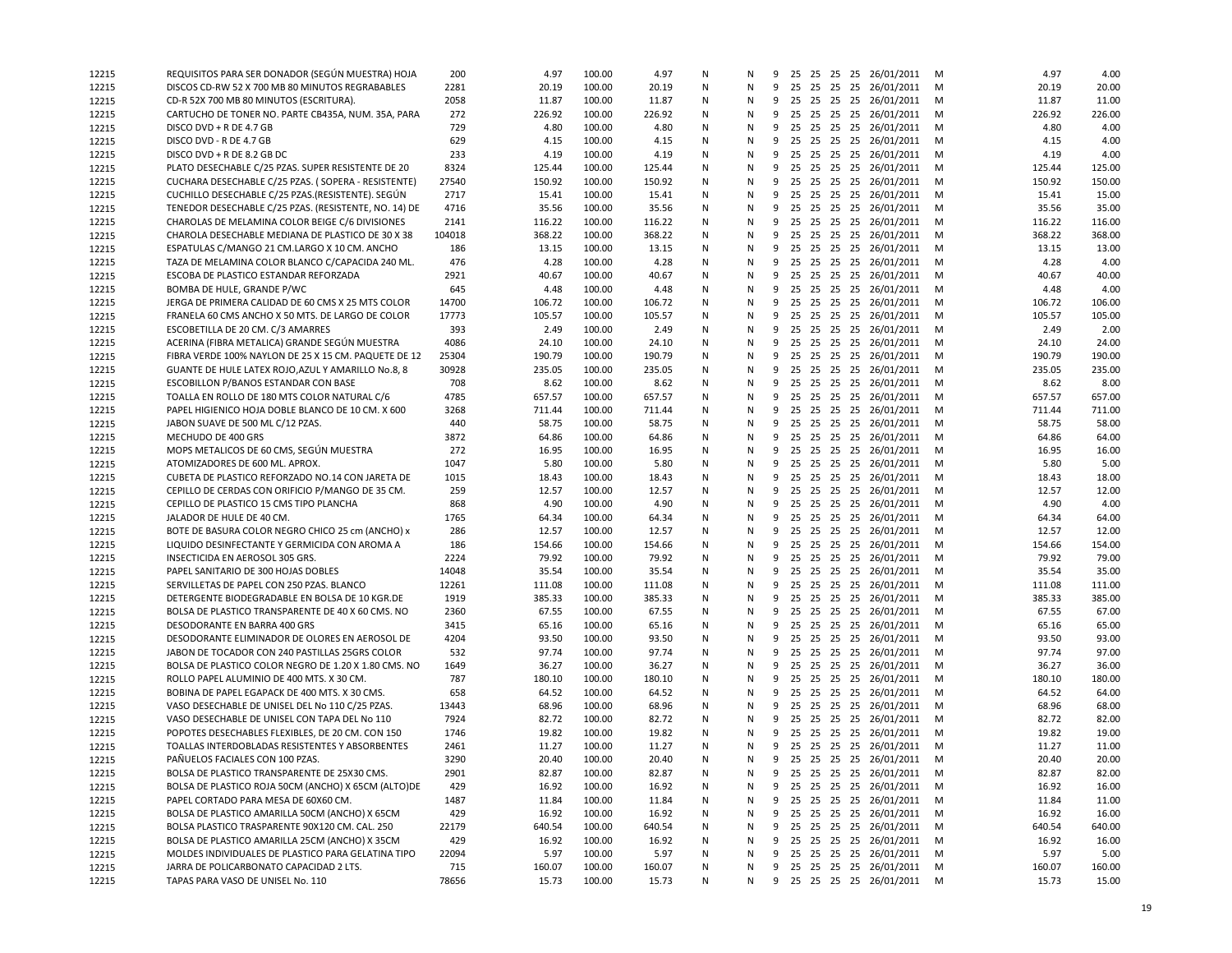| 12215 | VASO DE POLICARBONATO CAPACIDAD 296 MI                      | 286    | 7.12         | 100.00           | 7.12   | Ν  | N  |   |    |  | 9 25 25 25 25 26/01/2011                        | м      | 7.12          | 7.00     |
|-------|-------------------------------------------------------------|--------|--------------|------------------|--------|----|----|---|----|--|-------------------------------------------------|--------|---------------|----------|
| 12215 | TAZA DE POLICARBONATO DE 250 MI. APROX. ROTULADO            | 930    | 47.82        | 100.00           | 47.82  | N  | N  |   |    |  | 9 25 25 25 25 26/01/2011                        | M      | 47.82         | 47.00    |
| 12215 | TAZON PARA SOPA DE POLICARBONATO, ROTULADO CON              | 1430   | 54.91        | 100.00           | 54.91  | N  | N  |   |    |  | 9 25 25 25 25 26/01/2011                        | M      | 54.91         | 54.00    |
| 12215 | HIPOCLORITO DE SODIO (BLANQUEADOR DESINFECTANTE             | 43165  | 227.91       | 100.00           | 227.91 | N  | N  | 9 |    |  | 25 25 25 25 26/01/2011                          | M      | 227.91        | 227.00   |
| 12215 | BOLSA DE PLASTICO TRANSPARENTE DE 60X90 CM. CAL. 250        | 26857  | 767.57       | 100.00           | 767.57 | N  | N  | 9 |    |  | 25 25 25 25 26/01/2011                          | M      | 767.57        | 767.00   |
| 12215 | MOLDE DE GELATINA, PLASTICO TRANSPARENTE C/TAPA             | 76648  | 53.65        | 100.00           | 53.65  | N  | N  | 9 | 25 |  | 25 25 25 26/01/2011                             | M      | 53.65         | 53.00    |
| 12215 | RECIPIENTE DE PLASTICO TRANSPARENTE C/TAPA                  | 102038 | 135.71       | 100.00           | 135.71 | N  | N  | 9 |    |  | 25 25 25 25 26/01/2011                          | M      | 135.71        | 135.00   |
| 12215 | CONTENEDORES DESECHABLES PUNZO-CORTANTES COLOR              | 4237   | 496.42       | 100.00           | 496.42 | N  | N  | 9 |    |  | 25 25 25 25 26/01/2011                          | M      | 496.42        | 496.00   |
| 12215 | CONTENEDORES ROJOS PARA LIQUIDOS RIGIDOS CON TAPA           | 4612   | 213.99       | 100.00           | 213.99 | N  | N  | 9 |    |  | 25 25 25 25 26/01/2011                          | м      | 213.99        | 213.00   |
| 12215 | PILA ALCALINA M-N 2400 AAA                                  | 1649   | 19.13        | 100.00           | 19.13  | N  | N  |   |    |  | 9 25 25 25 25 26/01/2011                        | M      | 19.13         | 19.00    |
| 12215 | PILA ALCALINA M-N 1604 CUADRADA                             | 193    | 7.86         | 100.00           | 7.86   | N  | N  | 9 |    |  | 25 25 25 25 26/01/2011                          | M      | 7.86          | 7.00     |
| 12215 | PILA ALKALINA N-N-1500 AA                                   | 2382   | 25.18        | 100.00           | 25.18  | N  | N  | 9 |    |  | 25 25 25 25 26/01/2011                          | M      | 25.18         | 25.00    |
| 12215 | FORJA T-32                                                  | 215    | 0.45         | 100.00           | 0.45   | N  | N  | 9 | 25 |  | 25 25 25 26/01/2011                             | M      | 0.45          | 0.00     |
| 12215 | FORJA R-52                                                  | 1430   | 2.96         | 100.00           | 2.96   | N  | N  | 9 |    |  | 25 25 25 25 26/01/2011                          | M      | 2.96          | 2.00     |
| 12215 | FORJA S-1                                                   | 215    | 0.69         | 100.00           | 0.69   | N  | N  | 9 |    |  | 25 25 25 25 26/01/2011                          | M      | 0.69          | 0.00     |
| 12215 | FORJA R 52 L                                                | 645    | 1.64         | 100.00           | 1.64   | N  | N  | 9 |    |  | 25 25 25 25 26/01/2011                          | M      | 1.64          | 1.00     |
| 12215 | BRAZALETE P/BAHUMANOMETRO                                   | 229    | 20.57        | 100.00           | 20.57  | N  | N  | 9 |    |  | 25 25 25 25 26/01/2011                          | м      | 20.57         | 20.00    |
| 12215 | PERILLA PARA BAHUMANOMETRO                                  | 229    | 53.05        | 100.00           | 53.05  | N  | N  |   |    |  | 9 25 25 25 25 26/01/2011                        | M      | 53.05         | 53.00    |
| 12215 | <b>FORJAS TETRALLAVE</b>                                    | 215    | 2.37         | 100.00           | 2.37   | N  | N  |   |    |  | 9 25 25 25 25 26/01/2011                        | M      | 2.37          | 2.00     |
| 12215 | TRIPLAY DE 12 MM. 1.22 X 2.44 DE PRIMERA                    | 194    | 67.23        | 100.00           | 67.23  | N  | N  | 9 |    |  | 25 25 25 25 26/01/2011                          | M      | 67.23         | 67.00    |
| 12215 | TRIPLAY DE 6 MM. 1.22 X 2.44 DE PRIMERA                     | 237    | 62.37        | 100.00           | 62.37  | N  | N  | 9 |    |  | 25 25 25 25 26/01/2011                          | M      | 62.37         | 62.00    |
| 12215 | TABLA DE 3/4 X 2.50 MTS. DE PRIMERA CEPILLADA 2 CARAS       | 250    | 34.40        | 100.00           | 34.40  | N  | N  | 9 |    |  | 25 25 25 25 26/01/2011                          | м      | 34.40         | 34.00    |
| 12215 | TABLA DE 1/2 DE 25 X 2.50 DE PRIMERA SEPILLADA 2 CARAS      | 187    | 22.60        | 100.00           | 22.60  | N  | N  | 9 |    |  | 25 25 25 25 26/01/2011                          | м      | 22.60         | 22.00    |
| 12215 | FORMAICA AZUL POLAR MATE                                    | 200    | 93.13        | 100.00           | 93.13  | N  | N  | 9 | 25 |  | 25 25 25 26/01/2011                             | M      | 93.13         | 93.00    |
| 12215 | CUADRADO DE FIERRO DE 1/2 DE 6 MTS                          | 296    | 32.96        | 100.00           | 32.96  | N  | N  | 9 |    |  | 25 25 25 25 26/01/2011                          | M      | 32.96         | 32.00    |
| 12215 |                                                             | 225    | 15.37        | 100.00           | 15.37  | N  | N  | 9 |    |  | 25 25 25 25 26/01/2011                          |        | 15.37         | 15.00    |
| 12215 | SOLERA METALICA DE 1" X 1/8" DE 6 METROS<br>BALASTRA 2 X 39 | 204    | 20.16        | 100.00           |        | N  | N  |   |    |  | 9 25 25 25 25 26/01/2011                        | м<br>M | 20.16         | 20.00    |
|       |                                                             |        |              |                  | 20.16  |    | N  |   |    |  |                                                 |        |               |          |
| 12215 | CABLE NO. 8 VINIL                                           | 1144   | 15.34        | 100.00<br>100.00 | 15.34  | N  |    |   |    |  | 9 25 25 25 25 26/01/2011                        | M<br>M | 15.34<br>4.29 | 15.00    |
| 12215 | CABLE NO. 14 VINIL                                          | 1001   | 4.29         |                  | 4.29   | N  | N  | 9 |    |  | 25 25 25 25 26/01/2011                          |        |               | 4.00     |
| 12215 | CABLE NO. 12 VINIL                                          | 1001   | 6.08<br>0.54 | 100.00<br>100.00 | 6.08   | N  | N  | 9 |    |  | 25 25 25 25 26/01/2011                          | M      | 6.08<br>0.54  | 6.00     |
| 12215 | CABLE POT 2 X 20                                            | 286    |              |                  | 0.54   | N  | N  | 9 | 25 |  | 25 25 25 26/01/2011<br>9 25 25 25 25 26/01/2011 | M      |               | 0.00     |
| 12215 | CABLE POT 2 X 16                                            | 858    | 5.71         | 100.00           | 5.71   | N  | N  |   |    |  |                                                 | м      | 5.71          | 5.00     |
| 12215 | CABLE NO. 10 VINIL                                          | 858    | 8.41         | 100.00           | 8.41   | N  | N  | 9 |    |  | 25 25 25 25 26/01/2011                          | M      | 8.41          | 8.00     |
| 12215 | FOCO DE 40 W                                                | 573    | 2.12         | 100.00           | 2.12   | N  | N  | 9 |    |  | 25 25 25 25 26/01/2011                          | м      | 2.12          | 2.00     |
| 12215 | <b>FOCO DE 100 W</b>                                        | 329    | 1.03         | 100.00           | 1.03   | N  | N  |   |    |  | 9 25 25 25 25 26/01/2011                        | M      | 1.03          | 1.00     |
| 12215 | TUBO DE 20 W FLUORESENTE                                    | 644    | 8.25         | 100.00           | 8.25   | N  | N  | 9 |    |  | 25 25 25 25 26/01/2011                          | M      | 8.25          | 8.00     |
| 12215 | TUBO SLYM LYNE DE 39 W.                                     | 193    | 2.77         | 100.00           | 2.77   | N  | N  | 9 |    |  | 25 25 25 25 26/01/2011                          | M      | 2.77          | 2.00     |
| 12215 | TUBO CURVALUM DE 40 W                                       | 257    | 10.53        | 100.00           | 10.53  | N  | N  | 9 | 25 |  | 25 25 25 26/01/2011                             | M      | 10.53         | 10.00    |
| 12215 | CABLE USO RUDO 2 X 14                                       | 715    | 16.77        | 100.00           | 16.77  | N  | N  | 9 |    |  | 25 25 25 25 26/01/2011                          | м      | 16.77         | 16.00    |
| 12215 | TUBO T 8 DE 17 W                                            | 429    | 8.93         | 100.00           | 8.93   | N  | N  | 9 |    |  | 25 25 25 25 26/01/2011                          | M      | 8.93          | 8.00     |
| 12215 | COFLEX P/LAVABO, MCA. NACOBRE                               | 330    | 6.40         | 100.00           | 6.40   | N  | N  | 9 |    |  | 25 25 25 25 26/01/2011                          | M      | 6.40          | 6.00     |
| 12215 | NITROGENO NF LIQUIDO EN PGS TANQUE DE 103m3                 | 24450  | 1,399.28     | 0.00             | 0.00   | IA | IA | 9 |    |  | 25 25 25 25 26/01/2011                          | м      | 0.00          | 1,399.00 |
| 12215 | DIOXIDO DE CARBONO GRADO USP 99%                            | 2217   | 169.36       | 0.00             | 0.00   | IA | IA | 9 |    |  | 25 25 25 25 26/01/2011                          | м      | 0.00          | 169.00   |
| 12215 | OXIGENO LIQUIDO MEDICINAL GRADO USP 99.5%                   | 254305 | 2,949.94     | 0.00             | 0.00   | IA | IA |   |    |  | 9 25 25 25 25 26/01/2011                        | M      | 0.00          | 2,949.00 |
| 12215 | OXIGENO MEDICINAL GASEOSO CILINDRO TIPO E                   | 1499   | 451.99       | 0.00             | 0.00   | IA | IA | 9 |    |  | 25 25 25 25 26/01/2011                          | M      | 0.00          | 451.00   |
| 12215 | <b>TAZA PARA CAFE</b>                                       | 186    | 10.57        | 100.00           | 10.57  | N  | N  | 9 |    |  | 25 25 25 25 26/01/2011                          | M      | 10.57         | 10.00    |
| 12215 | PAPEL OPALINA BLANCA DE 125 GRS. HOJAS DE 40 X 60           | 1001   | 0.90         | 100.00           | 0.90   | N  | N  | 9 | 25 |  | 25 25 25 26/01/2011                             | M      | 0.90          | 0.00     |
| 12215 | 1 TINTA CON FOLIO Y MARGINALES CON ORIGINAL Y 2             | 715    | 1.49         | 100.00           | 1.49   | N  | N  | 9 |    |  | 25 25 25 25 26/01/2011                          | м      | 1.49          | 1.00     |
| 12215 | FOLDER CON PERCALINA TAMAÑO CARTA COLORES                   | 286    | 1.99         | 100.00           | 1.99   | N  | N  | 9 |    |  | 25 25 25 25 26/01/2011                          | M      | 1.99          | 1.00     |
| 12215 | DIPLOMA DE ASISTENCIA IMPRESION OFFSET EN                   | 2431   | 25.38        | 100.00           | 25.38  | N  | N  | 9 |    |  | 25 25 25 25 26/01/2011                          | M      | 25.38         | 25.00    |
| 12215 | FOLDER T/OFICIO, PARA LOS EXPEDIENTES A PROVEEDORES         | 1430   | 7.02         | 100.00           | 7.02   | N  | N  | 9 |    |  | 25 25 25 25 26/01/2011                          | м      | 7.02          | 7.00     |
| 12215 | BATA PARA MEDICO MASCULINO FABRICADA EN LINO                | 282    | 71.91        | 100.00           | 71.91  | N  | N  |   |    |  | 9 25 25 25 25 26/01/2011                        | M      | 71.91         | 71.00    |
| 12215 | MANUAL TALLER "SOY INCAN, DOY SERVICIO", IMPRESO EN         | 1859   | 44.21        | 100.00           | 44.21  | Ν  | Ν  |   |    |  | 9 25 25 25 25 26/01/2011                        | - M    | 44.21         | 44.00    |
| 12215 | CARTULINA OPALINA DE 250 GRS. TAMAÑO                        | 2860   | 2.15         | 100.00           | 2.15   | Ν  | N  | 9 |    |  | 25 25 25 25 26/01/2011                          | M      | 2.15          | 2.00     |
| 12215 | TRIPTICOS TAMAÑO OFICIO PROGRAMA PRELIMINAR XXVII           | 715    | 1.97         | 100.00           | 1.97   | Ν  | N  | 9 |    |  | 25 25 25 25 26/01/2011                          | M      | 1.97          | 1.00     |
| 12215 | TAZA DE POLICARBONATO                                       | 1430   | 71.91        | 100.00           | 71.91  | N  | N  | 9 |    |  | 25 25 25 25 26/01/2011                          | M      | 71.91         | 71.00    |
| 12215 | TAZON DE POLICARBONATO CON LOGO TIPO DEL INCAN              | 1430   | 55.98        | 100.00           | 55.98  | Ν  | N  |   |    |  | 9 25 25 25 25 26/01/2011                        | M      | 55.98         | 55.00    |
| 12215 | BLOCK DE FORMATO DE ORDEN DE TRABAJO DE                     | 9295   | 8.55         | 0.00             | 0.00   | IA | IA | 9 |    |  | 25 25 25 25 26/01/2011                          | M      | 0.00          | 8.00     |
| 12215 | HOJAS BLANCAS MEMBRETADAS EN PAPEL BOND BLANCO              | 1430   | 2.57         | 100.00           | 2.57   | Ν  | N  |   |    |  | 9 25 25 25 25 26/01/2011                        | M      | 2.57          | 2.00     |
| 12215 | SOBRE DE CELOFAN TAMAÑO 22 X 14.5 CM. AUTO-                 | 358    | 4.64         | 100.00           | 4.64   | Ν  | N  |   |    |  | 9 25 25 25 25 26/01/2011                        | M      | 4.64          | 4.00     |
| 12215 | TRIPTICOS TAMAÑO CARTA IMPRESOS A 4 X 4 TINTAS              | 1430   | 4.65         | 100.00           | 4.65   | N  | N  |   |    |  | 9 25 25 25 25 26/01/2011 M                      |        | 4.65          | 4.00     |
|       |                                                             |        |              |                  |        |    |    |   |    |  |                                                 |        |               |          |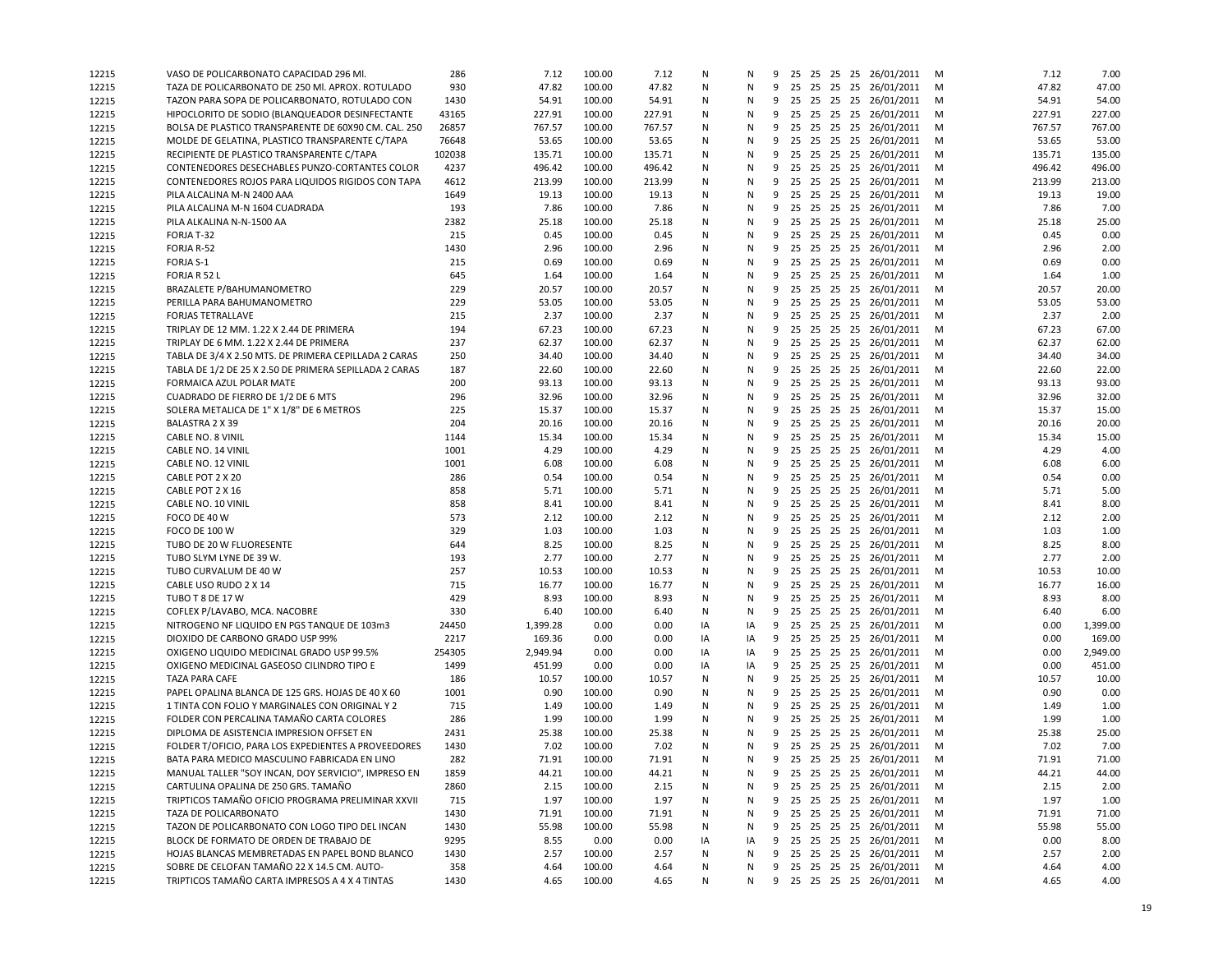| 12215 | VASO DE POLICARBONATO CAPACIDAD 300 ML.                                                    | 1430         | 28.61  | 100.00           | 28.61  | N      | Ν  | 9 |    |  | 25 25 25 25 26/01/2011                               | M | 28.61  | 28.00  |
|-------|--------------------------------------------------------------------------------------------|--------------|--------|------------------|--------|--------|----|---|----|--|------------------------------------------------------|---|--------|--------|
| 12215 | ETIQUETAS TAMAÑO 3.2 X 5 CM APROX. IMPRESAS A 1                                            | 715          | 3.15   | 100.00           | 3.15   | N      | Ν  | 9 |    |  | 25 25 25 25 26/01/2011                               | M | 3.15   | 3.00   |
| 12215 | PAPEL OPALINA DE 125 GR, HOJA DE 21.59 X 53.56 CMS                                         | 4290         | 1.50   | 100.00           | 1.50   | N      | N  | 9 |    |  | 25 25 25 25 26/01/2011                               | м | 1.50   | 1.00   |
| 12215 | HOJAS DE PAPEL OPALINA BLANCA DE 125gr DE 27.94 X                                          | 1430         | 0.34   | 100.00           | 0.34   | N      | Ν  |   |    |  | 9 25 25 25 25 26/01/2011                             | м | 0.34   | 0.00   |
| 12215 | BLOQUE DE STYROFORM MEDIDAS 29.8 X 25.8 CMS. Y 7.6                                         | 286          | 77.30  | 100.00           | 77.30  | N      | N  |   |    |  | 9 25 25 25 25 26/01/2011                             | M | 77.30  | 77.00  |
| 12215 | CARNET TAMAÑO 21.5 X 14 CM. IMPRESOS A 2 X 2 TINTAS                                        | 14300        | 7.01   | 100.00           | 7.01   | N      | N  | 9 |    |  | 25 25 25 25 26/01/2011                               | M | 7.01   | 7.00   |
| 12215 | CONTENEDOR PARA LIQUIDOS COLOR AMARILLO DE                                                 | 286          | 8.79   | 100.00           | 8.79   | N      | N  |   |    |  | 9 25 25 25 25 26/01/2011                             | м | 8.79   | 8.00   |
| 12215 | CONTENEDOR ROJO PARA PUNZOCORTANTES TAMAÑO                                                 | 2860         | 64.81  | 100.00           | 64.81  | N      | Ν  | 9 |    |  | 25 25 25 25 26/01/2011                               | M | 64.81  | 64.00  |
| 12215 | PORTABLOCKS TAMAÑO ESQUELA, EN PASTA DURA Y                                                | 715          | 49.35  | 100.00           | 49.35  | N      | N  |   |    |  | 9 25 25 25 25 26/01/2011                             | м | 49.35  | 49.00  |
| 12215 | REIMPRESION DE INVITACIONES                                                                | 358          | 9.33   | 100.00           | 9.33   | N      | Ν  | 9 |    |  | 25 25 25 25 26/01/2011                               | M | 9.33   | 9.00   |
| 12215 | REIMPRESION FOLLETERIA (TRIPTICOS) DE LINFOMA DE                                           | 4290         | 5.83   | 100.00           | 5.83   | N      | N  |   |    |  | 9 25 25 25 25 26/01/2011                             | M | 5.83   | 5.00   |
| 12215 | REIMPRESION FOLLETERIA (TRIPTICO) DE ANESTESIA.                                            | 4290         | 12.18  | 100.00           | 12.18  | N      | N  |   |    |  | 9 25 25 25 25 26/01/2011                             | м | 12.18  | 12.00  |
| 12215 | REIMPRESION FOLLETERIA (TRIPTICOS) DE GINECOLOGIA.                                         | 4290         | 12.18  | 100.00           | 12.18  | N      | Ν  |   |    |  | 9 25 25 25 25 26/01/2011                             | M | 12.18  | 12.00  |
| 12215 | REIMPRESION FOLLETERIA (TRIPTICOS) DE DEPTO. DE PIEL Y                                     | 4290         | 5.66   | 100.00           | 5.66   | N      | N  |   |    |  | 9 25 25 25 25 26/01/2011                             | M | 5.66   | 5.00   |
| 12215 | REIMPRESION FOLLETERIA (TRIPTICOS) DE CIRUGIA DE                                           | 4290         | 5.83   | 100.00           | 5.83   | N      | Ν  | 9 |    |  | 25 25 25 25 26/01/2011                               | м | 5.83   | 5.00   |
| 12215 | REIMPRESION FOLLETERIA (TRIPTICOS) DE INSTRUCTIVO                                          | 4290         | 5.83   | 100.00           | 5.83   | N      | N  |   |    |  | 9 25 25 25 25 26/01/2011                             | M | 5.83   | 5.00   |
| 12215 | REIMPRESION FOLLETERIA (TRIPTICOS) DE SEGURO                                               | 4290         | 5.83   | 100.00           | 5.83   | N      | N  | 9 |    |  | 25 25 25 25 26/01/2011                               | м | 5.83   | 5.00   |
| 12215 | REIMPRESION FOLLETERIA (TRIPTICO) DE                                                       | 4290         | 5.66   | 100.00           | 5.66   | N      | N  |   |    |  | 9 25 25 25 25 26/01/2011                             | M | 5.66   | 5.00   |
| 12215 | REIMPRESION FOLLETERIA (TRIPTICO) DE QUIMIOTERAPIA                                         | 4290         | 5.83   | 100.00           | 5.83   | N      | N  |   |    |  | 9 25 25 25 25 26/01/2011                             | M | 5.83   | 5.00   |
| 12215 | REIMPRESION FOLLETERIA (TRIPTICO) DE QUIMIOTERAPIA                                         | 4290         | 5.83   | 100.00           | 5.83   | N      | N  |   |    |  | 9 25 25 25 25 26/01/2011                             | м | 5.83   | 5.00   |
| 12215 | REIMPRESION FOLLETERIA (TRIPTICOS) DE CENTRO DE                                            | 4290         | 5.83   | 100.00           | 5.83   | N      | N  |   |    |  | 9 25 25 25 25 26/01/2011                             | M | 5.83   | 5.00   |
| 12215 | SOBRES BLANCOS TAMAÑO MEDIA CARTA.                                                         | 358          | 8.61   | 100.00           | 8.61   | N      | Ν  |   |    |  | 9 25 25 25 25 26/01/2011                             | M | 8.61   | 8.00   |
| 12215 | BATA BLANCA PARA MEDICO RESIDENTE (CABALLERO)                                              | 506          | 110.98 | 100.00           | 110.98 | N      | N  | 9 |    |  | 25 25 25 25 26/01/2011                               | M | 110.98 | 110.00 |
| 12215 | BATA BLANCA PARA MEDICO RESIDENTE (DAMA)                                                   | 389          | 85.28  | 100.00           | 85.28  | N      | N  | 9 | 25 |  | 25 25 25 26/01/2011                                  | м | 85.28  | 85.00  |
| 12215 | ETIQUETAS (PRODUCTO IRRADIADO) SEGÚN MUESTRA.                                              | 7150         | 3.29   | 100.00           | 3.29   | N      | N  |   |    |  | 9 25 25 25 25 26/01/2011                             | M | 3.29   | 3.00   |
| 12215 | FOCO CURVALUM FB32T86 TL841-6                                                              | 246          | 14.41  | 100.00           | 14.41  | N      | N  | 9 |    |  | 25 25 25 25 26/01/2011                               | м | 14.41  | 14.00  |
| 12215 | CONTENEDOR PARA LIQUIDOS COLOR ROJO DE                                                     | 286          | 8.79   | 100.00           | 8.79   | N      | Ν  | 9 |    |  | 25 25 25 25 26/01/2011                               | M | 8.79   | 8.00   |
| 12215 | REIMPRESION DE FOLLETERIA (TRIPTICOS) CLINICA DE                                           | 4290         | 5.83   | 100.00           | 5.83   | N      | N  | 9 |    |  | 25 25 25 25 26/01/2011                               | M | 5.83   | 5.00   |
| 12215 | REIMPRESIÓN FOLLETO (TRIPTICO) TERAPIA INTENSIVA                                           | 4290         | 5.83   | 100.00           | 5.83   | N      | N  |   |    |  | 9 25 25 25 25 26/01/2011                             | M | 5.83   | 5.00   |
| 12215 | REIMPRESIÓN FOLLETO (TRIPTICO) CLINICA DEL DOLOR                                           | 4290         | 5.83   | 100.00           | 5.83   | N      | N  |   |    |  | 9 25 25 25 25 26/01/2011                             | M | 5.83   | 5.00   |
| 12215 | REIMPRESIÓN FOLLETO (TRIPTICOS) ¿QUE ES LA CLINICA                                         | 4290         | 5.83   | 100.00           | 5.83   | N      | N  | 9 |    |  | 25 25 25 25 26/01/2011                               | M | 5.83   | 5.00   |
| 12215 | DISEÑO E IMPRESIÓN FOLLETO (TRIPTICOS) RADIOTERAPIA                                        | 4290         | 5.83   | 100.00           | 5.83   | N      | N  |   |    |  | 9 25 25 25 25 26/01/2011                             | м | 5.83   | 5.00   |
| 12215 | REIMPRESIÓN FOLLETO (TRIPTICOS) BRAQUITERAPIA                                              | 4290         | 5.83   | 100.00           | 5.83   | N      | Ν  | 9 |    |  | 25 25 25 25 26/01/2011                               | M | 5.83   | 5.00   |
| 12215 | REIMPRESIÓN FOLLETO (TRIPTICOS) CONSULTORIA ETICA                                          | 4290         | 5.83   | 100.00           | 5.83   | N      | N  |   |    |  | 9 25 25 25 25 26/01/2011                             | м | 5.83   | 5.00   |
| 12215 | DISEÑO E IMPRESIÓN FOLLETO (TRIPTICOS) PARTICIPAR EN                                       | 4290         | 5.83   | 100.00           | 5.83   | N      | N  | 9 |    |  | 25 25 25 25 26/01/2011                               | M | 5.83   | 5.00   |
| 12215 | REIMPRESION DE FOLLETERIA (TRIPTICOS) ¿QUE ES EL                                           | 4290         | 5.83   | 100.00           | 5.83   | N      | N  |   |    |  | 9 25 25 25 25 26/01/2011                             | M | 5.83   | 5.00   |
| 12215 | REIMPRESION DE FOLLETERIA (TRIPTICOS) CONTROL DE                                           | 4290         | 5.83   | 100.00           | 5.83   | N      | N  |   |    |  | 9 25 25 25 25 26/01/2011                             | м | 5.83   | 5.00   |
| 12215 | PIN GRABADO COLOR DORADO DEL LOGO DEL INSTITUTO                                            | 215          | 33.59  | 100.00           | 33.59  | N      | N  |   |    |  | 9 25 25 25 25 26/01/2011                             | M | 33.59  | 33.00  |
|       | MANUALES DE ONCOLOGIA ULTIMA EDICION, MANUAL                                               | 215          | 248.32 | 0.00             | 0.00   | IA     | IA |   |    |  | 9 25 25 25 25 26/01/2011                             | M | 0.00   | 248.00 |
| 12215 | CARPETA CON BROCHE DE PRESION TAMAÑO CARTA EN                                              | 215          | 3.48   | 100.00           | 3.48   | N      | Ν  | 9 |    |  | 25 25 25 25 26/01/2011                               | м | 3.48   | 3.00   |
| 12215 | CARTELES                                                                                   | 1430         | 6.46   | 100.00           | 6.46   | N      | N  |   |    |  | 9 25 25 25 25 26/01/2011                             | M | 6.46   | 6.00   |
| 12215 | OXIGENO USP / PGS                                                                          | 358          | 37.72  | 0.00             | 0.00   | IA     | IA |   |    |  | 9 25 25 25 25 26/01/2011                             | м | 0.00   | 37.00  |
| 12215 | REIMPRESION FOLLETERIA (TRIPTICOS) DE CERVICO-                                             |              | 12.18  |                  |        |        | N  |   |    |  | 9 25 25 25 25 26/01/2011                             |   | 12.18  | 12.00  |
| 12215 |                                                                                            | 4290<br>4290 |        | 100.00<br>100.00 | 12.18  | N<br>N | Ν  | 9 |    |  | 25 25 25 25 26/01/2011                               | м | 5.83   |        |
| 12215 | REIMPRESION FOLLETERIA (TRIPTICOS) DE CUIDADO BUCAL                                        |              | 5.83   |                  | 5.83   |        |    | 9 |    |  |                                                      | M |        | 5.00   |
| 12215 | REIMPRESION FOLLETERIA (TRIPTICOS) DE<br>REIMPRESION FOLLETERIA (TRIPTICOS) DE PAPANICOLAU | 4290         | 5.83   | 100.00<br>100.00 | 5.83   | N      | N  |   |    |  | 25 25 25 25 26/01/2011                               | M | 5.83   | 5.00   |
| 12215 |                                                                                            | 4290         | 5.83   |                  | 5.83   | N      | N  |   |    |  | 9 25 25 25 25 26/01/2011<br>9 25 25 25 25 26/01/2011 | м | 5.83   | 5.00   |
| 12215 | REIMPRESION FOLLETERIA (TRIPTICO) DE DERECHOS DE                                           | 4290         | 5.83   | 100.00           | 5.83   | N      | N  |   |    |  |                                                      | M | 5.83   | 5.00   |
| 12215 | REIMPRESION FOLLETETERIA (TRIPTICO) DE TABAQUISMO                                          | 4290         | 5.83   | 100.00           | 5.83   | N      | N  | 9 |    |  | 25 25 25 25 26/01/2011                               | M | 5.83   | 5.00   |
| 12215 | REIMPRESION FOLLETERIA (TRIPTICOS) CABEZA Y CUELLO.                                        | 4290         | 5.66   | 100.00           | 5.66   | N      | Ν  | 9 | 25 |  | 25 25 25 26/01/2011                                  | м | 5.66   | 5.00   |
| 12215 | REIMPRESION FOLLETERIA (TRIPTICOS) RECOMENDACIONES                                         | 4290         | 5.83   | 100.00           | 5.83   | N      | N  |   |    |  | 9 25 25 25 25 26/01/2011                             | M | 5.83   | 5.00   |
| 12215 | TRIPTICO BANCO DE SANGRE                                                                   | 4290         | 5.83   | 100.00           | 5.83   | N      | N  |   |    |  | 9 25 25 25 25 26/01/2011                             | м | 5.83   | 5.00   |
| 12215 | TRIPTICO ENDOSCOPIA                                                                        | 4290         | 5.83   | 100.00           | 5.83   | N      | N  |   |    |  | 9 25 25 25 25 26/01/2011                             | M | 5.83   | 5.00   |
| 12215 | TRIPTICO INHALOTERAPIA                                                                     | 4290         | 5.66   | 100.00           | 5.66   | N      | Ν  |   |    |  | 9 25 25 25 25 26/01/2011                             | M | 5.66   | 5.00   |
| 12215 | CARPETA TAMAÑO ESQUELA C/BOLSA PARA GUARDAR                                                | 215          | 14.80  | 100.00           | 14.80  | N      | N  | 9 |    |  | 25 25 25 25 26/01/2011                               | M | 14.80  | 14.00  |
| 12215 | INVITACIONES TAMAÑO CARTA, LOGOTIPO DEL INCAN                                              | 286          | 5.26   | 100.00           | 5.26   | N      | Ν  | 9 |    |  | 25 25 25 25 26/01/2011                               | M | 5.26   | 5.00   |
| 12215 | CARTEL DE 60X40 CM. SELECCION DE COLOR 4X1. EN PAPEL                                       | 286          | 4.60   | 100.00           | 4.60   | N      | Ν  | 9 |    |  | 25 25 25 25 26/01/2011                               | M | 4.60   | 4.00   |
| 12215 | IMPRESION DE CUADRIPTICO, TAMAÑO OFICIO, SELECCION                                         | 715          | 6.96   | 100.00           | 6.96   | N      | Ν  | 9 |    |  | 25 25 25 25 26/01/2011                               | M | 6.96   | 6.00   |
| 12215 | IMPRESION DE CUADRIPTICO, TAMAÑO OFICIO, SELECCION                                         | 286          | 2.79   | 100.00           | 2.79   | N      | Ν  | 9 |    |  | 25 25 25 25 26/01/2011                               | M | 2.79   | 2.00   |
| 12215 | IMPRESION DE CUADRIPTICO, TAMAÑO OFICIO, SELECCION                                         | 286          | 2.79   | 100.00           | 2.79   | N      | Ν  | 9 |    |  | 25 25 25 25 26/01/2011                               | M | 2.79   | 2.00   |
| 12215 | IMPRESION DE CUADRIPTICO, TAMAÑO OFICIO, SELECCION                                         | 286          | 2.79   | 100.00           | 2.79   | N      | N  | 9 |    |  | 25 25 25 25 26/01/2011                               | M | 2.79   | 2.00   |
| 12215 | IMPRESION DE CUADRIPTICO, TAMAÑO OFICIO, SELECCION                                         | 286          | 2.79   | 100.00           | 2.79   | N      | N  |   |    |  | 9 25 25 25 25 26/01/2011 M                           |   | 2.79   | 2.00   |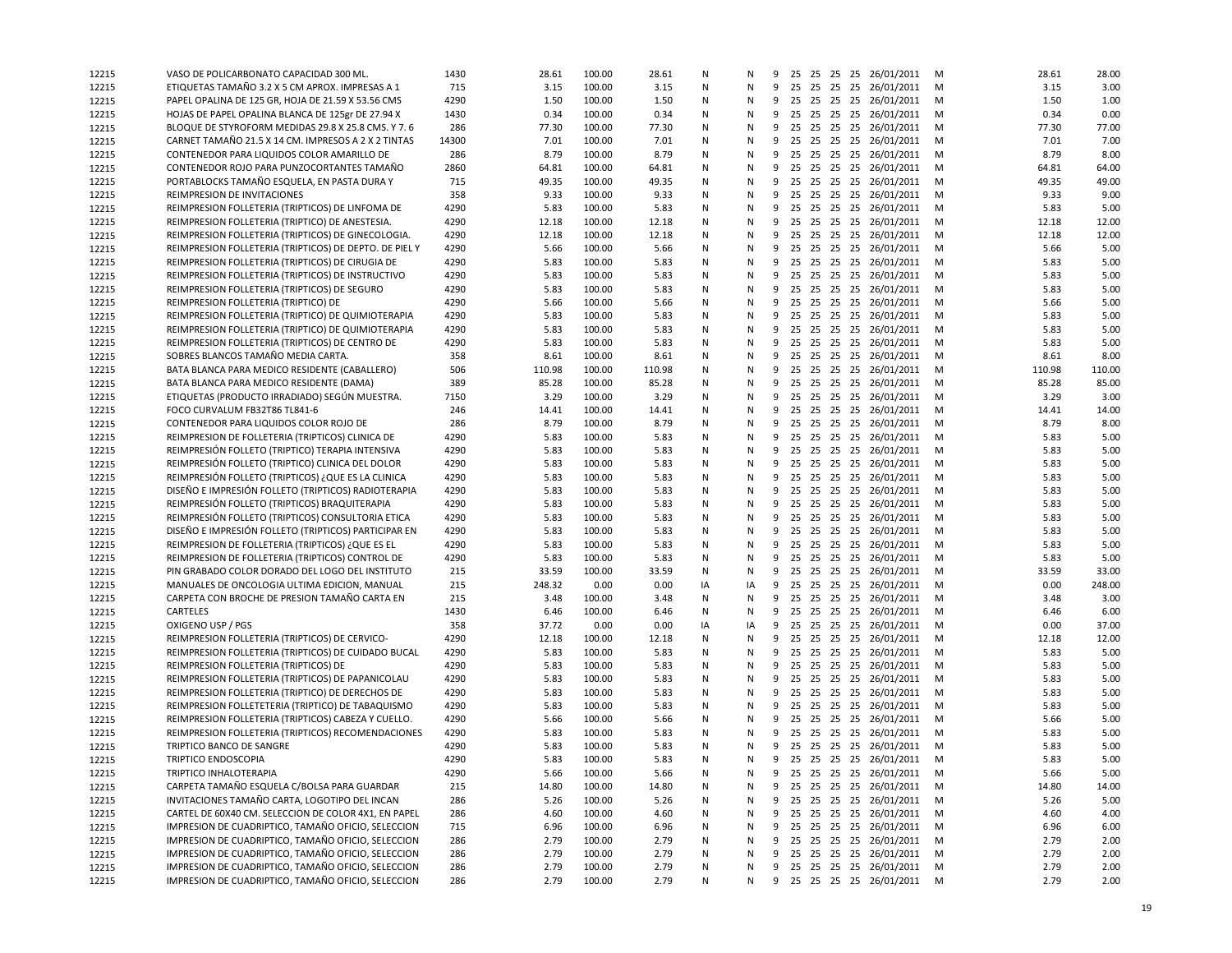| 12215          | IMPRESION DE CUADRIPTICO TAMAÑO OFICIO, SELECCION     | 286   | 2.65   | 100.00 | 2.65           | Ν | N | 9 |    |  | 25 25 25 25 26/01/2011     | M      | 2.65   | 2.00   |
|----------------|-------------------------------------------------------|-------|--------|--------|----------------|---|---|---|----|--|----------------------------|--------|--------|--------|
| 12215          | IMPRESION DE CUADRIPTICO TAMAÑO OFICIO, SELECCION     | 286   | 2.65   | 100.00 | 2.65           | Ν | N | 9 |    |  | 25 25 25 25 26/01/2011     | M      | 2.65   | 2.00   |
| 12215          | IMPRESION DE CUADRIPTICO TAMAÑO OFICIO, SELECCION     | 286   | 2.65   | 100.00 | 2.65           | N | N | 9 |    |  | 25 25 25 25 26/01/2011     | м      | 2.65   | 2.00   |
| 12215          | LISTON PORTAGAFETE DE 1 CM DE ANCHO, COLOR AZUL       | 1716  | 37.82  | 100.00 | 37.82          | Ν | N |   |    |  | 9 25 25 25 25 26/01/2011   | M      | 37.82  | 37.00  |
| 12215          | BOLETOS BRINDIS DR. ALEJANDRO MOHAR B                 | 215   | 3.73   | 100.00 | 3.73           | Ν | N |   |    |  | 9 25 25 25 25 26/01/2011   | M      | 3.73   | 3.00   |
| 12215          | BOLETO CENA DE CLAUSURA                               | 572   | 4.98   | 100.00 | 4.98           | Ν | N | 9 |    |  | 25 25 25 25 26/01/2011     | M      | 4.98   | 4.00   |
| 12215          | IMPRESION DE FORMATO DE GUIA DE PRECONSULTA,          | 1430  | 5.22   | 100.00 | 5.22           | N | N | 9 |    |  | 25 25 25 25 26/01/2011     | м      | 5.22   | 5.00   |
| 12215          | IMPRESION DE FORMATO DE FICHA DE REFERENCIA Y         | 7150  | 15.73  | 100.00 | 15.73          | N | N | 9 |    |  | 25 25 25 25 26/01/2011     | м      | 15.73  | 15.00  |
| 12215          | TONER PARA IMPRESORA HP LASER JET P1505 PRINTER,      | 286   | 283.93 | 100.00 | 283.93         | N | N |   |    |  | 9 25 25 25 25 26/01/2011   | M      | 283.93 | 283.00 |
| 12215          | PETICION DE ESTUDIOS PREVIOS HOJAS MEMBRETADAS        | 715   | 2.07   | 100.00 | 2.07           | N | N | 9 |    |  | 25 25 25 25 26/01/2011     | M      | 2.07   | 2.00   |
| 12215          | INFORMES DE SIGNOS VITALES - TALONARIO                | 715   | 0.82   | 100.00 | 0.82           | N | N |   |    |  | 9 25 25 25 25 26/01/2011   | м      | 0.82   | 0.00   |
| 12215          | TARJETA POSTAL DE 21 X 13 CM. IMPRESA A 4M X 1 TINTAS | 3432  | 8.37   | 100.00 | 8.37           | N | N |   |    |  | 9 25 25 25 25 26/01/2011   | M      | 8.37   | 8.00   |
| 12215          | SEPARADOR DE LIBROS DE TAMAÑO 5X18 cm EN              | 1716  | 5.58   | 100.00 | 5.58           | Ν | N |   |    |  | 9 25 25 25 25 26/01/2011   | M      | 5.58   | 5.00   |
| 12215          | PROGRAMA PRELIMINAR TAMAÑO 21.5 X 34 CM. IMPRESOS     | 2145  | 7.72   | 100.00 | 7.72           | N | N | 9 |    |  | 25 25 25 25 26/01/2011     | M      | 7.72   | 7.00   |
| 12215          | PROGRAMA FINAL TAMAÑO 21.5 X 34 CM. IMPRESOS A 4 X    | 1430  | 5.15   | 100.00 | 5.15           | N | N | 9 |    |  | 25 25 25 25 26/01/2011     | м      | 5.15   | 5.00   |
| 12215          | CONSTANCIAS TAMAÑO 21.5 X 28 CM. IMPRESOS A 4 X 0     | 1359  | 20.23  | 100.00 | 20.23          | N | N |   |    |  | 9 25 25 25 25 26/01/2011   | м      | 20.23  | 20.00  |
| 12215          | RECONOCIMIENTOS TAMAÑO 21.5 X 28 CM. IMPRESOS A 4     | 572   | 14.60  | 100.00 | 14.60          | N | N | 9 |    |  | 25 25 25 25 26/01/2011     | M      | 14.60  | 14.00  |
| 12215          | GAFETES TAMAÑO 9 X 11.5 CM. IMPRESOS A 4 X 0 TINTAS   | 1359  | 8.67   | 100.00 | 8.67           | Ν | N | 9 |    |  | 25 25 25 25 26/01/2011     | м      | 8.67   | 8.00   |
| 12215          | CARPETA PARA EXPEDIENTE 22x 61.2 cm (UNIDAD DE        | 1430  | 31.52  | 100.00 | 31.52          | N | N | 9 |    |  | 25 25 25 25 26/01/2011     | м      | 31.52  | 31.00  |
| 12215          | TRIPTICO TAM. OFICIO PAPEL COUCHE MATTE, ACABADO      | 501   | 4.06   | 100.00 | 4.06           | Ν | N |   |    |  | 9 25 25 25 25 26/01/2011   | M      | 4.06   | 4.00   |
| 12215          | IMPRESION DE FORMATOS GUIA PARA VALORACION DE         | 2145  | 1.24   | 100.00 | 1.24           | N | N |   |    |  | 9 25 25 25 25 26/01/2011   | M      | 1.24   | 1.00   |
| 12215          | IMPRESION DE FORMATOS GUIA PARA VALORACION DE         | 715   | 0.41   | 100.00 | 0.41           | N | N |   |    |  | 9 25 25 25 25 26/01/2011   | M      | 0.41   | 0.00   |
| 12215          | BOLIGRAFO LISO CON LOGOTIPO SOY INCAN DOY SERVICIO    | 2288  | 18.30  | 100.00 | 18.30          | Ν | N | 9 |    |  | 25 25 25 25 26/01/2011     | M      | 18.30  | 18.00  |
| 12215          | <b>TRIPTICO DEL PROGRAMA</b>                          | 429   | 6.57   | 100.00 | 6.57           | N | N | 9 | 25 |  | 25 25 25 26/01/2011        | M      | 6.57   | 6.00   |
| 12215          | FOLDER TAMAÑO CARTA, COLOR AZUL MEDIO, EN             | 2288  | 36.63  | 100.00 | 36.63          | N | N |   |    |  | 9 25 25 25 25 26/01/2011   | м      | 36.63  | 36.00  |
| 12215          | CARTEL 40X60 CM.                                      | 215   | 3.23   | 100.00 | 3.23           | N | N | 9 |    |  | 25 25 25 25 26/01/2011     | M      | 3.23   | 3.00   |
| 12215          | GAFETE 14X10 CM.                                      | 429   | 17.54  | 100.00 | 17.54          | Ν | N | 9 |    |  | 25 25 25 25 26/01/2011     | M      | 17.54  | 17.00  |
| 12215          | CARPETA                                               | 429   | 34.09  | 100.00 | 34.09          | N | N | 9 |    |  | 25 25 25 25 26/01/2011     | м      | 34.09  | 34.00  |
| 12215          | CONSTANCIAS                                           | 429   | 4.88   | 100.00 | 4.88           | Ν | N |   |    |  | 9 25 25 25 25 26/01/2011   | M      | 4.88   | 4.00   |
| 12215          | <b>ETIQUETAS</b>                                      | 14300 | 5.86   | 100.00 | 5.86           | Ν | N |   |    |  | 9 25 25 25 25 26/01/2011   | M      | 5.86   | 5.00   |
| 12215          | BOLSA: TIPO ECOLOGICA, EN FIBRA SINTETICA, 35 x24cm,  | 2288  | 31.85  | 100.00 | 31.85          | Ν | N | 9 |    |  | 25 25 25 25 26/01/2011     | M      | 31.85  | 31.00  |
| 12215          | CONJUNTO DE ENFERMERA QUE CONSTA DE FILIPINA.         | 1114  | 367.67 | 100.00 | 367.67         | N | N | 9 |    |  | 25 25 25 25 26/01/2011     | м      | 367.67 | 367.00 |
| 12215          | BATA PARA MEDICO DAMA. CONFECCIONADA EN 100%          | 186   | 36.59  | 100.00 | 36.59          | N | N | 9 |    |  | 25 25 25 25 26/01/2011     | м      | 36.59  | 36.00  |
| 12215          | BATA AMPLIA: (220) DAMA Y (128) CABALLERO, CORTE      | 509   | 125.33 | 100.00 | 125.33         | N | N |   |    |  | 9 25 25 25 25 26/01/2011   | M      | 125.33 | 125.00 |
|                | BATA DE AMBULADOR ADULTO: CINTA CON CINTURON          | 572   | 48.31  | 100.00 | 48.31          | N | N | 9 |    |  | 25 25 25 25 26/01/2011     | M      | 48.31  | 48.00  |
| 12215<br>12215 | FUNDA PARA ALMOHADA STANDARD: TELA BRAMANTE           | 858   | 19.11  | 100.00 | 19.11          | Ν | N |   |    |  | 9 25 25 25 25 26/01/2011   | м      | 19.11  | 19.00  |
|                | COLCHA PARA CAMA STANDARD: 35% POLIESTER Y 75%        | 1430  | 409.72 | 100.00 | 409.72         | N | N |   |    |  | 9 25 25 25 25 26/01/2011   | M      | 409.72 | 409.00 |
| 12215          | COLCHA PARA CAMA STANDARD: COLCHA 100% ALGODÓN        | 429   | 84.55  | 100.00 | 84.55          | Ν | N | 9 |    |  | 25 25 25 25 26/01/2011     | M      | 84.55  | 84.00  |
| 12215          | COMPRESA DOBLE: TELA DE INDIOLINO 100% ALGODÓN,       | 572   | 25.88  | 100.00 |                | Ν | N |   |    |  | 9 25 25 25 25 26/01/2011   |        | 25.88  | 25.00  |
| 12215          | CAMISON PACIENTE: TELA BRAMANTE 100% ALGODÓN          | 572   | 92.89  | 100.00 | 25.88<br>92.89 | N | N | 9 | 25 |  | 25 25 25 26/01/2011        | м<br>м | 92.89  | 92.00  |
| 12215          | COBERTOR PARA CAMA STANDARD: CONFECCIONADO EN         | 572   | 163.89 | 100.00 | 163.89         | N | N | 9 |    |  | 25 25 25 25 26/01/2011     | м      | 163.89 | 163.00 |
| 12215          | SABANA CLINICA: EN TELA BRAMANTE 100% ALGODÓN         |       | 70.91  |        |                | N | N | 9 |    |  | 25 25 25 25 26/01/2011     |        | 70.91  |        |
| 12215          |                                                       | 1144  |        | 100.00 | 70.91          |   |   |   |    |  |                            | M      |        | 70.00  |
| 12215          | BATA QUIRURGICA: TELA DE INDIOLINO 100% ALGODÓN       | 572   | 58.98  | 100.00 | 58.98          | N | N |   |    |  | 9 25 25 25 25 26/01/2011   | M      | 58.98  | 58.00  |
| 12215          | ACEITE DE OLIVO VIRGEN DE 1000 APROX.                 | 189   | 14.37  | 100.00 | 14.37          | N | N | 9 |    |  | 25 25 25 25 26/01/2011     | M      | 14.37  | 14.00  |
| 12215          | ACEITE VEGETAL COMESTIBLE 1 LTO. (GIRASOL O CANOLA    | 10159 | 246.35 | 100.00 | 246.35         | Ν | N | 9 |    |  | 25 25 25 25 26/01/2011     | м      | 246.35 | 246.00 |
| 12215          | ARROZ 1 KG. SUPER EXTRA TIPO MORELOS 1a.CALIDAD       | 3047  | 42.05  | 100.00 | 42.05          | N | N |   |    |  | 9 25 25 25 25 26/01/2011   | M      | 42.05  | 42.00  |
| 12215          | ATUN EN AGUA 300 GR.APROX .DE 1a.CALIDAD              | 1028  | 15.58  | 100.00 | 15.58          | Ν | N | 9 |    |  | 25 25 25 25 26/01/2011     | M      | 15.58  | 15.00  |
| 12215          | AVENA 400 GRS.                                        | 689   | 9.35   | 100.00 | 9.35           | N | N | 9 |    |  | 25 25 25 25 26/01/2011     | M      | 9.35   | 9.00   |
| 12215          | AZUCAR ESTANDAR (ENVASADO BULTO DE 50 KGS.).          | 8253  | 119.41 | 100.00 | 119.41         | N | N | 9 | 25 |  | 25 25 25 26/01/2011        | м      | 119.41 | 119.00 |
| 12215          | AZUCAR REFINADA SOBRE C/5 GR. C/2000 DE 1a. CALIDAD   | 380   | 88.16  | 100.00 | 88.16          | N | N |   |    |  | 9 25 25 25 25 26/01/2011   | м      | 88.16  | 88.00  |
| 12215          | ENDULZANTE SIN CALORIAS C/600 SOBRES DE 1G            | 267   | 62.39  | 100.00 | 62.39          | N | N |   |    |  | 9 25 25 25 25 26/01/2011   | м      | 62.39  | 62.00  |
| 12215          | GALLETA HABANERA 424 GRS.                             | 970   | 19.10  | 100.00 | 19.10          | N | N |   |    |  | 9 25 25 25 25 26/01/2011   | M      | 19.10  | 19.00  |
| 12215          | POLVO P/PREP.BEBIDA BAJA EN CAL. 9 A 11g (. EN VARIOS | 664   | 2.99   | 100.00 | 2.99           | N | Ν |   |    |  | 9 25 25 25 25 26/01/2011   | M      | 2.99   | 2.00   |
| 12215          | COCADA FRESCA Y SUAVE (VELADORA) EMPAQUE              | 8151  | 12.96  | 100.00 | 12.96          | Ν | N | 9 |    |  | 25 25 25 25 26/01/2011     | M      | 12.96  | 12.00  |
| 12215          | LIMON RELLENO DE COCO EN EMPAQUE INDIVIDUAL           | 4442  | 16.48  | 100.00 | 16.48          | Ν | Ν | 9 |    |  | 25 25 25 25 26/01/2011     | M      | 16.48  | 16.00  |
| 12215          | CAFE INSTANTANEO DESCAFEINADO DE 200 GR.              | 255   | 16.67  | 100.00 | 16.67          | Ν | Ν | 9 |    |  | 25 25 25 25 26/01/2011     | M      | 16.67  | 16.00  |
| 12215          | CAFE INSTANTANEO DE 200 GRS.                          | 924   | 53.02  | 100.00 | 53.02          | Ν | Ν | 9 |    |  | 25 25 25 25 26/01/2011     | M      | 53.02  | 53.00  |
| 12215          | CEREAL C/AZUCAR O SABOR ARTIFICIAL (MAIZ Y/O ARROZ    | 27157 | 130.08 | 100.00 | 130.08         | N | N | 9 |    |  | 25 25 25 25 26/01/2011     | M      | 130.08 | 130.00 |
| 12215          | HOJUELAS DE MAIZ SIN AZUCAR PAQ.IND.25GR              | 2994  | 14.55  | 100.00 | 14.55          | Ν | Ν | 9 |    |  | 25 25 25 25 26/01/2011     | M      | 14.55  | 14.00  |
| 12215          | CIRUELA PASA A GRANEL DE 1a. CALIDAD                  | 225   | 9.06   | 100.00 | 9.06           | Ν | N | 9 |    |  | 25 25 25 25 26/01/2011     | M      | 9.06   | 9.00   |
| 12215          | CANELA EN RAJA PAQUETE DE 50 GRS.                     | 2370  | 19.88  | 100.00 | 19.88          | N | N |   |    |  | 9 25 25 25 25 26/01/2011 M |        | 19.88  | 19.00  |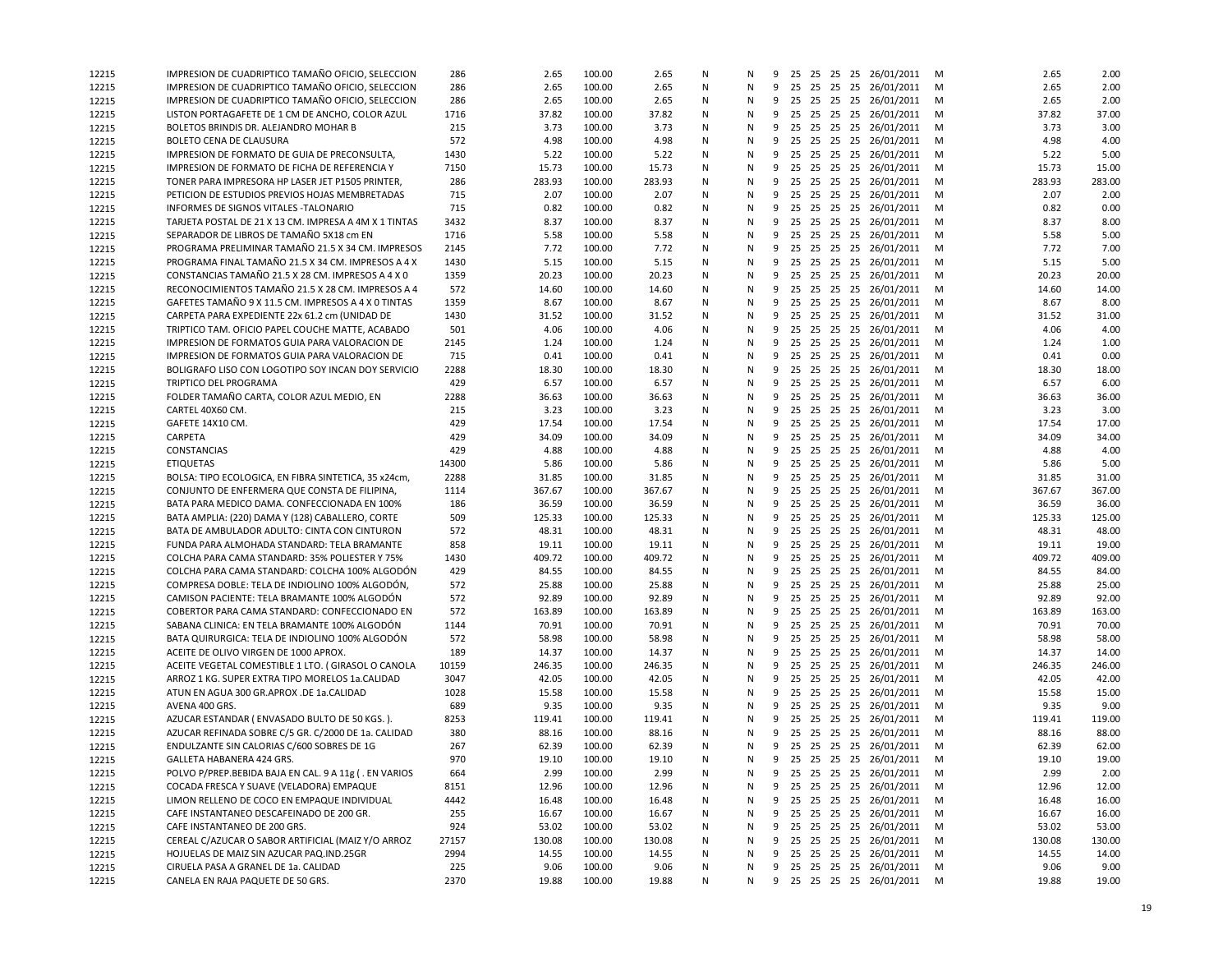| 12215 | CHILE DE ARBOL 1a. CALIDAD A GRANEL                  | 286   | 15.23  | 100.00 | 15.23  | Ν | N | 9 |    |  | 25 25 25 25 26/01/2011     | м | 15.23  | 15.00  |
|-------|------------------------------------------------------|-------|--------|--------|--------|---|---|---|----|--|----------------------------|---|--------|--------|
| 12215 | CHILE CHIPOTLE LTA DE 2,800 KGS (2,900 KG.)          | 236   | 21.31  | 100.00 | 21.31  | N | N |   |    |  | 9 25 25 25 25 26/01/2011   | М | 21.31  | 21.00  |
| 12215 | CHILE GUAJILLO DE 1a. CALIDAD A GRANEL               | 207   | 11.43  | 100.00 | 11.43  | Ν | N |   |    |  | 9 25 25 25 25 26/01/2011   | M | 11.43  | 11.00  |
| 12215 | CHILES RAJAS EN VINAGRE DE 2.800 KGS.                | 465   | 23.85  | 100.00 | 23.85  | Ν | N |   |    |  | 9 25 25 25 25 26/01/2011   | M | 23.85  | 23.00  |
| 12215 | CHOCOLATE CON 6 TABLILLAS DE 90 GR C/U EQUIVALENTE   | 490   | 15.16  | 100.00 | 15.16  | N | N | 9 |    |  | 25 25 25 25 26/01/2011     | M | 15.16  | 15.00  |
| 12215 | CHOCOLATE EN POLVO DE 400 GRS. CON                   | 1040  | 22.31  | 100.00 | 22.31  | N | N | 9 | 25 |  | 25 25 25 26/01/2011        | м | 22.31  | 22.00  |
| 12215 | OBLEAS DE CAJETA DE 50 GRS.                          | 9552  | 49.67  | 100.00 | 49.67  | N | N |   |    |  | 9 25 25 25 25 26/01/2011   | м | 49.67  | 49.00  |
| 12215 | CONSOME DE POLLO DE 1 KG.DE 1a. CALIDAD              | 255   | 15.13  | 100.00 | 15.13  | N | N | 9 |    |  | 25 25 25 25 26/01/2011     | м | 15.13  | 15.00  |
| 12215 | SOPA DE PASTA CJA CON 4 KGS. (CODO, SPAGUETTI,       | 736   | 42.60  | 100.00 | 42.60  | Ν | N | 9 |    |  | 25 25 25 25 26/01/2011     | M | 42.60  | 42.00  |
| 12215 | CAFE EN GRANO PAQ. DE 1 KG MOLIDO MEDIO DE           | 1231  | 100.81 | 100.00 | 100.81 | N | N | 9 |    |  | 25 25 25 25 26/01/2011     | м | 100.81 | 100.00 |
| 12215 | FRIJOL BAYO REFRITO C/2.8 - 3.0 KG.                  | 625   | 40.34  | 100.00 | 40.34  | Ν | N |   |    |  | 9 25 25 25 25 26/01/2011   | M | 40.34  | 40.00  |
| 12215 | FRIJOL FLOR DE MAYO PAQ.1 KG.DE 1a. CALIDAD          | 1414  | 27.03  | 100.00 | 27.03  | Ν | N |   |    |  | 9 25 25 25 25 26/01/2011   | M | 27.03  | 27.00  |
| 12215 | FRIJOL NEGRO JAMAPA PAQ. DE 1 KG, 1A. CALIDAD        | 2092  | 43.60  | 100.00 | 43.60  | Ν | N | 9 |    |  | 25 25 25 25 26/01/2011     | M | 43.60  | 43.00  |
| 12215 | PASTA SECA, GALLETA DE NARANJA DE 60GR. CAJA CON 100 | 13585 | 62.90  | 100.00 | 62.90  | N | N | 9 |    |  | 25 25 25 25 26/01/2011     | м | 62.90  | 62.00  |
| 12215 | GALLETAS INTEGRALES C/ AJONJOLI INDI.                | 2217  | 5.21   | 100.00 | 5.21   | N | N | 9 |    |  | 25 25 25 25 26/01/2011     | м | 5.21   | 5.00   |
|       | GALLETA C/ MALVABISCO DE 75 GRS. PAQ. IND.           | 1430  | 6.62   | 100.00 | 6.62   | N | N |   |    |  | 9 25 25 25 25 26/01/2011   | M | 6.62   | 6.00   |
| 12215 | GALLETA CUBIERTA C/ CHOCOLATE 25 GRS.                | 940   | 1.57   | 100.00 | 1.57   | N | N | 9 |    |  | 25 25 25 25 26/01/2011     | M | 1.57   | 1.00   |
| 12215 |                                                      | 429   | 10.43  | 100.00 | 10.43  | Ν | N |   |    |  | 9 25 25 25 25 26/01/2011   |   | 10.43  | 10.00  |
| 12215 | GALLETAS MARIAS DE 1 KGS.                            |       | 23.51  | 100.00 |        | N | N |   |    |  |                            | м | 23.51  | 23.00  |
| 12215 | GALLETAS DE FIBRA C/ FRUTAS DE 33 GRS. (GALLETA DE   | 6814  |        |        | 23.51  |   |   |   |    |  | 9 25 25 25 25 26/01/2011   | м |        |        |
| 12215 | GALLETAS SELECTAS (SURTIDO: PRESIDENTE DE 350G,      | 2738  | 94.64  | 100.00 | 94.64  | Ν | N |   |    |  | 9 25 25 25 25 26/01/2011   | M | 94.64  | 94.00  |
| 12215 | GALLETAS TIPO SUAVICREMAS EMPAQUE INDIVIDUAL DE 60   | 445   | 2.35   | 100.00 | 2.35   | N | N | 9 |    |  | 25 25 25 25 26/01/2011     | M | 2.35   | 2.00   |
| 12215 | GELATINA BAJA EN CALORIAS 25 A 25.2 GRS. VARIOS      | 11037 | 54.30  | 100.00 | 54.30  | N | N | 9 |    |  | 25 25 25 25 26/01/2011     | M | 54.30  | 54.00  |
| 12215 | GALLETAS FORTIFICADAS SABORES VAINILLA Y CHOCOLATE   | 787   | 22.55  | 100.00 | 22.55  | N | N | 9 |    |  | 25 25 25 25 26/01/2011     | м | 22.55  | 22.00  |
| 12215 | HARINA DE ARROZ 500 GRS.                             | 412   | 6.46   | 100.00 | 6.46   | N | N | 9 | 25 |  | 25 25 25 26/01/2011        | м | 6.46   | 6.00   |
| 12215 | HARINA P/HOT CAKES 1 KG.                             | 541   | 9.55   | 100.00 | 9.55   | N | N |   |    |  | 9 25 25 25 25 26/01/2011   | м | 9.55   | 9.00   |
| 12215 | HARINA DE TRIGO DE 1 KG.DE 1A. CALIDAD               | 259   | 2.27   | 100.00 | 2.27   | N | N | 9 |    |  | 25 25 25 25 26/01/2011     | м | 2.27   | 2.00   |
| 12215 | HUEVO BLANCO (CAJA DE 24 KG. APROX.) 1a. CALIDAD     | 4422  | 85.03  | 100.00 | 85.03  | N | N |   |    |  | 9 25 25 25 25 26/01/2011   | м | 85.03  | 85.00  |
| 12215 | POLVO P/PREP.BEBIDA SABOR 625 GR. SABOR NARANJA      | 994   | 24.43  | 100.00 | 24.43  | N | N |   |    |  | 9 25 25 25 25 26/01/2011   | м | 24.43  | 24.00  |
| 12215 | LENTEJAS 1 KG. DE 1a. CALIDAD                        | 186   | 3.36   | 100.00 | 3.36   | Ν | N |   |    |  | 9 25 25 25 25 26/01/2011   | M | 3.36   | 3.00   |
| 12215 | LECHE ENTERA EN POLVO DE 1600 GRS. ELABORADA CON     | 5046  | 679.66 | 100.00 | 679.66 | Ν | N | 9 |    |  | 25 25 25 25 26/01/2011     | M | 679.66 | 679.00 |
| 12215 | LECHE ENTERA LIQUIDA DE 1 LTO. NO MAS DE 13 GRS. DE  | 333   | 4.19   | 100.00 | 4.19   | N | N | 9 | 25 |  | 25 25 25 26/01/2011        | м | 4.19   | 4.00   |
| 12215 | LECHE DESLATOSADA LIQUIDA 1 LTO. ENV. TETRAPAK       | 1409  | 21.54  | 100.00 | 21.54  | N | N |   |    |  | 9 25 25 25 25 26/01/2011   | м | 21.54  | 21.00  |
| 12215 | LECHE CON CHOCOLATE 250 ML. ENVASE TETRAPACK         | 15401 | 86.09  | 100.00 | 86.09  | N | N | 9 |    |  | 25 25 25 25 26/01/2011     | M | 86.09  | 86.00  |
| 12215 | NECTAR DE MANZANA 335 ML. LATA                       | 15184 | 75.92  | 100.00 | 75.92  | Ν | N | 9 |    |  | 25 25 25 25 26/01/2011     | M | 75.92  | 75.00  |
| 12215 | JUGO DE VERDURAS 335 ML. EN LATA                     | 2288  | 11.85  | 100.00 | 11.85  | N | N | 9 |    |  | 25 25 25 25 26/01/2011     | м | 11.85  | 11.00  |
| 12215 | FECULA DE MAIZ, VARIOS SABORES SOBRE DE 45 GR.PAQ.   | 449   | 37.28  | 100.00 | 37.28  | Ν | N |   |    |  | 9 25 25 25 25 26/01/2011   | M | 37.28  | 37.00  |
| 12215 | LECHE CONDENSADA 397 GR.                             | 1493  | 20.95  | 100.00 | 20.95  | N | N |   |    |  | 9 25 25 25 25 26/01/2011   | M | 20.95  | 20.00  |
| 12215 | GALLETA DE AVENA 567 GRS.                            | 189   | 4.55   | 100.00 | 4.55   | Ν | N | 9 |    |  | 25 25 25 25 26/01/2011     | M | 4.55   | 4.00   |
| 12215 | COCKTEL DE FRUTAS EN ALMIBAR 850 GRS.                | 349   | 9.50   | 100.00 | 9.50   | N | N | 9 |    |  | 25 25 25 25 26/01/2011     | м | 9.50   | 9.00   |
| 12215 | DURAZNOS EN ALMIBAR 800 - 820 GRS. (EN MITADES)      | 1682  | 31.80  | 100.00 | 31.80  | N | N | 9 |    |  | 25 25 25 25 26/01/2011     | м | 31.80  | 31.00  |
| 12215 | PINA EN ALMIBAR 800 GRS. (EN REBANADAS)              | 888   | 17.89  | 100.00 | 17.89  | N | N |   |    |  | 9 25 25 25 25 26/01/2011   | M | 17.89  | 17.00  |
| 12215 | PASITAS 1a. CALIDAD A GRANEL                         | 202   | 5.29   | 100.00 | 5.29   | N | N | 9 |    |  | 25 25 25 25 26/01/2011     | м | 5.29   | 5.00   |
| 12215 | SAL DE MESA DE 1 KG. 1a. CALIDAD                     | 812   | 3.05   | 100.00 | 3.05   | N | N | 9 |    |  | 25 25 25 25 26/01/2011     | м | 3.05   | 3.00   |
| 12215 | TE DE MANZANILLA C/100 SOBRES 1a.CALIDAD (96 SOBRES  | 256   | 7.95   | 100.00 | 7.95   | N | N | 9 |    |  | 25 25 25 25 26/01/2011     | м | 7.95   | 7.00   |
| 12215 | FRIJOL BAYO ENTERO 400 - 500 GRS. INSTANTANEOS       | 556   | 4.27   | 100.00 | 4.27   | Ν | N |   |    |  | 9 25 25 25 25 26/01/2011   | M | 4.27   | 4.00   |
| 12215 | LECHE EVAPORADA 410 GR.                              | 942   | 9.96   | 100.00 | 9.96   | Ν | N |   |    |  | 9 25 25 25 25 26/01/2011   | M | 9.96   | 9.00   |
| 12215 | GRANOLA 1 KG. DE 1a. CALIDAD                         | 482   | 10.05  | 100.00 | 10.05  | Ν | N | 9 |    |  | 25 25 25 25 26/01/2011     | M | 10.05  | 10.00  |
| 12215 | MAYONESA DE 3.400 GRS.                               | 252   | 30.21  | 100.00 | 30.21  | N | N | 9 |    |  | 25 25 25 25 26/01/2011     | М | 30.21  | 30.00  |
| 12215 | FRIJOLES REFRITOS 400 - 500 GRS. APROX. INSTANTANEO  | 1359  | 11.67  | 100.00 | 11.67  | N | N | 9 | 25 |  | 25 25 25 26/01/2011        | м | 11.67  | 11.00  |
| 12215 | JUGO DE FRUTAS VARIOS SABORES 1 LTO ENVASE           | 5824  | 86.55  | 100.00 | 86.55  | N | N |   |    |  | 9 25 25 25 25 26/01/2011   | м | 86.55  | 86.00  |
|       | PULPA DE FRUTA P/AGUA P/36 LTS. APROX.DE VARIOS      | 400   | 37.87  | 100.00 | 37.87  | N | N | 9 |    |  | 25 25 25 25 26/01/2011     | м | 37.87  | 37.00  |
| 12215 | AGUA PURIFICADA EN GARRAFON DE PLASTICO C/20 LTS.    | 4750  | 93.35  | 100.00 | 93.35  | N | N |   |    |  | 9 25 25 25 25 26/01/2011   | M | 93.35  | 93.00  |
| 12215 |                                                      |       |        |        |        |   |   |   |    |  |                            |   |        | 186.00 |
| 12215 | JUGO DE SOYA EN ENVASE TETRAPAK DE 200 ML. VARIOS    | 41543 | 186.53 | 100.00 | 186.53 | N | Ν |   |    |  | 9 25 25 25 25 26/01/2011   | M | 186.53 |        |
| 12215 | NECTAR DE FRUTAS IND. 200 ML. ENV. TETRAPACK         | 2524  | 10.15  | 100.00 | 10.15  | Ν | N | 9 |    |  | 25 25 25 25 26/01/2011     | M | 10.15  | 10.00  |
| 12215 | AGUA EMBOTELLADA DE 500 ML.                          | 22621 | 88.22  | 100.00 | 88.22  | Ν | N | 9 |    |  | 25 25 25 25 26/01/2011     | M | 88.22  | 88.00  |
| 12215 | REFRESCO DE COCA COLA                                | 11218 | 80.66  | 100.00 | 80.66  | Ν | N | 9 |    |  | 25 25 25 25 26/01/2011     | M | 80.66  | 80.00  |
| 12215 | REFRESCO DE COLA LIGTH LTA. DE 355 ML.               | 3469  | 26.09  | 100.00 | 26.09  | Ν | Ν | 9 |    |  | 25 25 25 25 26/01/2011     | M | 26.09  | 26.00  |
| 12215 | REFRESCO NORMAL LTA. DE 355 ML. (VARIOS SABORES)     | 7242  | 51.41  | 100.00 | 51.41  | Ν | N | 9 |    |  | 25 25 25 25 26/01/2011     | M | 51.41  | 51.00  |
| 12215 | JUGO DE NARANJA DE 200-250 ML. TETRAPAK*             | 300   | 1.44   | 100.00 | 1.44   | Ν | Ν |   |    |  | 9 25 25 25 25 26/01/2011   | M | 1.44   | 1.00   |
| 12215 | NECTAR DE FRUTAS DE VARIOS SABORES 1 LTO. ENV.       | 1429  | 21.37  | 100.00 | 21.37  | Ν | N | 9 |    |  | 25 25 25 25 26/01/2011     | M | 21.37  | 21.00  |
| 12215 | JITOMATE BOLA 4X5 P/REBANAR                          | 8920  | 124.88 | 100.00 | 124.88 | N | N |   |    |  | 9 25 25 25 25 26/01/2011 M |   | 124.88 | 124.00 |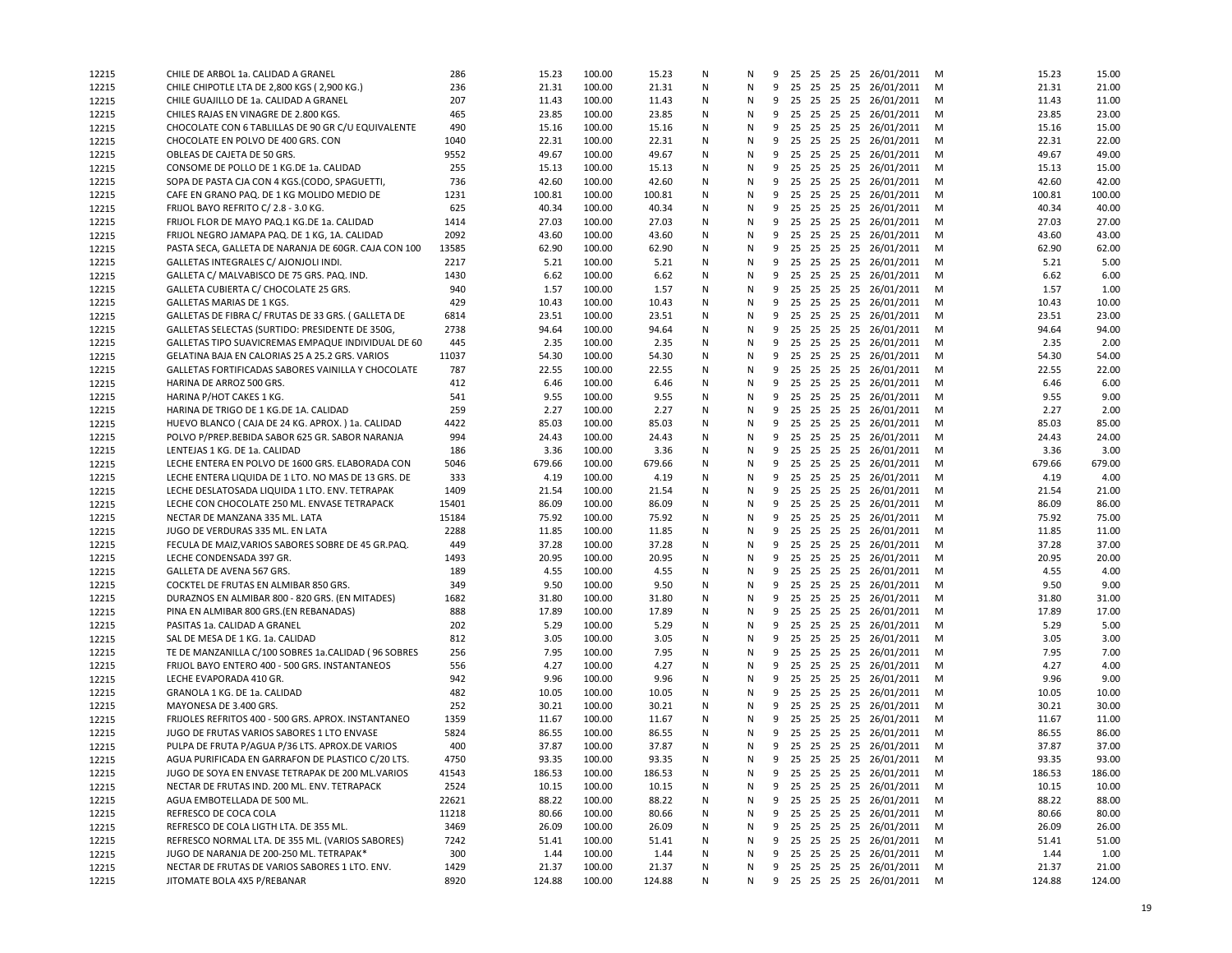| 12215 | AGUACATE HASS ENTRADO P/REBANAR        | 5644       | 135.46       | 100.00 | 135.46       | N | N      | 9      |    |          | 25 25 25 25 26/01/2011                        | M      | 135.46 | 135.00       |
|-------|----------------------------------------|------------|--------------|--------|--------------|---|--------|--------|----|----------|-----------------------------------------------|--------|--------|--------------|
| 12215 | PAPA BLANCA MEDIANA                    | 15704      | 164.89       | 100.00 | 164.89       | N | N      | 9      |    |          | 25 25 25 25 26/01/2011                        | M      | 164.89 | 164.00       |
| 12215 | ZANAHORIA MEDIANA FRESCA               | 15620      | 101.53       | 100.00 | 101.53       | N | N      | 9      |    |          | 25 25 25 25 26/01/2011                        | м      | 101.53 | 101.00       |
| 12215 | CALABACITAS LARGA MEDIANA FRESCA       | 9078       | 81.70        | 100.00 | 81.70        | N | Ν      | 9      |    |          | 25 25 25 25 26/01/2011                        | M      | 81.70  | 81.00        |
| 12215 | LIMON AGRIO C/SEMILLA No.5 1a.CALIDAD  | 8235       | 131.77       | 100.00 | 131.77       | Ν | N      | 9      |    |          | 25 25 25 25 26/01/2011                        | M      | 131.77 | 131.00       |
| 12215 | <b>EJOTES TIERNOS</b>                  | 1283       | 17.66        | 100.00 | 17.66        | N | N      | 9      | 25 |          | 25 25 25 26/01/2011                           | M      | 17.66  | 17.00        |
| 12215 | <b>GRANOS DE ELOTES TIERNOS</b>        | 781        | 17.18        | 100.00 | 17.18        | N | N      | 9      |    |          | 25 25 25 25 26/01/2011                        | M      | 17.18  | 17.00        |
| 12215 | CHILE POBLANO MEDIANO DE 1a.CALIDAD    | 798        | 9.58         | 100.00 | 9.58         | N | Ν      | 9      | 25 |          | 25 25 25 26/01/2011                           | м      | 9.58   | 9.00         |
| 12215 | CHILE SERRANO DE 1a.CALIDAD            | 1619       | 18.62        | 100.00 | 18.62        | N | Ν      | 9      |    |          | 25 25 25 25 26/01/2011                        | M      | 18.62  | 18.00        |
| 12215 | TOMATE VERDE DE 1a. CALIDAD            | 14070      | 168.84       | 100.00 | 168.84       | N | N      | 9      | 25 |          | 25 25 25 26/01/2011                           | M      | 168.84 | 168.00       |
| 12215 | CEBOLLA BLANCA MEDIANA DE 1a.CALIDAD   | 15034      | 90.20        | 100.00 | 90.20        | N | Ν      | 9      |    |          | 25 25 25 25 26/01/2011                        | M      | 90.20  | 90.00        |
| 12215 | LECHUGA ROMANA MED./LIM                | 4956       | 37.17        | 100.00 | 37.17        | N | N      | 9      |    |          | 25 25 25 25 26/01/2011                        | м      | 37.17  | 37.00        |
| 12215 | JAMAICA EN FLOR DE 1a.CALIDAD          | 632        | 49.30        | 100.00 | 49.30        | N | Ν      | 9      |    |          | 25 25 25 25 26/01/2011                        | M      | 49.30  | 49.00        |
| 12215 | PIMIENTO MORRON VERDE GRANDE           | 1912       | 26.77        | 100.00 | 26.77        | N | N      | 9      |    |          | 25 25 25 25 26/01/2011                        | M      | 26.77  | 26.00        |
| 12215 | NOPALES SIN ESPINAS FRESCO MEDIANO     | 5125       | 46.64        | 100.00 | 46.64        | N | N      | 9      | 25 |          | 25 25 25 26/01/2011                           | M      | 46.64  | 46.00        |
| 12215 | CHAYOTE SIN ESPINAS MEDIANO 1a.CALIDAD | 5627       | 42.20        | 100.00 | 42.20        | N | N      | 9      |    |          | 25 25 25 25 26/01/2011                        | м      | 42.20  | 42.00        |
| 12215 | PEPINOS MEDIANO FRESCO                 | 3026       | 22.69        | 100.00 | 22.69        | N | N      | 9      | 25 |          | 25 25 25 26/01/2011                           | M      | 22.69  | 22.00        |
| 12215 | CHICHARO LIMPIO TIERNO                 | 842        | 50.54        | 100.00 | 50.54        | N | N      | 9      |    |          | 25 25 25 25 26/01/2011                        | M      | 50.54  | 50.00        |
| 12215 | LIMON S/ SEMILLA                       | 3326       | 21.62        | 100.00 | 21.62        | N | Ν      | 9      |    |          | 25 25 25 25 26/01/2011                        | M      | 21.62  | 21.00        |
| 12215 | CHILE CUARESMENO VERDE MEDIANO FRESCO  | 672        | 6.72         | 100.00 | 6.72         | Ν | Ν      | 9      |    |          | 25 25 25 25 26/01/2011                        | M      | 6.72   | 6.00         |
| 12215 | ELOTE ENTERO TIERNO                    | 217        | 1.52         | 100.00 | 1.52         | N | N      | 9      |    |          | 25 25 25 25 26/01/2011                        | M      | 1.52   | 1.00         |
| 12215 | ESPINACA FRESCA 1a. CALIDAD            | 4334       | 34.67        | 100.00 | 34.67        | N | N      | 9      |    |          | 25 25 25 25 26/01/2011                        | M      | 34.67  | 34.00        |
| 12215 | AJOS ITALIANOS FRESCOS                 | 1709       | 76.90        | 100.00 | 76.90        | N | N      | 9      |    |          | 25 25 25 25 26/01/2011                        | M      | 76.90  | 76.00        |
| 12215 | JICAMA GRANDE FRESCA                   | 1872       | 13.74        | 100.00 | 13.74        | N | N      | 9      | 25 |          | 25 25 25 26/01/2011                           | M      | 13.74  | 13.00        |
| 12215 | CHAMPINONES BLANCO MEDIANO             | 4683       | 159.23       | 100.00 | 159.23       | N | N      | 9      |    |          | 25 25 25 25 26/01/2011                        | м      | 159.23 | 159.00       |
| 12215 | PAPA CAMBRAY UNIFORME                  | 822        | 9.87         | 100.00 | 9.87         | N | Ν      | 9      | 25 |          | 25 25 25 26/01/2011                           | M      | 9.87   | 9.00         |
| 12215 | <b>APIO FRESCO</b>                     | 555        | 5.27         | 100.00 | 5.27         | N | N      | 9      |    |          | 25 25 25 25 26/01/2011                        | M      | 5.27   | 5.00         |
| 12215 | CILANTRO FRESCO MEDIANI 2 KG.          | 1346       | 40.37        | 100.00 | 40.37        | N | N      | 9      |    |          | 25 25 25 25 26/01/2011                        |        | 40.37  | 40.00        |
|       | EPAZOTE FRESCO MEDIANO 2 KG.           | 721        | 10.09        | 100.00 | 10.09        | Ν | Ν      | 9      |    |          | 25 25 25 25 26/01/2011                        | M      | 10.09  | 10.00        |
| 12215 | YERBABUENA FRESCA 1 KG.                | 277        | 1.94         | 100.00 |              | N | N      |        |    |          |                                               | M      | 1.94   | 1.00         |
| 12215 |                                        |            |              | 100.00 | 1.94         | N |        | 9<br>9 |    |          | 25 25 25 25 26/01/2011<br>25 25 25 26/01/2011 | M<br>M | 0.90   |              |
| 12215 | YERBAS DE OLOR                         | 225<br>542 | 0.90<br>7.71 | 100.00 | 0.90<br>7.71 | N | N<br>N |        | 25 |          |                                               |        | 7.71   | 0.00<br>7.00 |
| 12215 | PEREJIL FRESCO MEDIANO 2 KG.           |            |              |        |              |   |        | 9      |    |          | 25 25 25 25 26/01/2011                        | M      |        |              |
| 12215 | COLIFLOR BLANCA GRANDE FRESCA          | 1077       | 7.54         | 100.00 | 7.54         | N | Ν      | 9      | 25 |          | 25 25 25 26/01/2011                           | м      | 7.54   | 7.00         |
| 12215 | BETABEL FRESCO MEDIANO                 | 2299       | 16.10        | 100.00 | 16.10        | N | N      | 9      |    |          | 25 25 25 25 26/01/2011                        | M      | 16.10  | 16.00        |
| 12215 | RABANOS LARGOS FRESCOS                 | 927        | 7.89         | 100.00 | 7.89         | N | N      | 9      |    |          | 25 25 25 25 26/01/2011                        | M      | 7.89   | 7.00         |
| 12215 | COL BLANCA GRANDE FRESCA               | 738        | 2.95         | 100.00 | 2.95         | N | Ν      | 9      |    |          | 25 25 25 25 26/01/2011                        | M      | 2.95   | 2.00         |
| 12215 | PAPAYA MARADOL MEDIANA                 | 18813      | 246.08       | 100.00 | 246.08       | N | N      | 9      |    |          | 25 25 25 25 26/01/2011                        | M      | 246.08 | 246.00       |
| 12215 | NARANJA VALENCIA DE 1a.CALIDAD         | 8265       | 45.71        | 100.00 | 45.71        | Ν | N      | 9      |    |          | 25 25 25 25 26/01/2011                        | M      | 45.71  | 45.00        |
| 12215 | MELON CANTALOPE No.27 DE 1a.CALIDAD    | 23270      | 188.96       | 100.00 | 188.96       | N | N      | 9      |    |          | 25 25 25 25 26/01/2011                        | м      | 188.96 | 188.00       |
| 12215 | PINA ESMERALDA DE 1a.CLASE             | 5214       | 37.59        | 100.00 | 37.59        | N | N      | 9      | 25 | 25 25 25 | 26/01/2011                                    | M      | 37.59  | 37.00        |
| 12215 | CIRUELA IMPORTADA DE 1a.CALIDAD        | 2055       | 58.81        | 100.00 | 58.81        | N | N      | 9      | 25 |          | 25 25 25 26/01/2011                           | м      | 58.81  | 58.00        |
| 12215 | MANZANA GOLDEN DE 1a. CALIDAD          | 22850      | 537.66       | 100.00 | 537.66       | N | N      | 9      | 25 |          | 25 25 25 26/01/2011                           | M      | 537.66 | 537.00       |
| 12215 | SANDIA CHARLESTON O LISTADA            | 21034      | 120.73       | 100.00 | 120.73       | Ν | N      | 9      |    |          | 25 25 25 25 26/01/2011                        | M      | 120.73 | 120.00       |
| 12215 | MANGO MANILA DE 1a. CALIDAD            | 1293       | 26.81        | 100.00 | 26.81        | N | N      | 9      |    |          | 25 25 25 25 26/01/2011                        | M      | 26.81  | 26.00        |
| 12215 | PERA MANTEQUILLA 1a. CALIDAD           | 15749      | 379.38       | 100.00 | 379.38       | Ν | Ν      | 9      | 25 |          | 25 25 25 26/01/2011                           | м      | 379.38 | 379.00       |
| 12215 | UVA VERDE EXTRA SIN SEMILLA THOMSON    | 8413       | 266.93       | 100.00 | 266.93       | N | N      | 9      |    |          | 25 25 25 25 26/01/2011                        | M      | 266.93 | 266.00       |
| 12215 | GUAYABA GRANDE DE 1a.CALIDAD           | 10585      | 129.14       | 100.00 | 129.14       | Ν | N      | 9      |    |          | 25 25 25 25 26/01/2011                        | M      | 129.14 | 129.00       |
| 12215 | DURAZNO DE 1a. CALIDAD                 | 9784       | 318.37       | 100.00 | 318.37       | N | N      | 9      |    |          | 25 25 25 25 26/01/2011                        | M      | 318.37 | 318.00       |
| 12215 | PLATANO TABASCO MEDIANO 1a.CALIDAD     | 9534       | 65.78        | 100.00 | 65.78        | N | N      | 9      | 25 | 25 25 25 | 26/01/2011                                    | м      | 65.78  | 65.00        |
| 12215 | TORONJA ROJA                           | 325        | 1.24         | 100.00 | 1.24         | N | N      | 9      |    |          | 25 25 25 25 26/01/2011                        | м      | 1.24   | 1.00         |
| 12215 | MANDARINA DE 1a. CALIDAD               | 186        | 0.78         | 100.00 | 0.78         | N | N      | 9      |    |          | 25 25 25 25 26/01/2011                        | м      | 0.78   | 0.00         |
| 12215 | FRESA GRANDE DE 1a. CALIDAD            | 2668       | 113.97       | 100.00 | 113.97       | N | N      |        |    |          | 9 25 25 25 25 26/01/2011                      | M      | 113.97 | 113.00       |
| 12215 | JITOMATE GUAJE GRANDE DE 1a.CALIDAD    | 37686      | 414.55       | 100.00 | 414.55       | N | Ν      |        |    |          | 9 25 25 25 25 26/01/2011                      | M      | 414.55 | 414.00       |
| 12215 | CEBOLLA CAMBRAY FRESCA                 | 479        | 4.79         | 100.00 | 4.79         | Ν | N      | 9      |    |          | 25 25 25 25 26/01/2011                        | M      | 4.79   | 4.00         |
| 12215 | CHILACAYOTE TIERNOS MEDIANO            | 651        | 6.51         | 100.00 | 6.51         | N | Ν      | 9      |    |          | 25 25 25 25 26/01/2011                        | M      | 6.51   | 6.00         |
| 12215 | <b>BROCOLI TIERNO Y FRESCO</b>         | 563        | 5.63         | 100.00 | 5.63         | Ν | Ν      | 9      |    |          | 25 25 25 25 26/01/2011                        | M      | 5.63   | 5.00         |
| 12215 | PIERNA C/MUSLO (250 GRS.)              | 7589       | 230.63       | 100.00 | 230.63       | N | Ν      | 9      |    |          | 25 25 25 25 26/01/2011                        | M      | 230.63 | 230.00       |
| 12215 | PECHUGA ENTERA 400-500 GRS.            | 13166      | 605.64       | 100.00 | 605.64       | N | Ν      | 9      | 25 |          | 25 25 25 26/01/2011                           | M      | 605.64 | 605.00       |
| 12215 | PECHUGA APLANADA (220-250 GRS)SIN PIEL | 1216       | 71.59        | 100.00 | 71.59        | Ν | Ν      | 9      |    |          | 25 25 25 25 26/01/2011                        | M      | 71.59  | 71.00        |
| 12215 | HAMBURGUESA DE POLLO (100-120 GRS.)    | 31717      | 269.60       | 100.00 | 269.60       | N | Ν      | 9      |    |          | 25  25  25  25  26/01/2011  M                 |        | 269.60 | 269.00       |
| 12215 | FILETE DE PESCADO (MERO 100-120 GRS)   | 5127       | 604.93       | 100.00 | 604.93       | N | N      |        |    |          | 9 25 25 25 25 26/01/2011 M                    |        | 604.93 | 604.00       |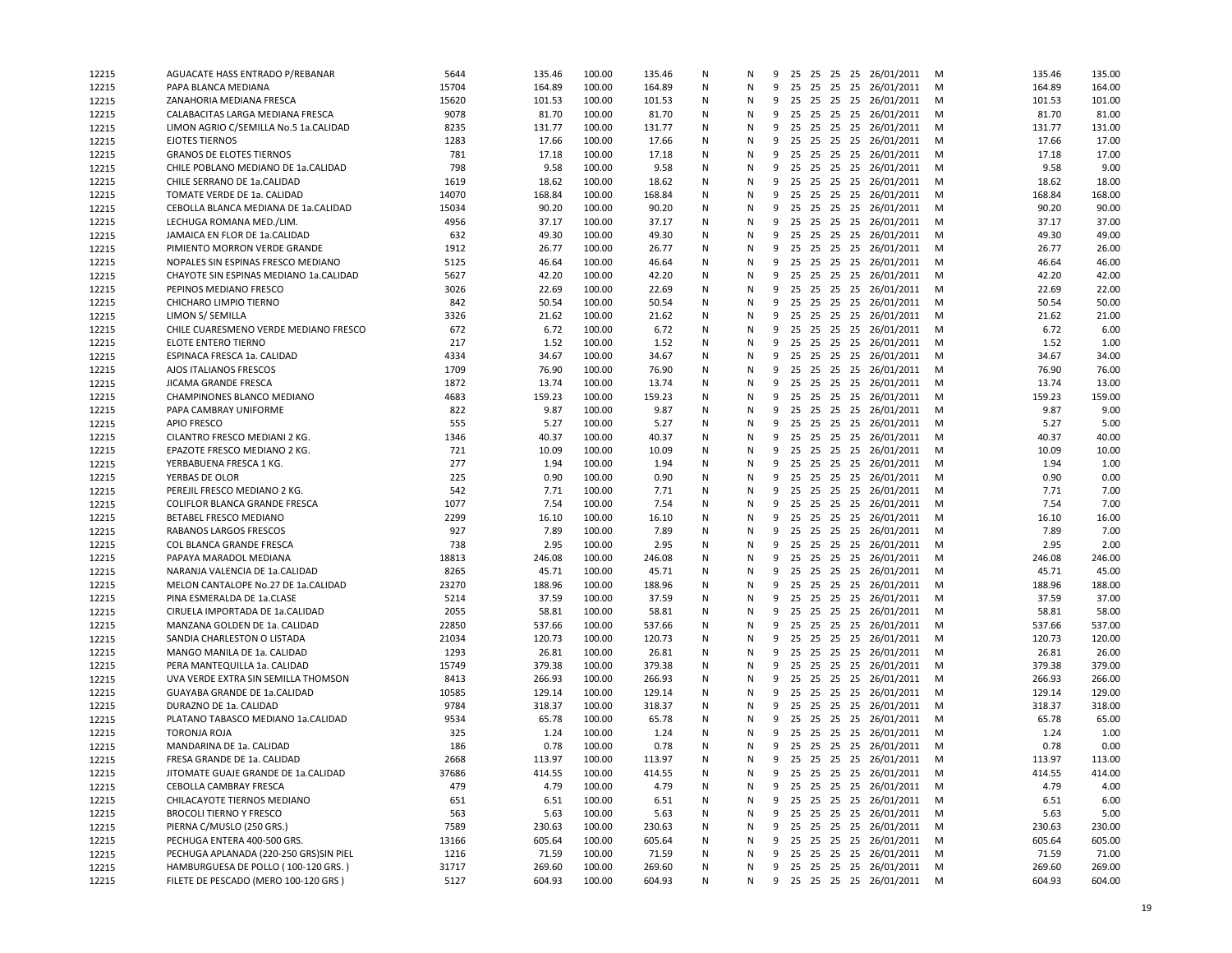| 12215 | MOLIDA DE RES 90/10 1a. CALIDAD                     | 2146   | 103.41 | 100.00 | 103.41 | N | N |   |    |  | 9 25 25 25 25 26/01/2011   | M | 103.41 | 103.00 |
|-------|-----------------------------------------------------|--------|--------|--------|--------|---|---|---|----|--|----------------------------|---|--------|--------|
| 12215 | MOLIDA DE CERDO 1a. CALIDAD                         | 319    | 13.30  | 100.00 | 13.30  | N | Ν |   |    |  | 9 25 25 25 25 26/01/2011   | M | 13.30  | 13.00  |
| 12215 | BISTECK DE RES DE BOLA (100 - 120 GRS.) 1a. CALIDAD | 8387   | 572.41 | 100.00 | 572.41 | N | N |   |    |  | 9 25 25 25 25 26/01/2011   | M | 572.41 | 572.00 |
| 12215 | CHULETA DE CERDO NATURAL 120 GRS.                   | 2807   | 143.58 | 100.00 | 143.58 | Ν | Ν | 9 |    |  | 25 25 25 25 26/01/2011     | M | 143.58 | 143.00 |
| 12215 | COSTILLA CERDO (60 GRS.) 1a. CALIDAD                | 1981   | 94.77  | 100.00 | 94.77  | N | N | 9 |    |  | 25 25 25 25 26/01/2011     | M | 94.77  | 94.00  |
| 12215 | PIERNA O MACIZA DE CERDO (60 GRS.) 1a. CALIDAD      | 2215   | 96.98  | 100.00 | 96.98  | N | Ν | 9 | 25 |  | 25 25 25 26/01/2011        | M | 96.98  | 96.00  |
| 12215 | FALDA DE RES (250 GRS.) 1a. CALIDAD                 | 1709   | 93.70  | 100.00 | 93.70  | N | N | 9 |    |  | 25 25 25 25 26/01/2011     | M | 93.70  | 93.00  |
| 12215 | MACIZA DE RES (60 GRS.)1a. CALIDAD                  | 845    | 43.95  | 100.00 | 43.95  | N | Ν | 9 |    |  | 25 25 25 25 26/01/2011     | M | 43.95  | 43.00  |
| 12215 | CHICHARRON MIXTO DE PRIMERA (DELGADO Y CARNOSO)     | 579    | 45.75  | 100.00 | 45.75  | N | N | 9 |    |  | 25 25 25 25 26/01/2011     | M | 45.75  | 45.00  |
| 12215 | RETAZO C/HUESO DE RES (60 GRS.) 1a. CALIDAD         | 552    | 21.58  | 100.00 | 21.58  | N | N | 9 |    |  | 25 25 25 25 26/01/2011     | M | 21.58  | 21.00  |
| 12215 | COSTILLA DE RES C/HUESO 120 GRS.                    | 2774   | 159.52 | 100.00 | 159.52 | Ν | Ν |   |    |  | 9 25 25 25 25 26/01/2011   | M | 159.52 | 159.00 |
| 12215 | LOMO DE CERDO EN TROZO (250 GRS.)                   | 952    | 54.76  | 100.00 | 54.76  | N | N | 9 |    |  | 25 25 25 25 26/01/2011     | M | 54.76  | 54.00  |
| 12215 | CHAMBARETE DE RES (60 GRS.) 1a. CALIDAD             | 2487   | 126.15 | 100.00 | 126.15 | N | N | 9 |    |  | 25 25 25 25 26/01/2011     | M | 126.15 | 126.00 |
| 12215 | FLAUTAS DE CARNE DE RES (SEMIPREP.)                 | 58244  | 381.50 | 100.00 | 381.50 | N | N | 9 |    |  | 25 25 25 25 26/01/2011     | M | 381.50 | 381.00 |
| 12215 | CREMA EN ENVASE 900-1000 ML. 1a. CALIDAD            | 7729   | 215.80 | 100.00 | 215.80 | N | Ν | 9 | 25 |  | 25 25 25 26/01/2011        | M | 215.80 | 215.00 |
| 12215 | MARGARINA DE 1 KG. DE 1a. CALIDAD                   | 1444   | 45.12  | 100.00 | 45.12  | N | N |   |    |  | 9 25 25 25 25 26/01/2011   | M | 45.12  | 45.00  |
| 12215 | MANTEQUILLA DE 1 KG. DE 1a. CALIDAD                 | 439    | 27.34  | 100.00 | 27.34  | N | N | 9 |    |  | 25 25 25 25 26/01/2011     | M | 27.34  | 27.00  |
| 12215 | QUESO FRESCO RECTANGULAR DE 1a. CALIDAD             | 4629   | 270.79 | 100.00 | 270.79 | Ν | Ν |   |    |  | 9 25 25 25 25 26/01/2011   | M | 270.79 | 270.00 |
| 12215 | QUESO AMARILLO REBANADO DE 1a. CALIDAD              | 1208   | 52.37  | 100.00 | 52.37  | N | Ν | 9 |    |  | 25 25 25 25 26/01/2011     | M | 52.37  | 52.00  |
|       | QUESO CHIHUAHUA DE 1a. CALIDAD                      | 440    | 27.10  | 100.00 | 27.10  | Ν | N | 9 |    |  | 25 25 25 25 26/01/2011     | M | 27.10  | 27.00  |
| 12215 |                                                     |        |        |        |        |   | N |   |    |  |                            |   | 85.97  | 85.00  |
| 12215 | JAMON DE PIERNA TIPO AMERICANO EN PIEZA 1a. CALIDAD | 1961   | 85.97  | 100.00 | 85.97  | N |   | 9 |    |  | 25 25 25 25 26/01/2011     | M |        |        |
| 12215 | SALCHICHA VIENA DE 1a. CALIDAD                      | 775    | 19.65  | 100.00 | 19.65  | N | N | 9 |    |  | 25 25 25 25 26/01/2011     | M | 19.65  | 19.00  |
| 12215 | LONGANIZA DE 1a.CALIDAD                             | 851    | 36.59  | 100.00 | 36.59  | N | N | 9 |    |  | 25 25 25 25 26/01/2011     | M | 36.59  | 36.00  |
| 12215 | TOCINO REBANADO DE 1a. CALIDAD                      | 632    | 82.80  | 100.00 | 82.80  | N | Ν | 9 | 25 |  | 25 25 25 26/01/2011        | M | 82.80  | 82.00  |
| 12215 | MAIZ CACAHUAZINTLE DE 1 KG.                         | 1263   | 11.19  | 100.00 | 11.19  | Ν | N |   |    |  | 9 25 25 25 25 26/01/2011   | M | 11.19  | 11.00  |
| 12215 | TOSTADAS 360 GR. (TIPO MILPAREAL)                   | 708    | 10.39  | 100.00 | 10.39  | N | N | 9 |    |  | 25 25 25 25 26/01/2011     | M | 10.39  | 10.00  |
| 12215 | QUESO PANELA DE 1a. CALIDAD                         | 4041   | 199.43 | 100.00 | 199.43 | N | Ν |   |    |  | 9 25 25 25 25 26/01/2011   | M | 199.43 | 199.00 |
| 12215 | QUESO MANCHEGO DE 1a. CALIDAD                       | 2099   | 134.48 | 100.00 | 134.48 | N | N |   |    |  | 9 25 25 25 25 26/01/2011   | M | 134.48 | 134.00 |
| 12215 | QUESO CREMA DE 1a. CALIDAD                          | 968    | 47.76  | 100.00 | 47.76  | Ν | N | 9 |    |  | 25 25 25 25 26/01/2011     | M | 47.76  | 47.00  |
| 12215 | QUESO OAXACA DE 1a. CALIDAD                         | 4180   | 250.75 | 100.00 | 250.75 | N | N | 9 |    |  | 25 25 25 25 26/01/2011     | M | 250.75 | 250.00 |
| 12215 | PAN DE DULCE STANDAR SEMIFINO C/17% MARGARINA Y     | 278816 | 705.40 | 100.00 | 705.40 | N | Ν | 9 | 25 |  | 25 25 25 26/01/2011        | M | 705.40 | 705.00 |
| 12215 | PAN DE DULCE ELABORADO CON 17-20% DE MAN            | 93629  | 257.48 | 100.00 | 257.48 | N | N | 9 |    |  | 25 25 25 25 26/01/2011     | м | 257.48 | 257.00 |
| 12215 | PAN BLANCO DE( 60 GR.) BOLILLO, BARRA C/AJONJOLI,   | 163420 | 187.93 | 100.00 | 187.93 | N | Ν | 9 |    |  | 25 25 25 25 26/01/2011     | M | 187.93 | 187.00 |
| 12215 | PAN BLANCO BOLILLO CON CORTEZA DE 40-50 GRS. DE 1a. | 44945  | 85.40  | 100.00 | 85.40  | N | N | 9 |    |  | 25 25 25 25 26/01/2011     | M | 85.40  | 85.00  |
| 12215 | HOJALDRAS (50 A 60 GRS.)                            | 6085   | 15.39  | 100.00 | 15.39  | N | N | 9 |    |  | 25 25 25 25 26/01/2011     | M | 15.39  | 15.00  |
| 12215 | PAN MOLIDO PAQ. DE 5 KG.DE 1a. CALIDAD              | 358    | 15.19  | 100.00 | 15.19  | Ν | N |   |    |  | 9 25 25 25 25 26/01/2011   | M | 15.19  | 15.00  |
| 12215 | PAN DE CAJA BLANCO GRANDE (650 GRS.)                | 3831   | 63.59  | 100.00 | 63.59  | N | N | 9 |    |  | 25 25 25 25 26/01/2011     | M | 63.59  | 63.00  |
| 12215 | PAN TOSTADO (210 GRS.)                              | 2800   | 29.96  | 100.00 | 29.96  | N | N | 9 |    |  | 25 25 25 25 26/01/2011     | M | 29.96  | 29.00  |
| 12215 | PAN DE CAJA INTEGRAL GRANDE (750 GRS.)              | 821    | 14.86  | 100.00 | 14.86  | N | N | 9 |    |  | 25 25 25 25 26/01/2011     | M | 14.86  | 14.00  |
| 12215 | PAN BIMBOLLOS C/8 PZA.                              | 1459   | 23.92  | 100.00 | 23.92  | N | Ν | 9 |    |  | 25 25 25 25 26/01/2011     | м | 23.92  | 23.00  |
| 12215 | PAN MEDIAS NOCHES C/8 PZA.                          | 1647   | 18.94  | 100.00 | 18.94  | N | N |   |    |  | 9 25 25 25 25 26/01/2011   | M | 18.94  | 18.00  |
| 12215 | TORTILLAS DE HARINA C/10 PZAS.                      | 9685   | 77.48  | 100.00 | 77.48  | N | N | 9 |    |  | 25 25 25 25 26/01/2011     | M | 77.48  | 77.00  |
| 12215 | TORTILLAS DE MAIZ 30/PZAS. / KG. 1A. CALIDAD        | 21147  | 200.89 | 100.00 | 200.89 | N | N | 9 |    |  | 25 25 25 25 26/01/2011     | M | 200.89 | 200.00 |
| 12215 | TOSTADAS GRANDES DE 1a. CALIDAD                     | 60089  | 44.47  | 100.00 | 44.47  | N | Ν | 9 |    |  | 25 25 25 25 26/01/2011     | M | 44.47  | 44.00  |
| 12215 | SOPES 30-40 GR.                                     | 26241  | 53.53  | 100.00 | 53.53  | Ν | Ν |   |    |  | 9 25 25 25 25 26/01/2011   | M | 53.53  | 53.00  |
| 12215 | TLACOYOS FRIJOL, REQUESON Y PAPA (100-115 GRS.)     | 41098  | 140.14 | 100.00 | 140.14 | N | N | 9 |    |  | 25 25 25 25 26/01/2011     | M | 140.14 | 140.00 |
| 12215 | YOGHURT C/FRUTAS 125 GRS.VARIOS SABORES 1a. CALIDAD | 34256  | 94.55  | 100.00 | 94.55  | Ν | N | 9 |    |  | 25 25 25 25 26/01/2011     | M | 94.55  | 94.00  |
| 12215 | YOGHURT NATURAL DE 125 GR.SIN AZUCAR Y 0% DE GRASA  | 13099  | 36.41  | 100.00 | 36.41  | N | N | 9 |    |  | 25 25 25 25 26/01/2011     | M | 36.41  | 36.00  |
| 12215 | YOGHURT C/FRUTA P/BEBER LIGHT DE 250 ML.            | 272    | 1.35   | 100.00 | 1.35   | N | Ν | 9 | 25 |  | 25 25 25 26/01/2011        | м | 1.35   | 1.00   |
| 12215 | PALETA DE AGUA (80 - 90 ML.) VARIOS SABORES         | 10353  | 35.20  | 100.00 | 35.20  | N | N |   |    |  | 9 25 25 25 25 26/01/2011   | м | 35.20  | 35.00  |
| 12215 | HELADO INDIVIDUAL SIN AZUCAR (125 ML.) VARIOS       | 5062   | 27.84  | 100.00 | 27.84  | N | N | 9 |    |  | 25 25 25 25 26/01/2011     | M | 27.84  | 27.00  |
| 12215 | NIEVE INDIVIDUAL (125 ML.) VARIOS SABORES           | 15966  | 87.81  | 100.00 | 87.81  | N | N |   |    |  | 9 25 25 25 25 26/01/2011   | M | 87.81  | 87.00  |
| 12215 | TAMALES DE HOJA DE MAIZ 125 GRS.SURTIDOS SALSA      | 17060  | 145.01 | 100.00 | 145.01 | N | N |   |    |  | 9 25 25 25 25 26/01/2011   | M | 145.01 | 145.00 |
| 12215 | TAMALES OAXAQUENOS 125 GRS.                         | 1716   | 19.17  | 100.00 | 19.17  | N | Ν | 9 |    |  | 25 25 25 25 26/01/2011     | M | 19.17  | 19.00  |
| 12215 | MOLE ROJO EN PASTA                                  | 426    | 25.10  | 100.00 | 25.10  | N | N | 9 |    |  | 25 25 25 25 26/01/2011     | M | 25.10  | 25.00  |
|       | TAMARINDO C/CASCARA LIMPIO DE 1A. CALIDAD           | 606    | 12.13  | 100.00 | 12.13  | N | Ν | 9 |    |  | 25 25 25 25 26/01/2011     | M | 12.13  | 12.00  |
| 12215 | FLAUTAS DE PECHUGA DE POLLO (SEMIPREP.)             | 6135   | 40.06  | 100.00 | 40.06  | N | N | 9 |    |  | 25 25 25 25 26/01/2011     | M | 40.06  | 40.00  |
| 12215 |                                                     |        |        | 100.00 |        | N |   | 9 |    |  | 25 25 25 25 26/01/2011     |   |        |        |
| 12215 | FAJITAS DE PECHUGA DE POLLO (30-40 GRS.)            | 2932   | 199.34 |        | 199.34 |   | N |   |    |  |                            | M | 199.34 | 199.00 |
| 12215 | PIERNA DE POLLO (180 GR.)                           | 1689   | 57.40  | 100.00 | 57.40  | N | N | 9 |    |  | 25 25 25 25 26/01/2011     | M | 57.40  | 57.00  |
| 12215 | PECHUGA APLANADA S/HUESO Y S/PIEL (150 GRS.)        | 5022   | 341.51 | 100.00 | 341.51 | N | N | 9 |    |  | 25 25 25 25 26/01/2011     | M | 341.51 | 341.00 |
| 12215 | DULCES TIPICOS 50 GRS. (PALANQUETA DE CACAHUATE)    | 5763   | 11.12  | 100.00 | 11.12  | N | N |   |    |  | 9 25 25 25 25 26/01/2011 M |   | 11.12  | 11.00  |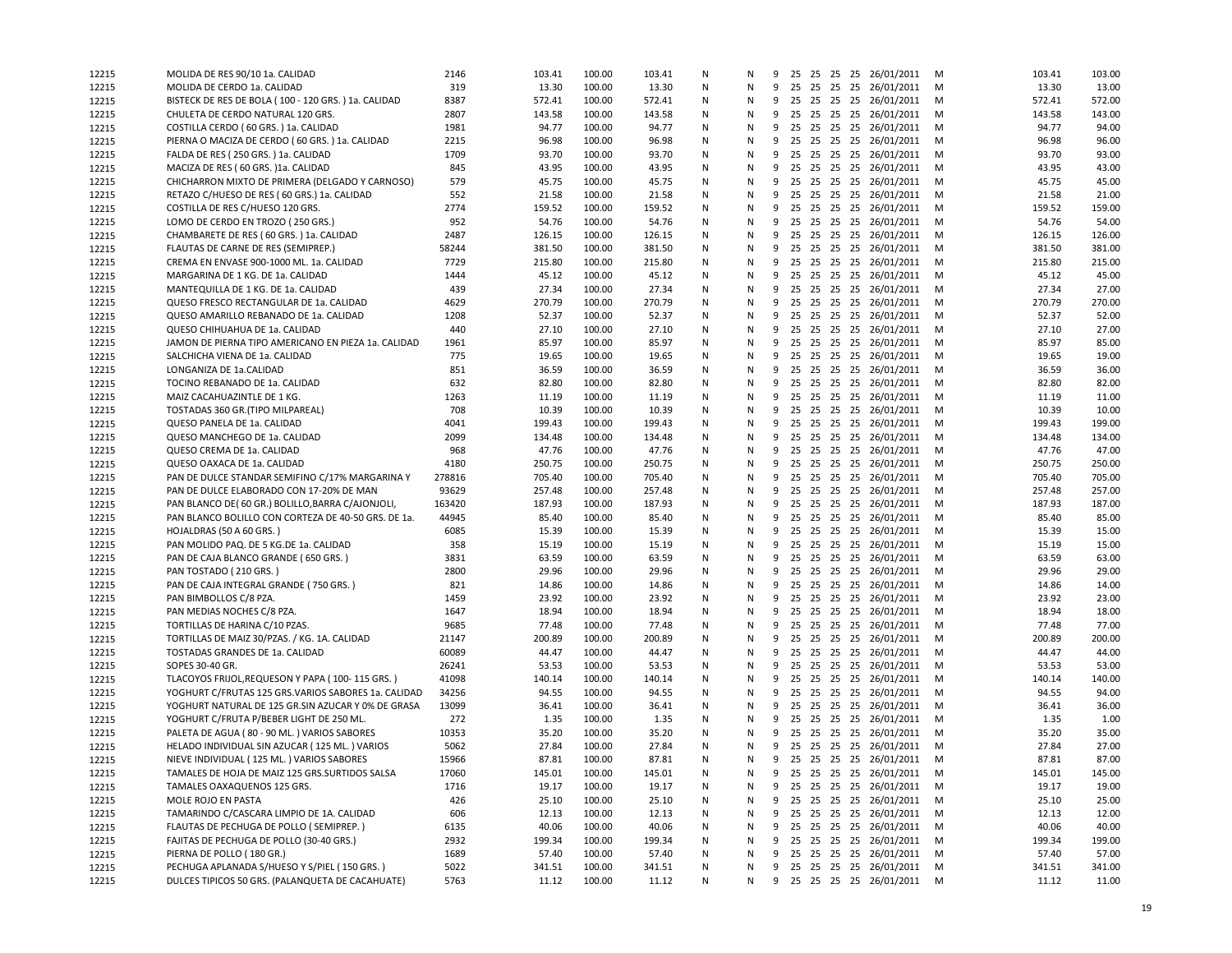| 12215 | CALAVERITAS DE CHOCOLATE No.3                       | 4140  | 19.87  | 100.00 | 19.87  | Ν | N |   |    |  | 9 25 25 25 25 26/01/2011   | м | 19.87  | 19.00          |
|-------|-----------------------------------------------------|-------|--------|--------|--------|---|---|---|----|--|----------------------------|---|--------|----------------|
| 12215 | MANGO EN ALMIBAR 800 - 820 GR. (EN REBANADAS)       | 1105  | 20.84  | 100.00 | 20.84  | N | N |   |    |  | 9 25 25 25 25 26/01/2011   | M | 20.84  | 20.00          |
| 12215 | BARRA DE TRIGO RELLENA DE MERMELADA 40 GRS. DE 1a.  | 3575  | 12.30  | 100.00 | 12.30  | N | N |   |    |  | 9 25 25 25 25 26/01/2011   | M | 12.30  | 12.00          |
| 12215 | BARRA DE CHOCOLATE C/CACAHUATE DE 45 GR.APROX. DE   | 7207  | 38.56  | 100.00 | 38.56  | N | N | 9 |    |  | 25 25 25 25 26/01/2011     | M | 38.56  | 38.00          |
| 12215 | BOCADILLOS DE 40 - 50 GRS. SURTIDOS VARIOS          | 10975 | 65.85  | 100.00 | 65.85  | N | N | 9 |    |  | 25 25 25 25 26/01/2011     | M | 65.85  | 65.00          |
| 12215 | FLAN NAPOLITANO 100 GRS.                            | 33336 | 103.01 | 100.00 | 103.01 | N | N | 9 | 25 |  | 25 25 25 26/01/2011        | M | 103.01 | 103.00         |
| 12215 | JAMON DE PAVO TIPO VIRGINIA DE 1a. CALIDAD EN PIEZA | 1856  | 102.29 | 100.00 | 102.29 | N | N | 9 |    |  | 25 25 25 25 26/01/2011     | M | 102.29 | 102.00         |
| 12215 | LECHUGA OREJONA FRESCA 1a. CALIDAD                  | 2450  | 28.12  | 100.00 | 28.12  | N | N | 9 |    |  | 25 25 25 25 26/01/2011     | M | 28.12  | 28.00          |
| 12215 | <b>FLOR DE CALABAZA</b>                             | 286   | 5.43   | 100.00 | 5.43   | N | N | 9 |    |  | 25 25 25 25 26/01/2011     | м | 5.43   | 5.00           |
| 12215 | PASTELILLOS RECTANGULAR (60-80 GR.) SAB VARIOS      | 572   | 3.43   | 100.00 | 3.43   | N | N |   |    |  | 9 25 25 25 25 26/01/2011   | M | 3.43   | 3.00           |
| 12215 | HUACAL CON ALAS DE POLLO (LIMPIO Y FRESCO           | 1100  | 16.50  | 100.00 | 16.50  | N | N | 9 |    |  | 25 25 25 25 26/01/2011     | M | 16.50  | 16.00          |
| 12215 | PASTA HOJALDRE (PREPARADA) DE 1a.CALIDAD CON        | 1177  | 44.72  | 100.00 | 44.72  | N | N | 9 |    |  | 25 25 25 25 26/01/2011     | M | 44.72  | 44.00          |
| 12215 | CUERNITOS (60 GR.)                                  | 6163  | 21.57  | 100.00 | 21.57  | N | N | 9 | 25 |  | 25 25 25 26/01/2011        | M | 21.57  | 21.00          |
| 12215 | BEBIDA LACTEA FERMENTADA DE 80 ML. (AGUA, AZUCAR    | 22667 | 72.76  | 100.00 | 72.76  | N | N | 9 |    |  | 25 25 25 25 26/01/2011     | м | 72.76  | 72.00          |
| 12215 | SALCHICHA DE PAVO DE 1a.CALIDAD                     | 2318  | 80.46  | 100.00 | 80.46  | N | N | 9 |    |  | 25 25 25 25 26/01/2011     | M | 80.46  | 80.00          |
| 12215 | CALABAZA REDONDA MEDIANA FRESCA                     | 1890  | 27.32  | 100.00 | 27.32  | N | N | 9 |    |  | 25 25 25 25 26/01/2011     | M | 27.32  | 27.00          |
| 12215 | MIXIOTES DE CARNERO 220 - 250 GRS. PREPARADOS       | 15301 | 602.40 | 100.00 | 602.40 | N | N | 9 |    |  | 25 25 25 25 26/01/2011     | м | 602.40 | 602.00         |
| 12215 | CECINA ENCHILADA DE CERDO (100 - 120 GRS.) APROX.   | 470   | 27.29  | 100.00 | 27.29  | N | N |   |    |  | 9 25 25 25 25 26/01/2011   | M | 27.29  | 27.00          |
| 12215 | MUSLO DE POLLO SIN PIEL (180 GRS.)                  | 764   | 27.47  | 100.00 | 27.47  | N | N |   |    |  | 9 25 25 25 25 26/01/2011   | M | 27.47  | 27.00          |
| 12215 | TACOS DE PAPA COCIDA DE 65-75 GRS.                  | 5248  | 18.21  | 100.00 | 18.21  | N | N | 9 |    |  | 25 25 25 25 26/01/2011     | M | 18.21  | 18.00          |
|       | MANTEQUILLA IND. 9-12 GR.                           | 1073  | 1.33   | 100.00 | 1.33   | N | N | 9 |    |  | 25 25 25 25 26/01/2011     | M | 1.33   | 1.00           |
| 12215 |                                                     | 17809 |        | 100.00 |        | N |   |   |    |  |                            |   | 10.15  |                |
| 12215 | MARGARINA IND. 9-12 GR.                             |       | 10.15  | 100.00 | 10.15  | N | N | 9 | 25 |  | 25 25 25 26/01/2011        | м | 15.28  | 10.00<br>15.00 |
| 12215 | YOGHURT NATURAL 1 LTO.                              | 787   | 15.28  |        | 15.28  |   | N | 9 |    |  | 25 25 25 25 26/01/2011     | M |        |                |
| 12215 | PIMIENTO MORRON ROJO GRANDE 1A. CALIDAD             | 393   | 9.04   | 100.00 | 9.04   | N | N | 9 | 25 |  | 25 25 25 26/01/2011        | M | 9.04   | 9.00           |
| 12215 | YOGHURT PARA BEBER DE 250 ML.                       | 36052 | 171.61 | 100.00 | 171.61 | N | N | 9 |    |  | 25 25 25 25 26/01/2011     | M | 171.61 | 171.00         |
| 12215 | CEBOLLA MORADA                                      | 243   | 2.86   | 100.00 | 2.86   | N | N | 9 |    |  | 25 25 25 25 26/01/2011     | м | 2.86   | 2.00           |
| 12215 | JITOMATE CHERRY DE 1a.                              | 865   | 25.95  | 100.00 | 25.95  | N | N |   |    |  | 9 25 25 25 25 26/01/2011   | M | 25.95  | 25.00          |
| 12215 | CAMOTE DE 1RA.                                      | 332   | 5.64   | 100.00 | 5.64   | N | N |   |    |  | 9 25 25 25 25 26/01/2011   | M | 5.64   | 5.00           |
| 12215 | PIERNA C/MUSLO SIN PIEL (240 GRS.)                  | 2953  | 102.32 | 100.00 | 102.32 | N | N | 9 |    |  | 25 25 25 25 26/01/2011     | M | 102.32 | 102.00         |
| 12215 | ALAS DE POLLO (LIMPIAS)                             | 256   | 4.94   | 100.00 | 4.94   | N | N | 9 |    |  | 25 25 25 25 26/01/2011     | M | 4.94   | 4.00           |
| 12215 | CHILE VERDE DE ARBOL FRESCO                         | 432   | 11.80  | 100.00 | 11.80  | N | N | 9 | 25 |  | 25 25 25 26/01/2011        | M | 11.80  | 11.00          |
| 12215 | <b>GERMEN DE TRIGO.</b>                             | 373   | 6.72   | 100.00 | 6.72   | N | N | 9 |    |  | 25 25 25 25 26/01/2011     | M | 6.72   | 6.00           |
| 12215 | HOJA DE PLATANO (30X30)                             | 2617  | 5.23   | 100.00 | 5.23   | N | N | 9 |    |  | 25 25 25 25 26/01/2011     | M | 5.23   | 5.00           |
| 12215 | <b>GERMEN DE ALFALFA</b>                            | 1114  | 22.28  | 100.00 | 22.28  | N | N | 9 |    |  | 25 25 25 25 26/01/2011     | м | 22.28  | 22.00          |
| 12215 | <b>NOPAL CAMBRAY</b>                                | 1567  | 43.88  | 100.00 | 43.88  | N | N |   |    |  | 9 25 25 25 25 26/01/2011   | M | 43.88  | 43.00          |
| 12215 | <b>BOCADILLOS SURTIDOS</b>                          | 2288  | 13.73  | 100.00 | 13.73  | N | N | 9 |    |  | 25 25 25 25 26/01/2011     | M | 13.73  | 13.00          |
| 12215 | PAN DE AJO DE 30 A 40 GRS.                          | 858   | 0.86   | 100.00 | 0.86   | N | N | 9 |    |  | 25 25 25 25 26/01/2011     | M | 0.86   | 0.00           |
| 12215 | PAN DE CEBOLLA DE 30 A 40 GRS.                      | 286   | 0.29   | 100.00 | 0.29   | N | N | 9 | 25 |  | 25 25 25 26/01/2011        | M | 0.29   | 0.00           |
| 12215 | PESCADO SIERRA EN TROZO                             | 516   | 35.10  | 100.00 | 35.10  | N | N | 9 |    |  | 25 25 25 25 26/01/2011     | м | 35.10  | 35.00          |
| 12215 | MEDALLONES DE RES 150GRS.                           | 306   | 41.15  | 100.00 | 41.15  | N | N | 9 |    |  | 25 25 25 25 26/01/2011     | M | 41.15  | 41.00          |
| 12215 | COSTILLA DE CERDO 180 GRS.                          | 2146  | 103.03 | 100.00 | 103.03 | N | N | 9 |    |  | 25 25 25 25 26/01/2011     | M | 103.03 | 103.00         |
| 12215 | BARBACOA DE CORDERO (INCLUYE CONSOME)               | 2646  | 402.78 | 100.00 | 402.78 | N | N | 9 |    |  | 25 25 25 25 26/01/2011     | м | 402.78 | 402.00         |
| 12215 | <b>QUESO FILADELFIA</b>                             | 350   | 27.48  | 100.00 | 27.48  | N | N | 9 |    |  | 25 25 25 25 26/01/2011     | м | 27.48  | 27.00          |
| 12215 | ARROZ C/LECHE 120 GR.                               | 286   | 0.89   | 100.00 | 0.89   | N | N | 9 |    |  | 25 25 25 25 26/01/2011     | M | 0.89   | 0.00           |
| 12215 | NATILLAS SABOR VAINILLA Y CHOCOLATE                 | 9395  | 28.56  | 100.00 | 28.56  | N | N | 9 |    |  | 25 25 25 25 26/01/2011     | M | 28.56  | 28.00          |
| 12215 | ALIMENTO LACTEO FERMENTADO SOLIDO CON               | 11802 | 62.55  | 100.00 | 62.55  | N | N | 9 |    |  | 25 25 25 25 26/01/2011     | M | 62.55  | 62.00          |
| 12215 | GELATINA DE AGUA VARIOS SABORES DE 125ML. APROX.    | 18151 | 45.20  | 100.00 | 45.20  | N | N | 9 | 25 |  | 25 25 25 26/01/2011        | M | 45.20  | 45.00          |
| 12215 | SALCHICHA DE PAVO 250 GRS. PAQ. IND.                | 263   | 2.59   | 100.00 | 2.59   | N | N | 9 |    |  | 25 25 25 25 26/01/2011     | м | 2.59   | 2.00           |
| 12215 | PIERNA DE CERDO AHUMADA EN REBANADA                 | 170   | 6.59   | 100.00 | 6.59   | N | N | 9 |    |  | 25 25 25 25 26/01/2011     | M | 6.59   | 6.00           |
| 12215 | PECHUGA DE PAVO EN REBANADA DE 100 GRS.             | 4138  | 370.18 | 100.00 | 370.18 | N | N | 9 |    |  | 25 25 25 25 26/01/2011     | м | 370.18 | 370.00         |
| 12215 | JAMON DE PIERNA ESPECIAL                            | 779   | 66.83  | 100.00 | 66.83  | N | N | 9 |    |  | 25 25 25 25 26/01/2011     | м | 66.83  | 66.00          |
| 12215 | PAPAS A LA FRANCESA PAQUETE CON 2.269 KG.           | 542   | 25.47  | 100.00 | 25.47  | N | N |   |    |  | 9 25 25 25 25 26/01/2011   | M | 25.47  | 25.00          |
| 12215 | EJOTE PAQUETE DE 2 KG.                              | 512   | 33.89  | 100.00 | 33.89  | Ν | Ν |   |    |  | 9 25 25 25 25 26/01/2011   | M | 33.89  | 33.00          |
| 12215 | MEZCLA PRIMAVERA PAQUETE DE 2 KG. (ZANAHORIA, ELOTE | 511   | 31.97  | 100.00 | 31.97  | Ν | N | 9 |    |  | 25 25 25 25 26/01/2011     | M | 31.97  | 31.00          |
| 12215 | CHILE POBLANO PRECOSIDO PAQUETE CON 10 PZAS.        | 558   | 29.67  | 100.00 | 29.67  | Ν | N | 9 |    |  | 25 25 25 25 26/01/2011     | M | 29.67  | 29.00          |
| 12215 | FRESAS CONGELADAS PAQ. 2KG.                         | 664   | 51.02  | 100.00 | 51.02  | Ν | N | 9 |    |  | 25 25 25 25 26/01/2011     | M | 51.02  | 51.00          |
| 12215 | MANGO ORGANICO EN CUBOS 2KG.                        | 533   | 48.22  | 100.00 | 48.22  | Ν | N | 9 |    |  | 25 25 25 25 26/01/2011     | M | 48.22  | 48.00          |
| 12215 | ESPINACAS CORTADAS Y DESINFECTADAS S/CONGELAR PQT   | 1081  | 55.03  | 100.00 | 55.03  | Ν | N | 9 |    |  | 25 25 25 25 26/01/2011     | M | 55.03  | 55.00          |
| 12215 | <b>TOTOPO TRIANGULAR</b>                            | 1885  | 75.39  | 100.00 | 75.39  | Ν | N | 9 |    |  | 25 25 25 25 26/01/2011     | M | 75.39  | 75.00          |
| 12215 | BAGUETTE INTEGRAL 60 GR.                            | 16788 | 19.31  | 100.00 | 19.31  | Ν | N |   |    |  | 9 25 25 25 25 26/01/2011   | M | 19.31  | 19.00          |
| 12215 | TELERITAS MINIATURAS                                | 11068 | 21.03  | 100.00 | 21.03  | N | N |   |    |  | 9 25 25 25 25 26/01/2011 M |   | 21.03  | 21.00          |
|       |                                                     |       |        |        |        |   |   |   |    |  |                            |   |        |                |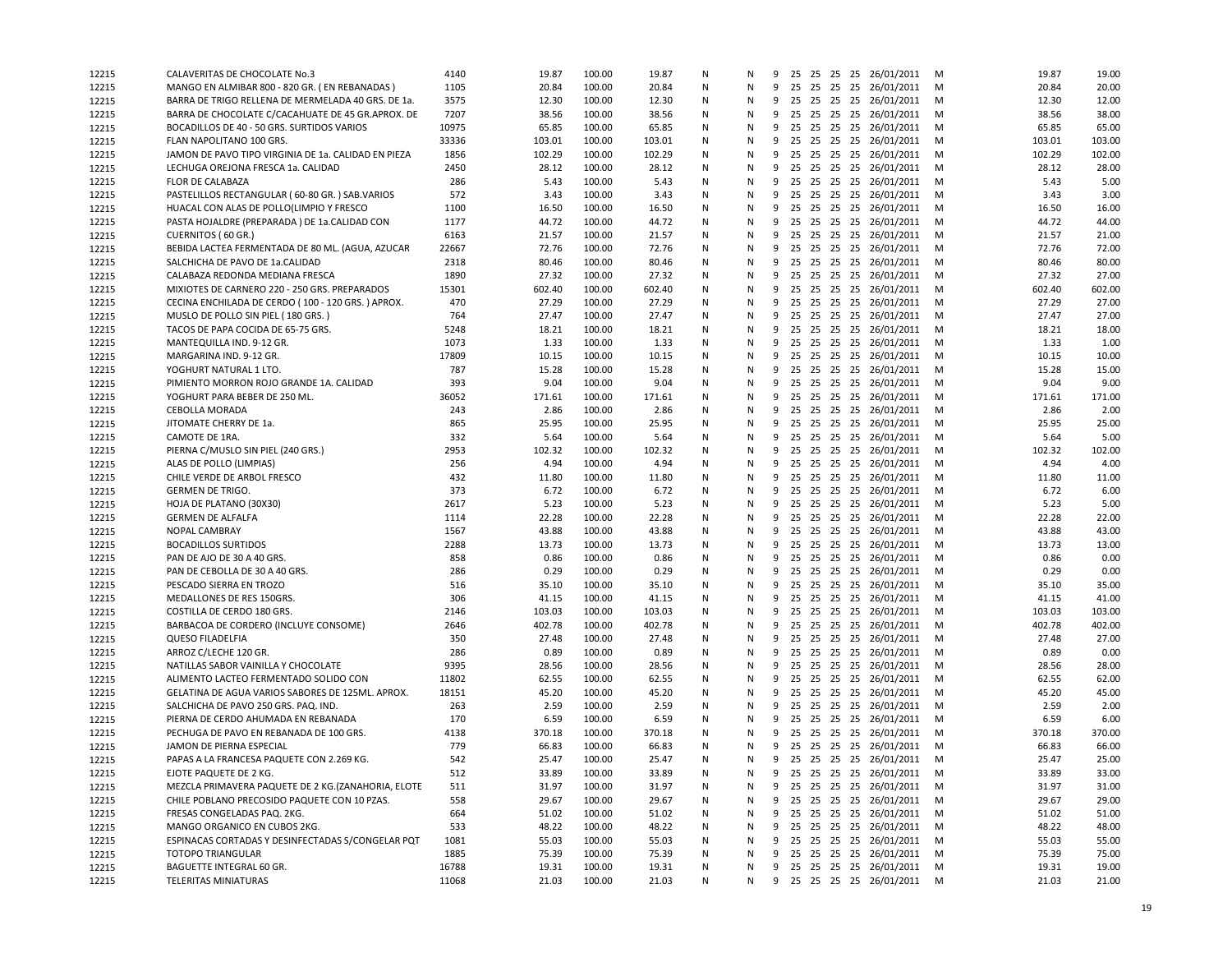| 12215 | PAY DE NUEZ                                                               | 286      | 1.72      | 100.00           | 1.72     | N | N      | 9      |    |  | 25 25 25 25 26/01/2011                        | M      | 1.72          | 1.00      |
|-------|---------------------------------------------------------------------------|----------|-----------|------------------|----------|---|--------|--------|----|--|-----------------------------------------------|--------|---------------|-----------|
| 12215 | CHAPATAS INDIVIDUALES                                                     | 17017    | 25.53     | 100.00           | 25.53    | N | N      | 9      |    |  | 25 25 25 25 26/01/2011                        | M      | 25.53         | 25.00     |
| 12215 | EMPANADAS DE JAMON CON QUESO 150 GRS.                                     | 572      | 6.86      | 100.00           | 6.86     | N | N      | 9      |    |  | 25 25 25 25 26/01/2011                        | M      | 6.86          | 6.00      |
| 12215 | JUGO DE DE FRUTAS NATURAL 240 ML.                                         | 9804     | 53.73     | 100.00           | 53.73    | N | N      | 9      |    |  | 25 25 25 25 26/01/2011                        | M      | 53.73         | 53.00     |
| 12215 | TAMALES SUPER CON MANTECA VEGETAL ( DE POLLO C/                           | 5979     | 62.18     | 100.00           | 62.18    | N | N      | 9      |    |  | 25 25 25 25 26/01/2011                        | M      | 62.18         | 62.00     |
| 12215 | JUGO DE NARANJA NATURAL                                                   | 289      | 7.16      | 100.00           | 7.16     | N | N      | 9      | 25 |  | 25 25 25 26/01/2011                           | M      | 7.16          | 7.00      |
| 12215 | JUGO NATURAL (VARIOS SABORES) DE 240 ML                                   | 1716     | 5.58      | 100.00           | 5.58     | N | N      | 9      |    |  | 25 25 25 25 26/01/2011                        | M      | 5.58          | 5.00      |
| 12215 | JUGO DE NARANJA Y ZANAHORIA DE 240 ML                                     | 2288     | 7.44      | 100.00           | 7.44     | N | N      | 9      |    |  | 25 25 25 25 26/01/2011                        | M      | 7.44          | 7.00      |
| 12215 | PASTELITO CON COBERTURA A BASE DE CACAO CON                               | 572      | 3.27      | 100.00           | 3.27     | N | N      | 9      |    |  | 25 25 25 25 26/01/2011                        | M      | 3.27          | 3.00      |
| 12215 | PASTELITOS ENRROLLADOS CON CREMA, JALEA DE PIÑA Y                         | 2574     | 15.47     | 100.00           | 15.47    | N | N      | 9      |    |  | 25 25 25 25 26/01/2011                        | M      | 15.47         | 15.00     |
| 12215 | GALLETAS ELABORADAS CON MANTEQUILLA (PASTISETAS)                          | 795      | 8.19      | 100.00           | 8.19     | N | N      | 9      |    |  | 25 25 25 25 26/01/2011                        | M      | 8.19          | 8.00      |
| 12215 | GALLETAS CON CHISPAS DE CHOCOLATE (756 GS. C/12 PZAS.                     | 465      | 2.54      | 100.00           | 2.54     | N | N      | 9      |    |  | 25 25 25 25 26/01/2011                        | M      | 2.54          | 2.00      |
| 12215 | GALLETAS DE SALVADO DE TRIGO 252 GR.                                      | 286      | 5.15      | 100.00           | 5.15     | N | N      | 9      | 25 |  | 25 25 25 26/01/2011                           | M      | 5.15          | 5.00      |
| 12215 | PAN DULCE DE 45 GR. (TIPO MINI DORADITAS)                                 | 572      | 4.06      | 100.00           | 4.06     | N | N      | 9      |    |  | 25 25 25 25 26/01/2011                        | M      | 4.06          | 4.00      |
| 12215 | JUGO DE SOYA EN ENVASE TETRAPACK DE 200ML., LIGTH                         | 359      | 2.00      | 100.00           | 2.00     | N | N      | 9      |    |  | 25 25 25 25 26/01/2011                        | M      | 2.00          | 1.00      |
| 12215 | JUGO DE VARIOS SABORES 1L. TETRAPACK LIGTH.                               | 1334     | 19.55     | 100.00           | 19.55    | N | N      | 9      |    |  | 25 25 25 25 26/01/2011                        | M      | 19.55         | 19.00     |
| 12215 | BEBIDA LACTEA FERMENTADA DE 80 ML. SIN AZUCAR BAJA                        | 10182    | 39.71     | 100.00           | 39.71    | N | N      | 9      |    |  | 25 25 25 25 26/01/2011                        | M      | 39.71         | 39.00     |
| 12215 | GALLETAS ELABORADAS C/MANTEQUILLA SIN AZUCAR (TIPO                        | 1430     | 13.18     | 100.00           | 13.18    | N | N      | 9      |    |  | 25 25 25 25 26/01/2011                        | M      | 13.18         | 13.00     |
| 12215 | ZANAHORIA MINI FRESCA                                                     | 335      | 2.18      | 100.00           | 2.18     | N | N      |        |    |  | 9 25 25 25 25 26/01/2011                      | M      | 2.18          | 2.00      |
| 12215 | BERENJENA MEDIANA                                                         | 805      | 12.08     | 100.00           | 12.08    | N | N      | 9      |    |  | 25 25 25 25 26/01/2011                        | M      | 12.08         | 12.00     |
| 12215 | LECHUGA ITALIANA DESINFECTADA 1KG                                         | 493      | 12.83     | 100.00           | 12.83    | N | N      | 9      |    |  | 25 25 25 25 26/01/2011                        | M      | 12.83         | 12.00     |
| 12215 | CREMA BAJA EN CALORIAS ENVASE DE 900-1000 ML. DE                          | 236      | 6.63      | 100.00           | 6.63     | N | N      | 9      | 25 |  | 25 25 25 26/01/2011                           | M      | 6.63          | 6.00      |
| 12215 | PAN DE CAJA DE LINAZA 540 GR.                                             | 240      | 4.32      | 100.00           | 4.32     | N | N      | 9      |    |  | 25 25 25 25 26/01/2011                        | M      | 4.32          | 4.00      |
| 12215 | PAN DE CAJA MULTIGRAMO 540 GR                                             | 666      | 12.01     | 100.00           | 12.01    | N | N      | 9      |    |  | 25 25 25 25 26/01/2011                        | M      | 12.01         | 12.00     |
| 12215 | NATILLAS SIN AZUCAR SABOR CHOCOLATE Y VAINILLA                            | 1459     | 5.11      | 100.00           | 5.11     | N | N      | 9      |    |  | 25 25 25 25 26/01/2011                        | M      | 5.11          | 5.00      |
| 12215 | ARRACHERA DE RES DE 220 GRS                                               | 718      | 68.20     | 100.00           | 68.20    | N | N      | 9      |    |  | 25 25 25 25 26/01/2011                        |        | 68.20         | 68.00     |
|       |                                                                           |          |           |                  |          |   |        |        |    |  |                                               | M      | 60.00         | 60.00     |
| 12215 | CARNE DE TERNERA TROZO DE 220 GR.<br>MIX DE LECHUGA DESINFECTADA EN BOLSA | 563      | 60.00     | 100.00           | 60.00    | N | N<br>N | 9      |    |  | 25 25 25 25 26/01/2011                        | M<br>M | 37.72         | 37.00     |
| 12215 | <b>CREMA PARA BATIR</b>                                                   | 1572     | 37.72     | 100.00           | 37.72    | N |        |        |    |  | 9 25 25 25 25 26/01/2011                      |        |               |           |
| 12215 |                                                                           | 458      | 17.80     | 100.00           | 17.80    | N | N      | 9      |    |  | 25 25 25 25 26/01/2011                        | M      | 17.80         | 17.00     |
| 12215 | WAFFLES CONGELADOS DE 680 GRS.(32 PZAS. DE 21.25 GRS                      | 184      | 9.13      | 100.00<br>100.00 | 9.13     | N | N      | 9<br>9 | 25 |  | 25 25 25 25 26/01/2011<br>25 25 25 26/01/2011 | M      | 9.13<br>20.38 | 9.00      |
| 12215 | TACOS DE POLLO 3 PZAS. POR RACION                                         | 4290     | 20.38     |                  | 20.38    | N | N      |        |    |  |                                               | M      | 92.75         | 20.00     |
| 12215 | CARNE ESTILO SUADERO                                                      | 2016     | 92.75     | 100.00           | 92.75    | N | N      | 9      |    |  | 25 25 25 25 26/01/2011                        | M      |               | 92.00     |
| 12215 | JUGO DE VARIOS SABORES (MANZANA, DURAZNO, MANGO                           | 1198     | 4.97      | 100.00           | 4.97     | N | N      | 9      |    |  | 25 25 25 25 26/01/2011                        | M      | 4.97          | 4.00      |
| 12215 | PECHUGA DE PAVO S/ PIEL NI HUESO                                          | 479      | 50.30     | 100.00           | 50.30    | N | N      | 9      |    |  | 25 25 25 25 26/01/2011                        | M      | 50.30         | 50.00     |
| 12215 | MEDALLONES DE POLLO DE 120 GR.                                            | 649      | 10.97     | 100.00           | 10.97    | N | N      | 9      |    |  | 25 25 25 25 26/01/2011                        | M      | 10.97         | 10.00     |
| 12215 | <b>TOMATILLO</b>                                                          | 588      | 10.58     | 100.00           | 10.58    | N | N      | 9      |    |  | 25 25 25 25 26/01/2011                        | M      | 10.58         | 10.00     |
| 12215 | <b>BISKET</b>                                                             | 2288     | 6.23      | 100.00           | 6.23     | N | N      | 9      |    |  | 25 25 25 25 26/01/2011                        | M      | 6.22          | 6.00      |
| 12215 | Servicio de energía eléctrica                                             | servicio | 7,963.48  | 0.00             | 0.00     | N | N      | 9      | 25 |  | 25 25 25 26/01/2011                           | M      | 0.00          | 7,963.00  |
| 12215 | Servicio de agua                                                          | servicio | 5,961.26  | 0.00             | 0.00     | N | N      | 9      |    |  | 25 25 25 25 26/01/2011                        | M      | 0.00          | 5,961.00  |
| 12215 | Servicio telefónico convencional                                          | servicio | 1,595.57  | 0.00             | 0.00     | N | N      | 9      |    |  | 25 25 25 25 26/01/2011                        | M      | 0.00          | 1,595.00  |
| 12215 | Servicios de conducción de señales analógicas y digitales                 | servicio | 929.20    | 0.00             | 0.00     | N | N      | 9      |    |  | 25 25 25 25 26/01/2011                        | M      | 0.00          | 929.00    |
| 12215 | Arrendamiento de equipo y bienes informáticos                             | servicio | 19,571.07 | 0.00             | 0.00     | N | N      | 9      |    |  | 25 25 25 25 26/01/2011                        | M      | 0.00          | 19,571.00 |
| 12215 | Arrendamiento de maquinaria y equipo                                      | servicio | 2,411.00  | 0.00             | 0.00     | N | N      | 9      |    |  | 25 25 25 25 26/01/2011                        | M      | 0.00          | 2,410.00  |
| 12215 | Patentes, regalías y otros                                                | servicio | 1,730.28  | 0.00             | 0.00     | N | N      | 9      |    |  | 25 25 25 25 26/01/2011                        | M      | 0.00          | 1,730.00  |
| 12215 | Servicios de informática                                                  | servicio | 19,619.31 | 0.00             | 0.00     | N | N      | 9      |    |  | 25 25 25 25 26/01/2011                        | M      | 0.00          | 19,619.00 |
| 12215 | Servicios para capacitación a servidores públicos                         | servicio | 2,214.45  | 0.00             | 0.00     | N | N      | 9      |    |  | 25 25 25 25 26/01/2011                        | M      | 0.00          | 2,214.00  |
| 12215 | Impresión y elaboración de material informativo derivado                  | servicio | 1,861.92  | 100.00           | 1,861.92 | N | N      | 9      | 25 |  | 25 25 25 26/01/2011                           | M      | 266.92        | 1,861.00  |
| 12215 | Servicios de vigilancia                                                   | servicio | 12,016.79 | 0.00             | 0.00     | N | N      | 9      |    |  | 25 25 25 25 26/01/2011                        | M      | 0.00          | 12,016.00 |
| 12215 | Servicios bancarios y financieros                                         | servicio | 1,300.00  | 0.00             | 0.00     | N | N      | 9      |    |  | 25 25 25 25 26/01/2011                        | M      | 0.00          | 1,300.00  |
| 12215 | Seguros de bienes patrimoniales                                           | servicio | 1,354.90  | 0.00             | 0.00     | N | N      | 9      |    |  | 25 25 25 25 26/01/2011                        | M      | 0.00          | 1,354.00  |
| 12215 | Mantenimiento y conservación de inmuebles                                 | servicio | 11,507.20 | 0.00             | 0.00     | N | N      | 9      |    |  | 25 25 25 25 26/01/2011                        | M      | 0.00          | 11,507.00 |
| 12215 | Mantenimiento y conservación de mobiliario y equipo de                    | servicio | 116.90    | 0.00             | 0.00     | N | N      |        |    |  | 9 25 25 25 25 26/01/2011                      | M      | 0.00          | 116.00    |
| 12215 | Mantenimiento y conservación de bienes informáticos                       | servicio | 1,150.72  | 0.00             | 0.00     | N | Ν      | 9      |    |  | 25 25 25 25 26/01/2011                        | M      | 0.00          | 1,150.00  |
| 12215 | Mantenimiento y conservación de vehículos terrestres,                     | servicio | 348.07    | 0.00             | 0.00     | N | N      | 9      | 25 |  | 25 25 25 26/01/2011                           | M      | 0.00          | 348.00    |
| 12215 | Mantenimiento y conservación de maquinaria y equipo                       | servicio | 8,493.62  | 0.00             | 0.00     | N | N      | 9      | 25 |  | 25 25 25 26/01/2011                           | M      | 0.00          | 8,493.00  |
| 12215 | Servicios de lavandería, limpieza, higiene                                | servicio | 16,177.43 | 0.00             | 0.00     | N | N      | 9      | 25 |  | 25 25 25 26/01/2011                           | M      | 0.00          | 16,177.00 |
| 12215 | Servicios de jardinería y fumigación                                      | servicio | 368.88    | 100.00           | 368.88   | N | N      | 9      |    |  | 25 25 25 25 26/01/2011                        | M      | 368.88        | 368.00    |
| 12215 | Otros impuestos y derechos                                                | servicio | 55.00     | 0.00             | 0.00     | N | N      | 9      |    |  | 25 25 25 25 26/01/2011                        | M      | 0.00          | 55.00     |
| 12215 | Servicio de telefonía celular                                             | servicio | 60.52     | 0.00             | 0.00     | N | N      | 9      |    |  | 25 25 25 25 26/01/2011                        | M      | 0.00          | 60.00     |
| 12215 | Servicio postal                                                           | servicio | 87.00     | 0.00             | 0.00     | N | N      | 9      |    |  | 25 25 25 25 26/01/2011                        | M      | 0.00          | 87.00     |
| 12215 | Otras asesorías para la operación de programas                            | servicio | 2,658.10  | 0.00             | 0.00     | N | N      |        |    |  | 9 25 25 25 25 26/01/2011 M                    |        | 0.00          | 2,658.00  |